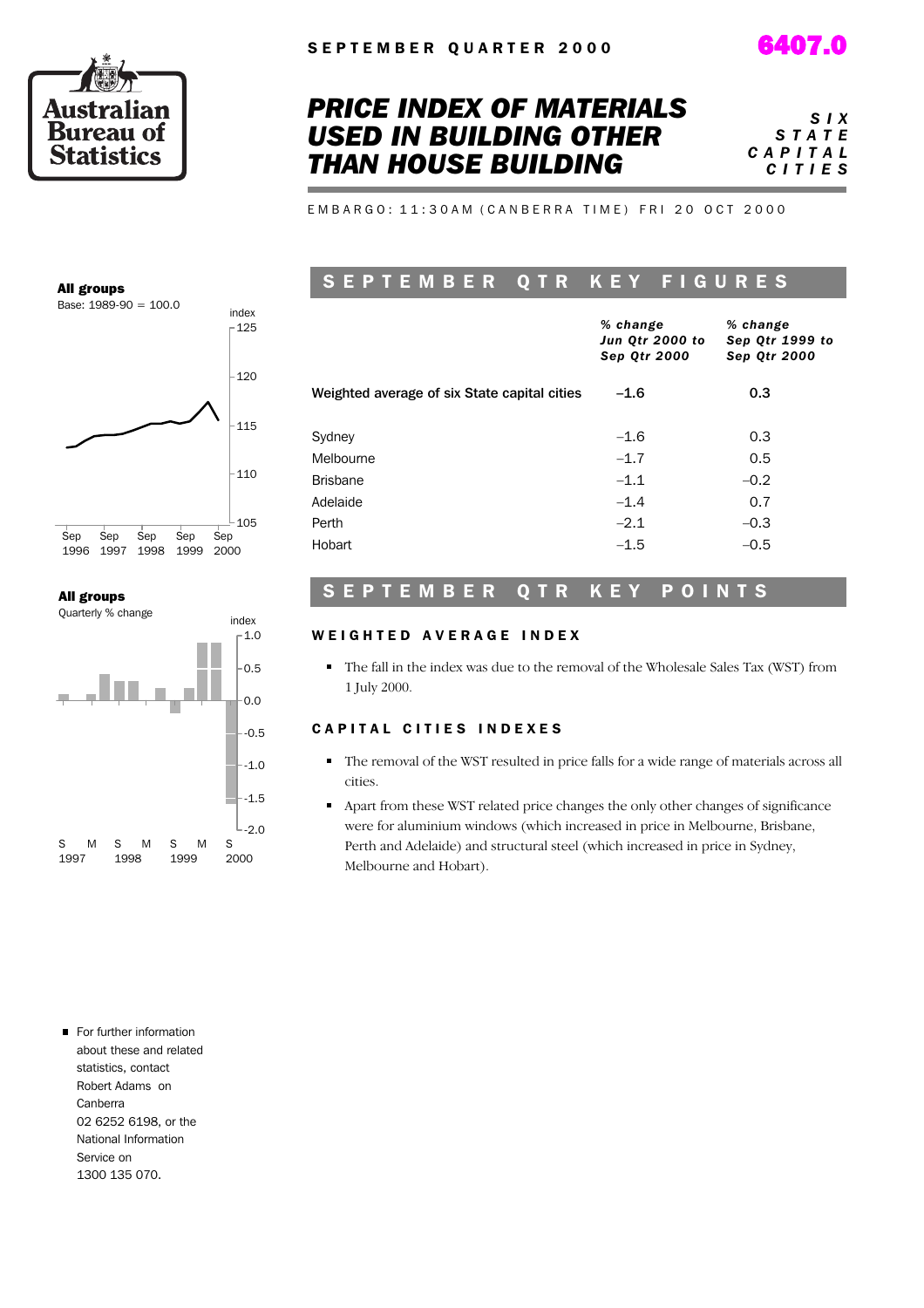### N O T E S

| FORTHCOMING ISSUES                            | ISSUE (Quarter)                                                                                                                                                                                                   | <b>RELEASE DATE</b>                                                                                                                                                                                                                                                                                            |  |  |  |  |  |  |  |
|-----------------------------------------------|-------------------------------------------------------------------------------------------------------------------------------------------------------------------------------------------------------------------|----------------------------------------------------------------------------------------------------------------------------------------------------------------------------------------------------------------------------------------------------------------------------------------------------------------|--|--|--|--|--|--|--|
|                                               | December 2000                                                                                                                                                                                                     | 19 January 2001                                                                                                                                                                                                                                                                                                |  |  |  |  |  |  |  |
|                                               | March 2001                                                                                                                                                                                                        | 23 April 2001                                                                                                                                                                                                                                                                                                  |  |  |  |  |  |  |  |
|                                               |                                                                                                                                                                                                                   |                                                                                                                                                                                                                                                                                                                |  |  |  |  |  |  |  |
| CHANGES IN THIS ISSUE                         | There are no changes in this issue.                                                                                                                                                                               |                                                                                                                                                                                                                                                                                                                |  |  |  |  |  |  |  |
|                                               |                                                                                                                                                                                                                   |                                                                                                                                                                                                                                                                                                                |  |  |  |  |  |  |  |
| <b>IMPACT OF THE NEW</b><br><b>TAX SYSTEM</b> |                                                                                                                                                                                                                   | The Goods and Services Tax (GST) is excluded from all prices used in compiling the<br>Price Indexes of Materials Used in Building Other Than House Building. As noted in<br>the Main Features the removal of wholesale sales taxes from 1 July 2000 has had a<br>downward influence on this quarter's indexes. |  |  |  |  |  |  |  |
|                                               | For more details see Information Paper: Price Indexes and The New Tax System<br>(Cat. no. 6425.0), released on 3 May 2000 or contact Mr Robert Adams on Canberra<br>02 6252 6198.                                 |                                                                                                                                                                                                                                                                                                                |  |  |  |  |  |  |  |
| RELATED STATISTICS                            | For more information about the statistics in this publication and the availability of<br>related unpublished statistics, contact Robert Adams on fax Canbaerra 02 6252 7060, or<br>email robert.adams@abs.gov.au. |                                                                                                                                                                                                                                                                                                                |  |  |  |  |  |  |  |
|                                               |                                                                                                                                                                                                                   |                                                                                                                                                                                                                                                                                                                |  |  |  |  |  |  |  |

Dennis Trewin Australian Statistician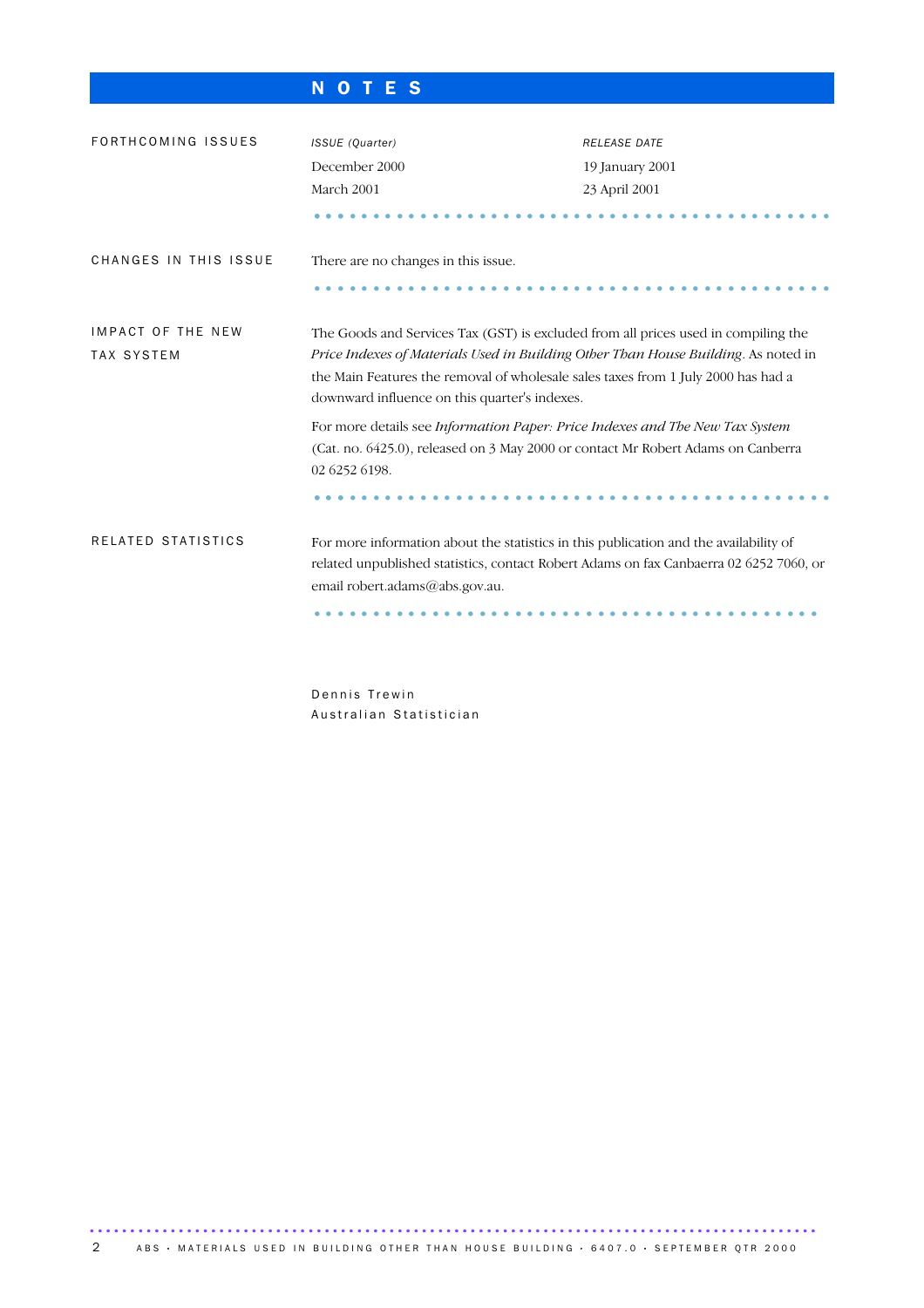

|           | Weighted<br>average of<br>six State |                                           |           |                 |          |       |        |
|-----------|-------------------------------------|-------------------------------------------|-----------|-----------------|----------|-------|--------|
| Period    | capital cities                      | Sydney                                    | Melbourne | <b>Brisbane</b> | Adelaide | Perth | Hobart |
|           |                                     |                                           |           |                 |          |       |        |
| 1996-1997 | 113.2                               | 113.1                                     | 110.9     | 115.9           | 114.1    | 114.6 | 116.3  |
| 1997-1998 | 114.2                               | 114.4                                     | 111.4     | 117.2           | 115.1    | 114.6 | 117.4  |
| 1998-1999 | 115.2                               | 115.2                                     | 113.2     | 118.4           | 115.5    | 114.1 | 118.5  |
| 1999-2000 | 116.1                               | 116.0                                     | 114.4     | 119.3           | 116.1    | 115.4 | 119.0  |
| 1996      |                                     |                                           |           |                 |          |       |        |
| September | 112.7                               | 112.5                                     | 110.8     | 115.2           | 113.1    | 114.0 | 115.8  |
| December  | 112.8                               | 112.6                                     | 110.4     | 115.5           | 114.1    | 114.3 | 116.1  |
| 1997      |                                     |                                           |           |                 |          |       |        |
| March     | 113.4                               | 113.2                                     | 111.1     | 116.1           | 114.5    | 114.9 | 116.5  |
| June      | 113.9                               | 113.9                                     | 111.3     | 116.9           | 114.7    | 115.2 | 116.7  |
| September | 114.0                               | 114.2                                     | 111.2     | 117.5           | 114.8    | 115.3 | 116.5  |
| December  | 114.0                               | 114.2                                     | 111.3     | 117.0           | 115.1    | 114.8 | 117.2  |
| 1998      |                                     |                                           |           |                 |          |       |        |
| March     | 114.1                               | 114.4                                     | 111.4     | 117.0           | 115.0    | 114.2 | 117.7  |
| June      | 114.5                               | 114.8                                     | 111.8     | 117.3           | 115.6    | 114.2 | 118.1  |
| September | 114.8                               | 115.0                                     | 112.4     | 117.8           | 115.3    | 114.2 | 118.4  |
| December  | 115.2                               | 115.1                                     | 113.2     | 118.7           | 115.6    | 114.2 | 118.6  |
| 1999      |                                     |                                           |           |                 |          |       |        |
| March     | 115.2                               | 115.2                                     | 113.3     | 118.6           | 115.6    | 113.9 | 118.5  |
| June      | 115.4                               | 115.4                                     | 113.7     | 118.6           | 115.6    | 114.1 | 118.3  |
| September | 115.2                               | 115.1                                     | 113.4     | 118.9           | 115.2    | 114.4 | 118.5  |
| December  | 115.4                               | 115.3                                     | 113.8     | 118.9           | 115.4    | 115.0 | 118.4  |
| 2000      |                                     |                                           |           |                 |          |       |        |
| March     | 116.4                               | 116.4                                     | 114.5     | 119.5           | 116.3    | 115.8 | 119.2  |
| June      | 117.4                               | 117.3                                     | 116.0     | 120.0           | 117.6    | 116.5 | 119.7  |
| September | 115.5                               | 115.4                                     | 114.0     | 118.7           | 116.0    | 114.0 | 117.9  |
|           |                                     | (a) Base of each index: $1989-90 = 100.0$ |           |                 |          |       |        |

.........................................................................................

.......................................................................................... A B S · MATERIALS USED IN BUILDING OTHER THAN HOUSE BUILDING · 6407.0 · SEPTEMBER OTR 2000 3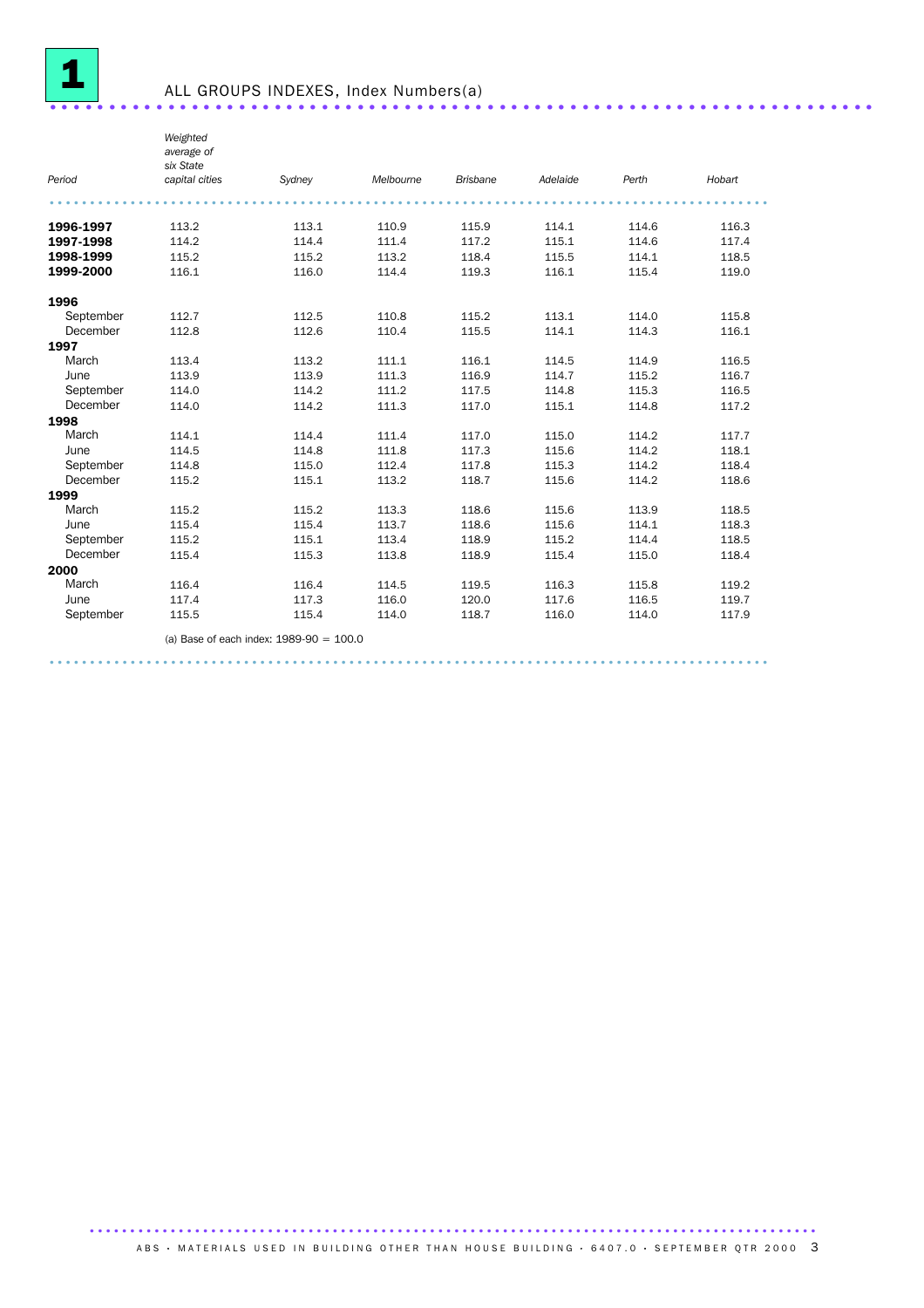

### ALL GROUPS INDEXES, Percentage Changes ......................................................................

*Period Weighted average of six State capital cities Sydney Melbourne Brisbane Adelaide Perth Hobart* ......................................................................................... PERCENTAGE CHANGE (from previous year) **1996-1997** 0.4 0.4 – 0.2 0.8 1.2 1.2 1.0 **1997-1998** 0.9 1.1 0.5 1.1 0.9 0.0 0.9 **1998-1999** 0.9 0.7 1.6 1.0 0.3 –0.4 0.9 **1999-2000** 0.8 0.7 1.1 0.8 0.5 1.1 0.4 **1999-2000** 0.8 0.7 1.1 0.8 0.5 1.1 0.4  $\cdot\cdot\cdot$ PERCENTAGE CHANGE (from corresponding quarter of previous year) 1996 September 0.3 0.1 0.2 0.0 0.6 1.2 0.9 December 0.1 –0.1 –0.7 0.4 1.4 1.1 0.7 1997 March 0.5 0.5 –0.3 1.0 1.5 1.3 1.1 June 1.1 1.2 0.0 1.7 1.6 1.5 1.3 September 1.2 1.5 0.4 2.0 1.5 1.1 0.6 December 1.1 1.4 0.8 1.3 0.9 0.4 0.9 1998 March 0.6 1.1 0.3 0.8 0.4 –0.6 1.0 June 0.5 0.8 0.4 0.3 0.8 –0.9 1.2 September 0.7 0.7 1.1 0.3 0.4 –1.0 1.6 December 1.1 0.8 1.7 1.5 0.4 – 0.5 1.2 **1999**<br>March March 1.0 0.7 1.7 1.4 0.5 –0.3 0.7 June 0.8 0.5 1.7 1.1 0.0 –0.1 0.2 September 0.3 0.1 0.9 0.9 –0.1 0.2 0.1 December 0.2 0.2 0.5 0.2 –0.2 0.7 –0.2 **2000**<br>March March 1.0 1.0 1.1 0.8 0.6 1.7 0.6 June 1.7 1.6 2.0 1.2 1.7 2.1 1.2 September 0.3 0.3 0.5 –0.2 0.7 –0.3 –0.5 ......................................................................................... PERCENTAGE CHANGE (from previous quarter) 1996<br>September September 0.0 0.0 –0.4 0.3 0.2 0.4 0.5 December 0.1 0.1 –0.4 0.3 0.9 0.3 0.3 1997 March 0.5 0.5 0.6 0.5 0.4 0.5 0.3 June 0.4 0.6 0.2 0.7 0.2 0.3 0.2 September 0.1 0.3 –0.1 0.5 0.1 0.1 –0.2 December 0.0 0.0 0.1 –0.4 0.3 –0.4 0.6 1998 March 0.1 0.2 0.1 0.0 –0.1 –0.5 0.4 June 0.4 0.3 0.4 0.3 0.5 0.0 0.3 September 0.3 0.2 0.5 0.4 –0.3 0.0 0.3 December 0.3 0.1 0.7 0.8 0.3 0.0 0.2 1999 March 0.0 0.1 0.1 –0.1 0.0 –0.3 –0.1 June 0.2 0.2 0.4 0.0 0.0 0.2 –0.2 September –0.2 –0.3 –0.3 0.3 –0.3 0.3 0.2 December 0.2 0.2 0.4 0.0 0.2 0.5 –0.1 2000<br>March March 0.9 1.0 0.6 0.5 0.8 0.7 0.7 June 0.9 0.8 1.3 0.4 1.1 0.6 0.4 September –1.6 –1.6 –1.7 –1.1 –1.4 –2.1 –1.5 .........................................................................................

#### .......................................................................................... ABS • MATERIALS USED IN BUILDING OTHER THAN HOUSE BUILDING • 6407.0 • SEPTEMBER QTR 2000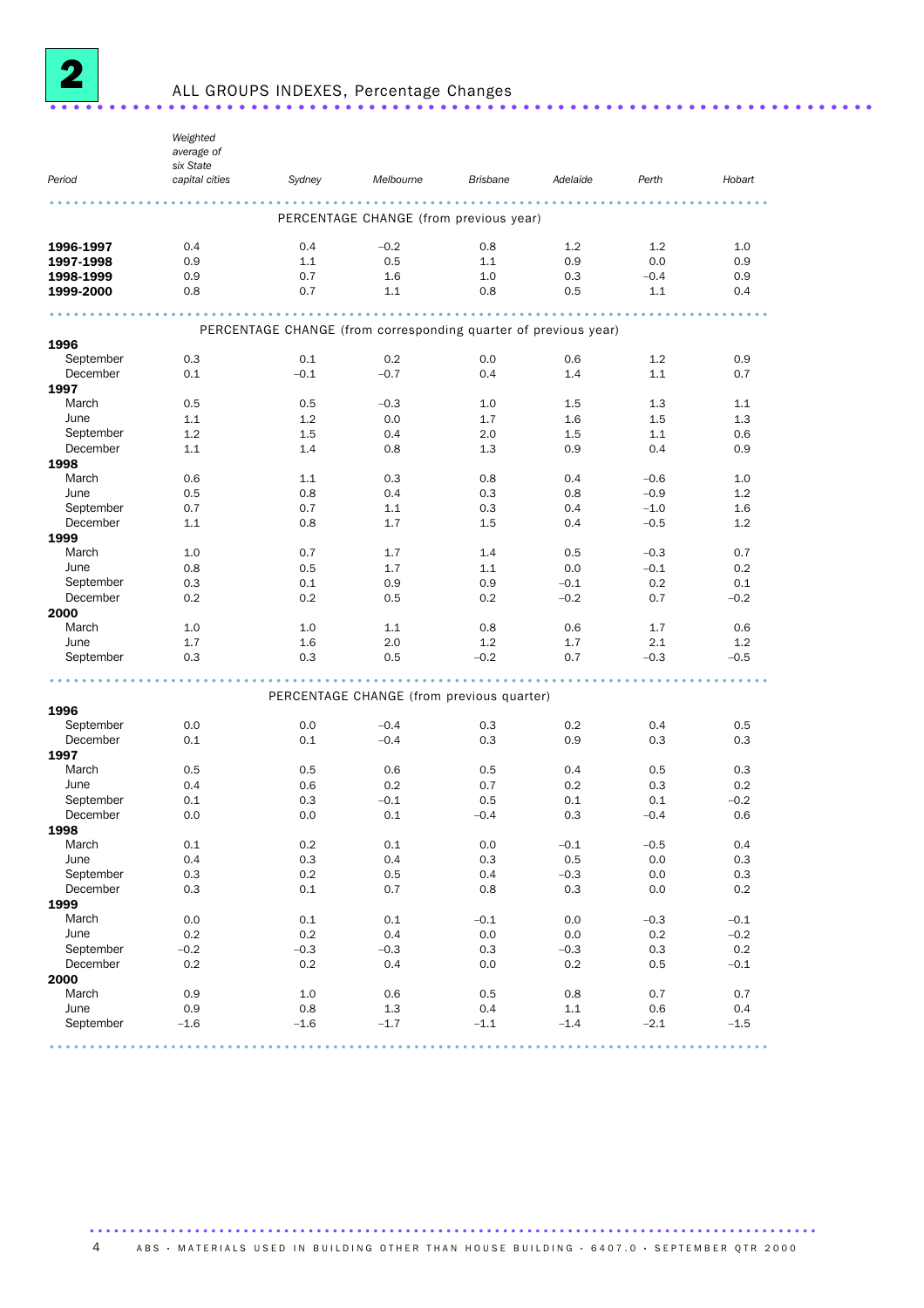



| Category                                                                                  | June Otr 2000 | September Otr 2000 | Change |
|-------------------------------------------------------------------------------------------|---------------|--------------------|--------|
|                                                                                           |               |                    |        |
| Weighted average of six State capital cities                                              | 117.4         | 115.5              | $-1.9$ |
|                                                                                           |               |                    |        |
| GROUPS: Contribution to Weighted Average of six State capital cities index (index points) |               |                    |        |
| Structural timber                                                                         | 0.96          | 0.96               | 0.00   |
| Joinery products                                                                          | 4.90          | 4.93               | 0.03   |

| Joinery products                       | 4.90  | 4.93 | 0.03    |
|----------------------------------------|-------|------|---------|
| Clay bricks                            | 1.78  | 1.79 | 0.01    |
| Ready mixed concrete                   | 9.71  | 9.58 | $-0.13$ |
| Precast concrete products              | 4.39  | 4.42 | 0.03    |
| Plaster and plaster products           | 1.70  | 1.70 | 0.00    |
| Steel decking and cladding             | 3.46  | 3.45 | $-0.01$ |
| Structural steel                       | 9.55  | 9.61 | 0.06    |
| Reinforcing steel bar, fabric and mesh | 7.15  | 6.99 | $-0.16$ |
| Aluminium windows                      | 6.80  | 6.86 | 0.06    |
| Aluminium screens, doors and louvres   | 2.06  | 2.08 | 0.02    |
| Suspended ceilings and access floors   | 1.16  | 1.16 | 0.00    |
| Fabricated steel products              | 3.88  | 3.86 | $-0.02$ |
| Builders' hardware                     | 1.56  | 1.58 | 0.02    |
| Elevators, escalators and travelators  | 6.42  | 6.27 | $-0.15$ |
| Sand and aggregate                     | 0.14  | 0.14 | 0.00    |
| Carpet                                 | 2.69  | 2.51 | $-0.18$ |
| Paint and other coatings               | 1.30  | 1.30 | 0.00    |
| Non-ferrous pipes and fittings         | 2.06  | 2.11 | 0.05    |
| Conductors                             | 2.35  | 2.37 | 0.02    |
| Swichboards and switchgear             | 2.36  | 2.34 | $-0.02$ |
| Lamps and light fittings               | 2.30  | 2.09 | $-0.21$ |
| Fire protection                        | 3.54  | 3.59 | 0.05    |
| Air conditioning equipment excluding   |       |      |         |
| piping and electrical materials        | 10.29 | 9.13 | $-1.16$ |

.................................................................

(a) For an explanation of this table see paragraph 16 of the Explanatory Notes

.......................................................................................... A B S · MATERIALS USED IN BUILDING OTHER THAN HOUSE BUILDING · 6407.0 · SEPTEMBER OTR 2000 5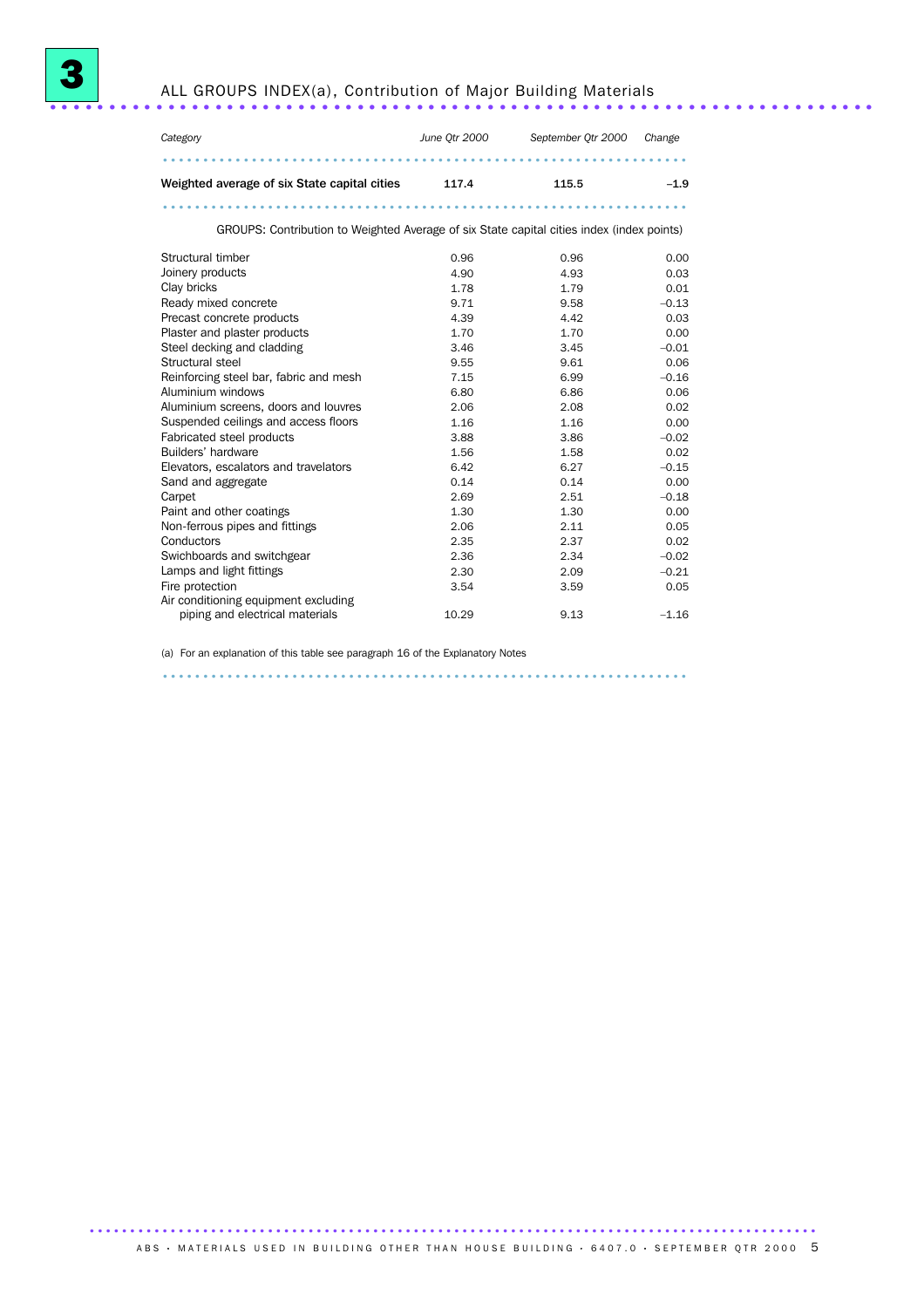

#### WEIGHTED AVERAGE OF SIX STATE CAPITAL CITIES...................................................................................

|           | Wood<br>and<br>wood<br>products | Ceramics | Cement.<br>plaster and<br>concrete<br>products | Iron<br>and<br>steel<br>products | Structural<br>metal<br>products | Sheet<br>metal<br>products | Fabricated<br>metal<br>products | Electrical<br>equipment<br>and<br>appliances | Industrial<br>machinery<br>and<br>equipment | Other     | All    |
|-----------|---------------------------------|----------|------------------------------------------------|----------------------------------|---------------------------------|----------------------------|---------------------------------|----------------------------------------------|---------------------------------------------|-----------|--------|
| Period    | $(231 - 232)$                   | (262)    | (263)                                          | (271)                            | (274)                           | (275)                      | (276)                           | (285)                                        | (286)                                       | materials | groups |
|           |                                 |          |                                                |                                  |                                 |                            |                                 |                                              |                                             |           |        |
| 1996-1997 | 115.5                           | 112.2    | 110.5                                          | 117.7                            | 111.1                           | 119.0                      | 124.3                           | 114.4                                        | 110.8                                       | 114.8     | 113.2  |
| 1997-1998 | 117.6                           | 115.8    | 112.3                                          | 119.5                            | 112.0                           | 120.4                      | 125.7                           | 114.1                                        | 110.7                                       | 115.1     | 114.2  |
| 1998-1999 | 119.1                           | 117.5    | 113.0                                          | 120.3                            | 112.2                           | 120.4                      | 125.9                           | 115.3                                        | 115.3                                       | 114.8     | 115.2  |
| 1999-2000 | 122.1                           | 119.7    | 112.7                                          | 121.1                            | 111.4                           | 121.9                      | 128.3                           | 118.1                                        | 116.6                                       | 117.7     | 116.1  |
| 1996      |                                 |          |                                                |                                  |                                 |                            |                                 |                                              |                                             |           |        |
| September | 115.2                           | 111.1    | 109.6                                          | 116.0                            | 110.4                           | 117.4                      | 122.8                           | 114.1                                        | 112.0                                       | 114.5     | 112.7  |
| December  | 114.9                           | 111.6    | 110.0                                          | 116.1                            | 111.0                           | 118.4                      | 124.0                           | 113.7                                        | 110.8                                       | 114.2     | 112.8  |
| 1997      |                                 |          |                                                |                                  |                                 |                            |                                 |                                              |                                             |           |        |
| March     | 115.5                           | 112.8    | 110.7                                          | 118.7                            | 111.3                           | 119.6                      | 124.9                           | 114.8                                        | 110.3                                       | 114.9     | 113.4  |
| June      | 116.2                           | 113.2    | 111.6                                          | 120.0                            | 111.8                           | 120.4                      | 125.6                           | 115.1                                        | 110.0                                       | 115.5     | 113.9  |
| September | 116.7                           | 114.1    | 111.7                                          | 119.8                            | 111.7                           | 120.5                      | 125.8                           | 115.5                                        | 109.9                                       | 115.7     | 114.0  |
| December  | 117.4                           | 115.4    | 111.8                                          | 119.7                            | 112.1                           | 120.3                      | 125.9                           | 114.1                                        | 110.2                                       | 115.1     | 114.0  |
| 1998      |                                 |          |                                                |                                  |                                 |                            |                                 |                                              |                                             |           |        |
| March     | 118.4                           | 116.7    | 112.4                                          | 119.4                            | 112.0                           | 120.4                      | 125.6                           | 113.2                                        | 110.6                                       | 114.7     | 114.1  |
| June      | 118.0                           | 117.1    | 113.2                                          | 119.2                            | 112.1                           | 120.4                      | 125.3                           | 113.6                                        | 112.0                                       | 115.0     | 114.5  |
| September | 118.7                           | 117.2    | 113.2                                          | 120.0                            | 112.1                           | 121.2                      | 125.5                           | 113.9                                        | 112.9                                       | 115.4     | 114.8  |
| December  | 119.3                           | 116.9    | 113.0                                          | 120.5                            | 112.4                           | 120.9                      | 125.8                           | 115.0                                        | 115.9                                       | 114.3     | 115.2  |
| 1999      |                                 |          |                                                |                                  |                                 |                            |                                 |                                              |                                             |           |        |
| March     | 119.4                           | 117.4    | 112.9                                          | 120.5                            | 112.2                           | 119.6                      | 125.8                           | 115.9                                        | 116.1                                       | 114.3     | 115.2  |
| June      | 119.0                           | 118.3    | 113.0                                          | 120.3                            | 112.2                           | 119.7                      | 126.3                           | 116.3                                        | 116.2                                       | 115.3     | 115.4  |
| September | 119.8                           | 118.1    | 112.9                                          | 119.4                            | 110.4                           | 120.4                      | 128.1                           | 116.5                                        | 116.6                                       | 116.0     | 115.2  |
| December  | 120.2                           | 119.0    | 112.7                                          | 120.0                            | 110.7                           | 121.4                      | 128.2                           | 117.8                                        | 116.0                                       | 116.7     | 115.4  |
| 2000      |                                 |          |                                                |                                  |                                 |                            |                                 |                                              |                                             |           |        |
| March     | 123.1                           | 120.3    | 112.6                                          | 121.4                            | 111.8                           | 122.4                      | 128.1                           | 118.6                                        | 116.3                                       | 118.0     | 116.4  |
| June      | 125.1                           | 121.5    | 112.7                                          | 123.7                            | 112.6                           | 123.5                      | 128.6                           | 119.3                                        | 117.4                                       | 120.0     | 117.4  |
| September | 126.2                           | 119.6    | 112.1                                          | 123.8                            | 112.5                           | 114.4                      | 129.5                           | 116.0                                        | 109.2                                       | 118.2     | 115.5  |
|           |                                 |          | (a) Base of each index: $1989-90 = 100.0$      |                                  |                                 |                            |                                 |                                              |                                             |           |        |
|           |                                 |          |                                                |                                  |                                 |                            |                                 |                                              |                                             |           |        |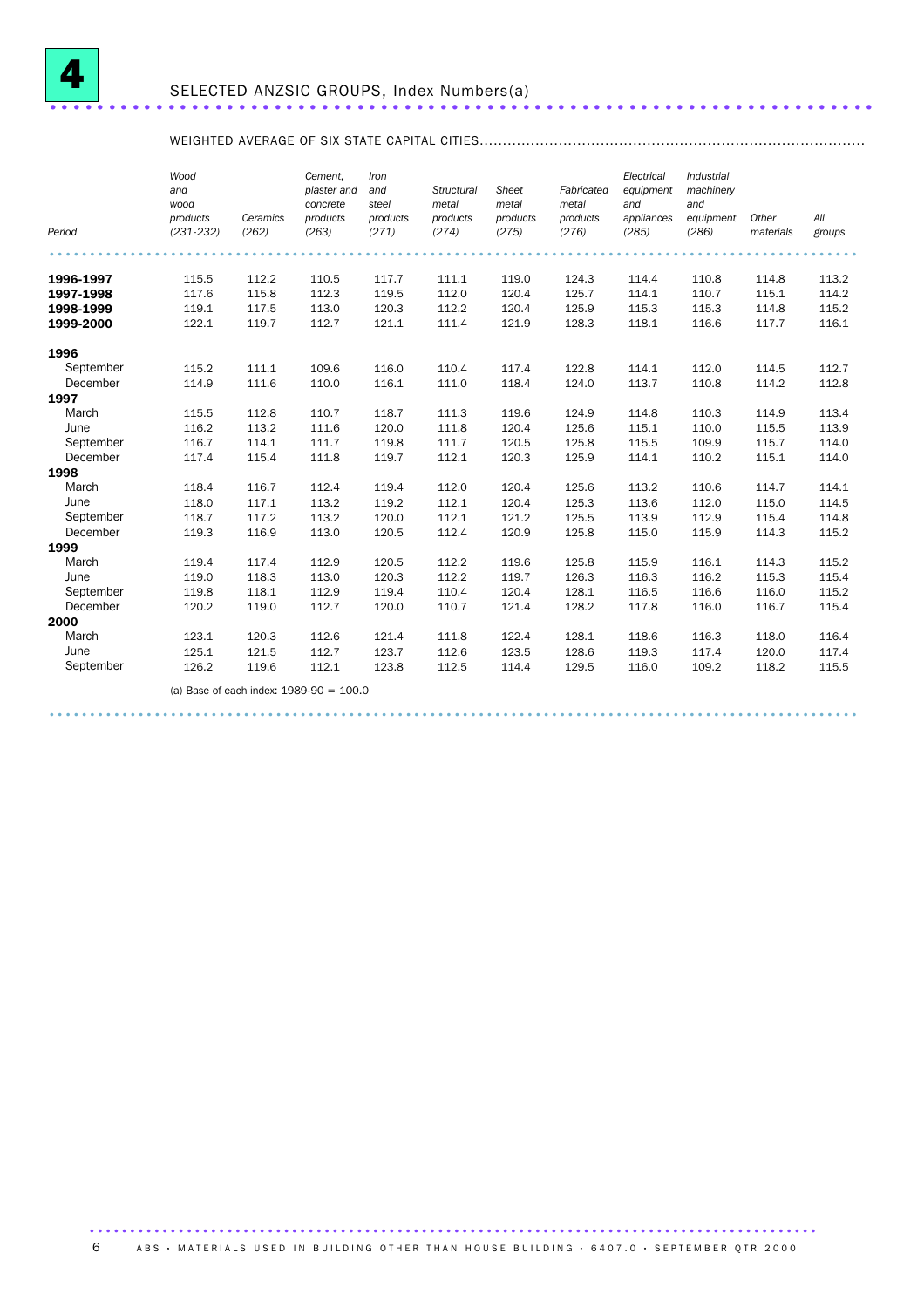

## SELECTED BUILDING MATERIALS, Index Numbers(a) ......................................................................

#### WEIGHTED AVERAGE OF SIX STATE CAPITAL CITIES.....................................................................................

| Period    | Structural<br>timber | Hardwood                                  | Softwood | Plywood<br>and<br>board | Joinery<br>products | Ceramic<br>sanitary- | Ceramic<br>tiles | Clay bricks | Cement | Ready<br>mixed<br>concrete |
|-----------|----------------------|-------------------------------------------|----------|-------------------------|---------------------|----------------------|------------------|-------------|--------|----------------------------|
|           |                      |                                           |          |                         |                     | ware                 |                  |             |        |                            |
|           |                      |                                           |          |                         |                     |                      |                  |             |        |                            |
| 1996-1997 | 116.4                | 118.6                                     | 123.2    | 108.2                   | 116.1               | 135.9                | 99.8             | 108.7       | 116.3  | 106.6                      |
| 1997-1998 | 121.7                | 121.6                                     | 129.2    | 109.0                   | 118.0               | 143.8                | 97.6             | 114.6       | 117.2  | 107.2                      |
| 1998-1999 | 125.4                | 126.8                                     | 133.0    | 108.7                   | 119.6               | 142.6                | 98.0             | 119.1       | 118.4  | 106.3                      |
| 1999-2000 | 131.1                | 138.1                                     | 137.9    | 110.9                   | 122.2               | 144.0                | 98.3             | 123.7       | 118.9  | 103.6                      |
| 1996      |                      |                                           |          |                         |                     |                      |                  |             |        |                            |
| September | 116.1                | 117.6                                     | 123.0    | 108.8                   | 115.6               | 131.5                | 101.2            | 107.6       | 116.0  | 105.8                      |
| December  | 115.0                | 116.8                                     | 121.8    | 107.2                   | 115.8               | 134.0                | 100.2            | 108.1       | 116.0  | 106.0                      |
| 1997      |                      |                                           |          |                         |                     |                      |                  |             |        |                            |
| March     | 116.5                | 119.9                                     | 123.2    | 107.8                   | 116.2               | 138.6                | 99.7             | 108.6       | 116.3  | 107.1                      |
| June      | 118.0                | 120.1                                     | 124.9    | 108.9                   | 116.7               | 139.5                | 97.9             | 110.4       | 116.8  | 107.5                      |
| September | 119.6                | 120.4                                     | 126.8    | 108.6                   | 117.1               | 139.6                | 98.0             | 112.7       | 116.3  | 107.5                      |
| December  | 119.9                | 120.8                                     | 127.2    | 108.9                   | 118.1               | 144.2                | 97.9             | 112.7       | 117.2  | 107.2                      |
| 1998      |                      |                                           |          |                         |                     |                      |                  |             |        |                            |
| March     | 123.0                | 121.5                                     | 130.9    | 109.8                   | 118.7               | 146.1                | 97.3             | 115.5       | 117.4  | 106.9                      |
| June      | 124.1                | 123.7                                     | 131.8    | 108.8                   | 118.2               | 145.1                | 97.2             | 117.3       | 117.9  | 107.0                      |
| September | 125.8                | 125.2                                     | 133.7    | 108.7                   | 118.9               | 143.3                | 98.0             | 117.9       | 117.9  | 107.0                      |
| December  | 126.2                | 127.5                                     | 133.8    | 108.5                   | 119.8               | 142.0                | 97.7             | 118.4       | 118.9  | 106.6                      |
| 1999      |                      |                                           |          |                         |                     |                      |                  |             |        |                            |
| March     | 125.9                | 127.5                                     | 133.4    | 108.8                   | 119.9               | 142.0                | 98.2             | 119.3       | 118.0  | 105.9                      |
| June      | 123.8                | 126.8                                     | 130.9    | 108.6                   | 119.7               | 143.1                | 98.2             | 120.6       | 118.6  | 105.7                      |
| September | 124.6                | 129.9                                     | 131.3    | 110.0                   | 120.3               | 143.9                | 97.9             | 120.0       | 118.6  | 104.9                      |
| December  | 128.8                | 134.3                                     | 135.7    | 110.2                   | 120.1               | 144.0                | 98.0             | 122.1       | 118.8  | 104.2                      |
| 2000      |                      |                                           |          |                         |                     |                      |                  |             |        |                            |
| March     | 133.2                | 140.4                                     | 140.0    | 111.5                   | 123.2               | 144.0                | 97.6             | 125.7       | 119.0  | 102.9                      |
| June      | 137.8                | 147.8                                     | 144.4    | 111.9                   | 125.1               | 144.1                | 99.5             | 127.0       | 119.3  | 102.4                      |
| September | 138.6                | 149.7                                     | 145.1    | 113.8                   | 126.1               | 135.3                | 99.7             | 128.0       | 118.9  | 101.1                      |
|           |                      | (a) Base of each index: $1989-90 = 100.0$ |          |                         |                     |                      |                  |             |        |                            |
|           |                      |                                           |          |                         |                     |                      |                  |             |        |                            |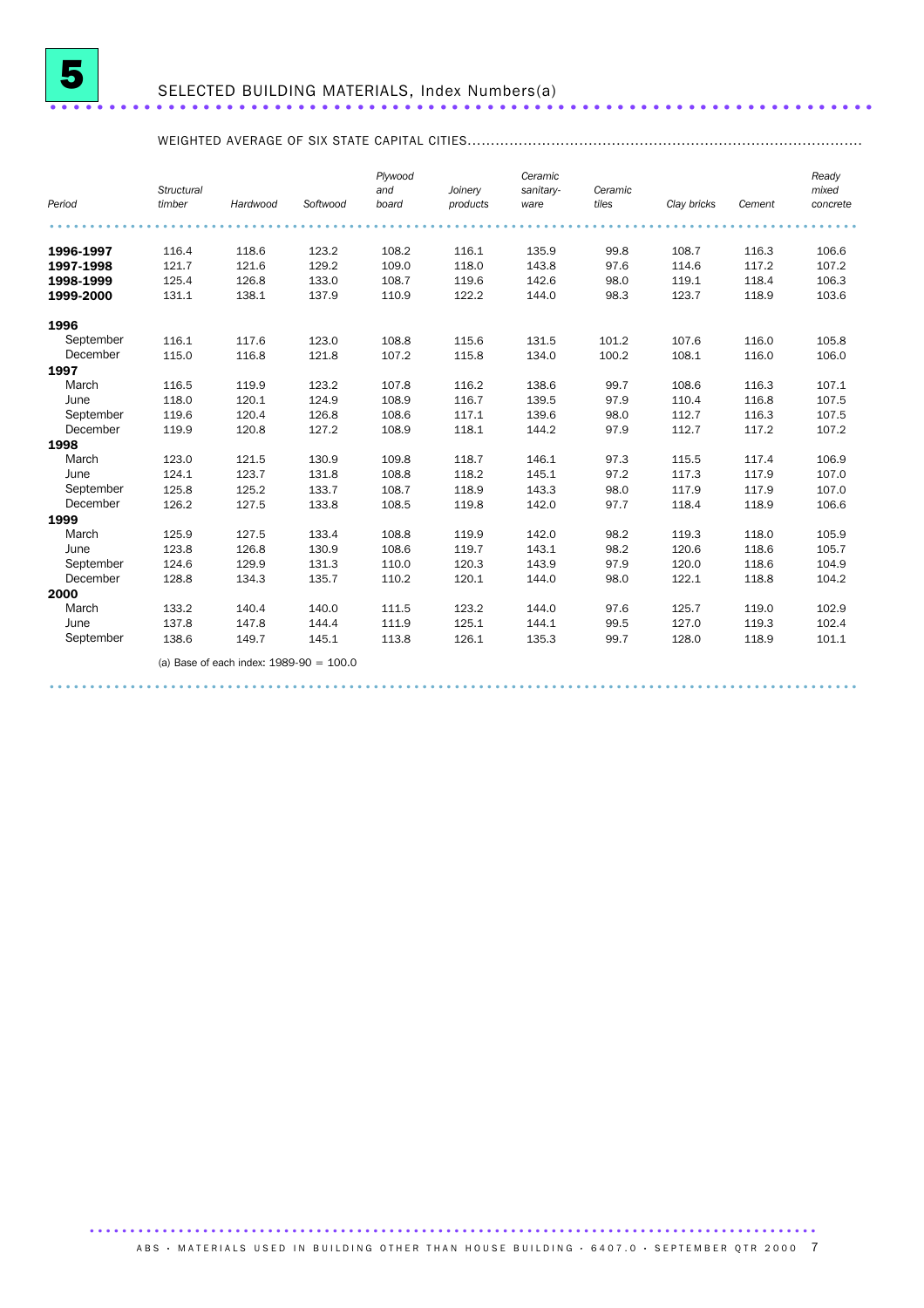

#### SELECTED BUILDING MATERIALS, Index Numbers(a) *continued* ......................................................................

#### WEIGHTED AVERAGE OF SIX STATE CAPITAL CITIES.....................................................................................

|           | Precast<br>concrete | Concrete<br>masonry                       | Plaster<br>and<br>plaster | Fibrous<br>cement | <b>Steel</b><br>decking<br>and | Cast iron<br>pipes<br>and | Structural | Reinforcing<br>steel bar.<br>fabric | Aluminium | Aluminium<br>screens,<br>doors. |
|-----------|---------------------|-------------------------------------------|---------------------------|-------------------|--------------------------------|---------------------------|------------|-------------------------------------|-----------|---------------------------------|
| Period    | products            | blocks                                    | products                  | products          | cladding                       | products                  | steel      | and mesh                            | windows   | louvres                         |
|           |                     |                                           |                           |                   |                                |                           |            |                                     |           |                                 |
| 1996-1997 | 117.5               | 114.1                                     | 116.3                     | 122.7             | 112.9                          | 132.8                     | 112.5      | 111.6                               | 108.5     | 115.7                           |
| 1997-1998 | 120.7               | 120.3                                     | 119.9                     | 124.2             | 114.9                          | 132.7                     | 113.1      | 112.7                               | 109.0     | 116.1                           |
| 1998-1999 | 123.8               | 127.0                                     | 122.5                     | 122.3             | 114.4                          | 135.4                     | 113.4      | 109.9                               | 110.5     | 119.1                           |
| 1999-2000 | 127.4               | 130.5                                     | 125.4                     | 123.6             | 114.9                          | 136.3                     | 112.0      | 104.5                               | 114.3     | 121.4                           |
| 1996      |                     |                                           |                           |                   |                                |                           |            |                                     |           |                                 |
| September | 116.2               | 113.9                                     | 115.7                     | 122.4             | 111.2                          | 132.3                     | 111.2      | 110.9                               | 108.0     | 114.9                           |
| December  | 117.2               | 113.5                                     | 115.7                     | 122.7             | 110.9                          | 132.5                     | 112.7      | 111.1                               | 108.6     | 115.0                           |
| 1997      |                     |                                           |                           |                   |                                |                           |            |                                     |           |                                 |
| March     | 117.9               | 113.6                                     | 115.7                     | 122.7             | 114.1                          | 132.9                     | 113.1      | 111.4                               | 108.5     | 115.6                           |
| June      | 118.8               | 115.2                                     | 118.1                     | 123.1             | 115.5                          | 133.5                     | 112.9      | 112.9                               | 108.7     | 117.1                           |
| September | 119.3               | 116.0                                     | 118.5                     | 123.5             | 115.4                          | 133.5                     | 112.9      | 113.2                               | 108.5     | 115.4                           |
| December  | 119.2               | 116.1                                     | 120.7                     | 124.2             | 115.2                          | 133.6                     | 113.6      | 112.7                               | 109.0     | 115.1                           |
| 1998      |                     |                                           |                           |                   |                                |                           |            |                                     |           |                                 |
| March     | 120.7               | 123.6                                     | 120.1                     | 124.9             | 114.5                          | 131.9                     | 112.9      | 112.7                               | 108.8     | 116.1                           |
| June      | 123.4               | 125.4                                     | 120.4                     | 124.3             | 114.3                          | 131.9                     | 112.8      | 112.1                               | 109.8     | 117.6                           |
| September | 123.4               | 125.9                                     | 120.4                     | 123.4             | 114.7                          | 135.4                     | 113.3      | 110.7                               | 109.8     | 117.6                           |
| December  | 123.3               | 126.1                                     | 122.2                     | 122.7             | 114.5                          | 135.6                     | 113.2      | 110.6                               | 110.5     | 120.2                           |
| 1999      |                     |                                           |                           |                   |                                |                           |            |                                     |           |                                 |
| March     | 124.6               | 126.9                                     | 122.7                     | 120.6             | 114.3                          | 135.3                     | 113.5      | 109.6                               | 110.5     | 119.3                           |
| June      | 124.0               | 128.9                                     | 124.5                     | 122.3             | 114.1                          | 135.3                     | 113.6      | 108.8                               | 111.1     | 119.4                           |
| September | 125.2               | 129.1                                     | 125.5                     | 122.5             | 113.2                          | 137.2                     | 111.3      | 104.8                               | 111.5     | 118.9                           |
| December  | 125.9               | 129.4                                     | 125.5                     | 123.5             | 113.6                          | 136.2                     | 112.2      | 103.4                               | 112.6     | 119.8                           |
| 2000      |                     |                                           |                           |                   |                                |                           |            |                                     |           |                                 |
| March     | 128.5               | 131.2                                     | 125.3                     | 123.7             | 114.6                          | 135.5                     | 112.3      | 105.2                               | 114.6     | 121.8                           |
| June      | 130.1               | 132.4                                     | 125.2                     | 124.5             | 118.2                          | 136.1                     | 112.3      | 104.5                               | 118.3     | 125.1                           |
| September | 131.0               | 132.3                                     | 124.9                     | 124.1             | 118.0                          | 136.2                     | 113.0      | 102.1                               | 119.3     | 126.8                           |
|           |                     | (a) Base of each index: $1989-90 = 100.0$ |                           |                   |                                |                           |            |                                     |           |                                 |
|           |                     |                                           |                           |                   |                                |                           |            |                                     |           |                                 |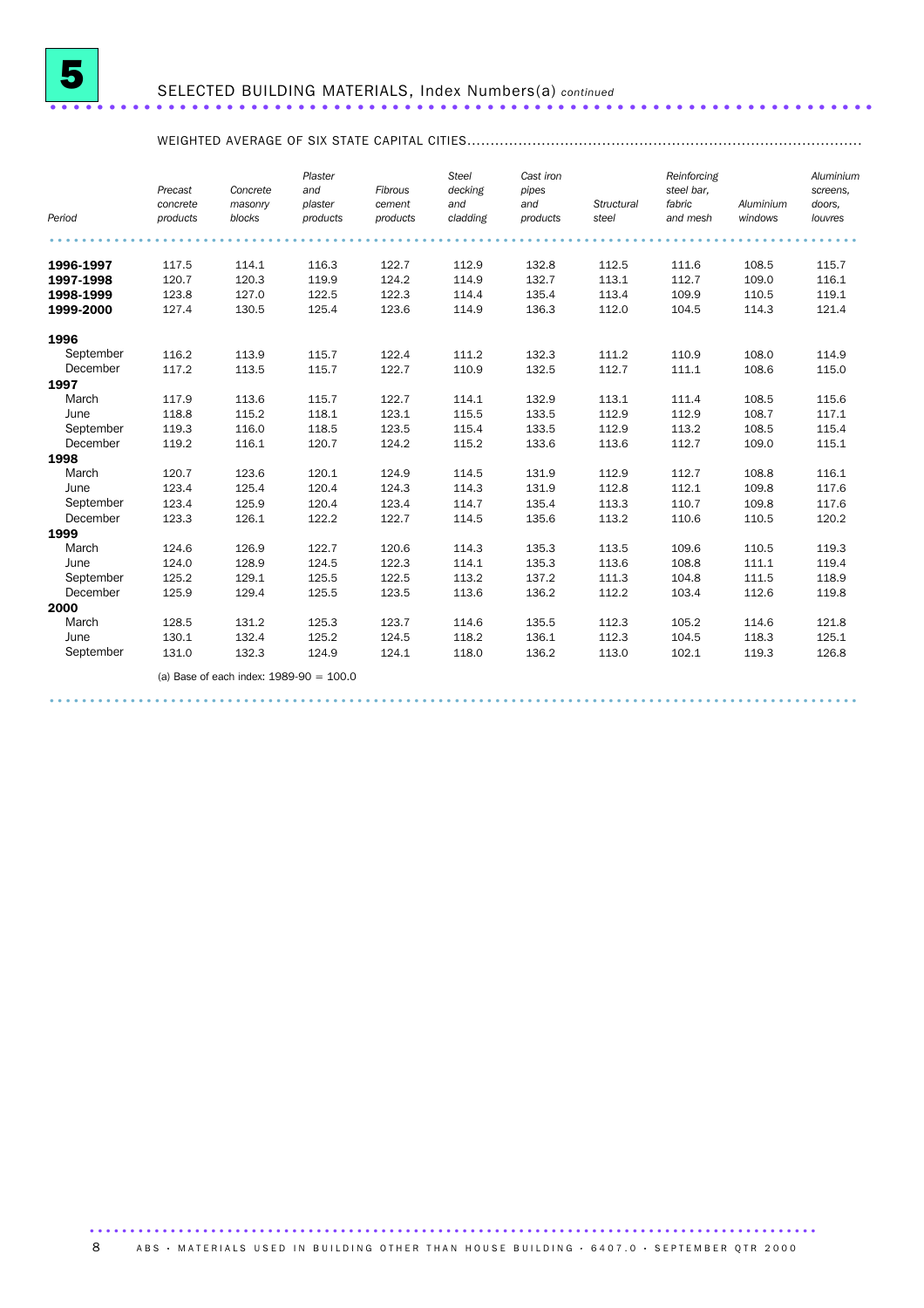

#### SELECTED BUILDING MATERIALS, Index Numbers(a) *continued* ......................................................................

#### WEIGHTED AVERAGE OF SIX STATE CAPITAL CITIES.....................................................................................

| Period            | Suspended<br>ceilings and<br>access<br>floors | Fabricated<br>steel<br>products           | Sheet<br>steel<br>sanitary-<br>ware | Builders'<br>hardware | Sand<br>and<br>aggregate | Carpet | Paint<br>and<br>other<br>coatings | Glass<br>products | Non-<br>ferrous<br>pipes and<br>fittings | Plastic<br>floor<br>coverings |
|-------------------|-----------------------------------------------|-------------------------------------------|-------------------------------------|-----------------------|--------------------------|--------|-----------------------------------|-------------------|------------------------------------------|-------------------------------|
|                   |                                               |                                           |                                     |                       |                          |        |                                   |                   |                                          |                               |
| 1996-1997         | 105.7                                         | 114.6                                     | 122.1                               | 118.3                 | 119.5                    | 103.3  | 135.7                             | 112.9             | 128.8                                    | 114.3                         |
| 1997-1998         | 106.1                                         | 116.2                                     | 121.0                               | 120.0                 | 121.0                    | 103.0  | 136.0                             | 110.2             | 135.6                                    | 113.3                         |
| 1998-1999         | 109.5                                         | 117.7                                     | 118.3                               | 123.4                 | 121.9                    | 102.3  | 142.7                             | 111.1             | 128.6                                    | 116.4                         |
| 1999-2000         | 109.4                                         | 117.8                                     | 117.8                               | 130.0                 | 122.8                    | 101.8  | 148.8                             | 115.1             | 131.5                                    | 117.6                         |
|                   |                                               |                                           |                                     |                       |                          |        |                                   |                   |                                          |                               |
| 1996<br>September | 106.1                                         | 114.1                                     | 122.2                               | 119.2                 | 118.4                    | 103.0  | 135.8                             | 112.3             | 128.7                                    | 115.6                         |
| December          | 106.1                                         | 114.0                                     | 122.2                               | 117.7                 | 118.7                    | 103.1  | 136.3                             | 113.1             | 125.6                                    | 114.5                         |
| 1997              |                                               |                                           |                                     |                       |                          |        |                                   |                   |                                          |                               |
| March             | 105.8                                         | 115.0                                     | 121.8                               | 118.0                 | 120.1                    | 103.3  | 135.5                             | 113.1             | 129.4                                    | 113.5                         |
| June              | 104.9                                         | 115.1                                     | 122.2                               | 118.3                 | 120.9                    | 103.7  | 135.0                             | 113.1             | 131.4                                    | 113.5                         |
| September         | 104.9                                         | 115.8                                     | 122.3                               | 118.7                 | 121.0                    | 103.2  | 135.3                             | 113.1             | 134.5                                    | 113.7                         |
| December          | 105.3                                         | 116.3                                     | 121.2                               | 119.0                 | 121.1                    | 102.2  | 135.7                             | 109.0             | 138.0                                    | 113.7                         |
| 1998              |                                               |                                           |                                     |                       |                          |        |                                   |                   |                                          |                               |
| March             | 106.4                                         | 116.5                                     | 120.5                               | 120.8                 | 121.2                    | 103.5  | 135.4                             | 108.4             | 135.4                                    | 112.4                         |
| June              | 107.6                                         | 116.1                                     | 120.1                               | 121.5                 | 120.7                    | 103.0  | 137.7                             | 110.4             | 134.6                                    | 113.3                         |
| September         | 108.8                                         | 117.4                                     | 118.7                               | 122.2                 | 121.7                    | 103.3  | 138.5                             | 110.7             | 134.0                                    | 116.5                         |
| December          | 110.2                                         | 117.6                                     | 120.5                               | 122.9                 | 121.7                    | 102.5  | 143.2                             | 110.8             | 126.7                                    | 116.3                         |
| 1999              |                                               |                                           |                                     |                       |                          |        |                                   |                   |                                          |                               |
| March             | 109.6                                         | 117.7                                     | 116.9                               | 123.5                 | 122.2                    | 101.8  | 144.2                             | 110.7             | 126.8                                    | 116.4                         |
| June              | 109.3                                         | 118.1                                     | 117.0                               | 124.9                 | 122.0                    | 101.5  | 144.8                             | 112.0             | 126.8                                    | 116.4                         |
| September         | 109.2                                         | 117.6                                     | 117.3                               | 128.8                 | 122.1                    | 101.5  | 145.5                             | 112.7             | 127.8                                    | 116.0                         |
| December          | 109.1                                         | 117.4                                     | 117.1                               | 129.0                 | 122.0                    | 101.8  | 148.2                             | 112.7             | 132.9                                    | 115.5                         |
| 2000              |                                               |                                           |                                     |                       |                          |        |                                   |                   |                                          |                               |
| March             | 109.4                                         | 118.2                                     | 117.3                               | 129.2                 | 123.8                    | 101.5  | 150.7                             | 114.3             | 133.2                                    | 118.4                         |
| June              | 110.0                                         | 118.0                                     | 119.4                               | 133.1                 | 123.3                    | 102.4  | 150.7                             | 120.7             | 132.1                                    | 120.3                         |
| September         | 110.3                                         | 117.6                                     | 112.0                               | 134.9                 | 122.3                    | 95.5   | 151.2                             | 120.8             | 135.0                                    | 108.8                         |
|                   |                                               | (a) Base of each index: $1989-90 = 100.0$ |                                     |                       |                          |        |                                   |                   |                                          |                               |

...................................................................................................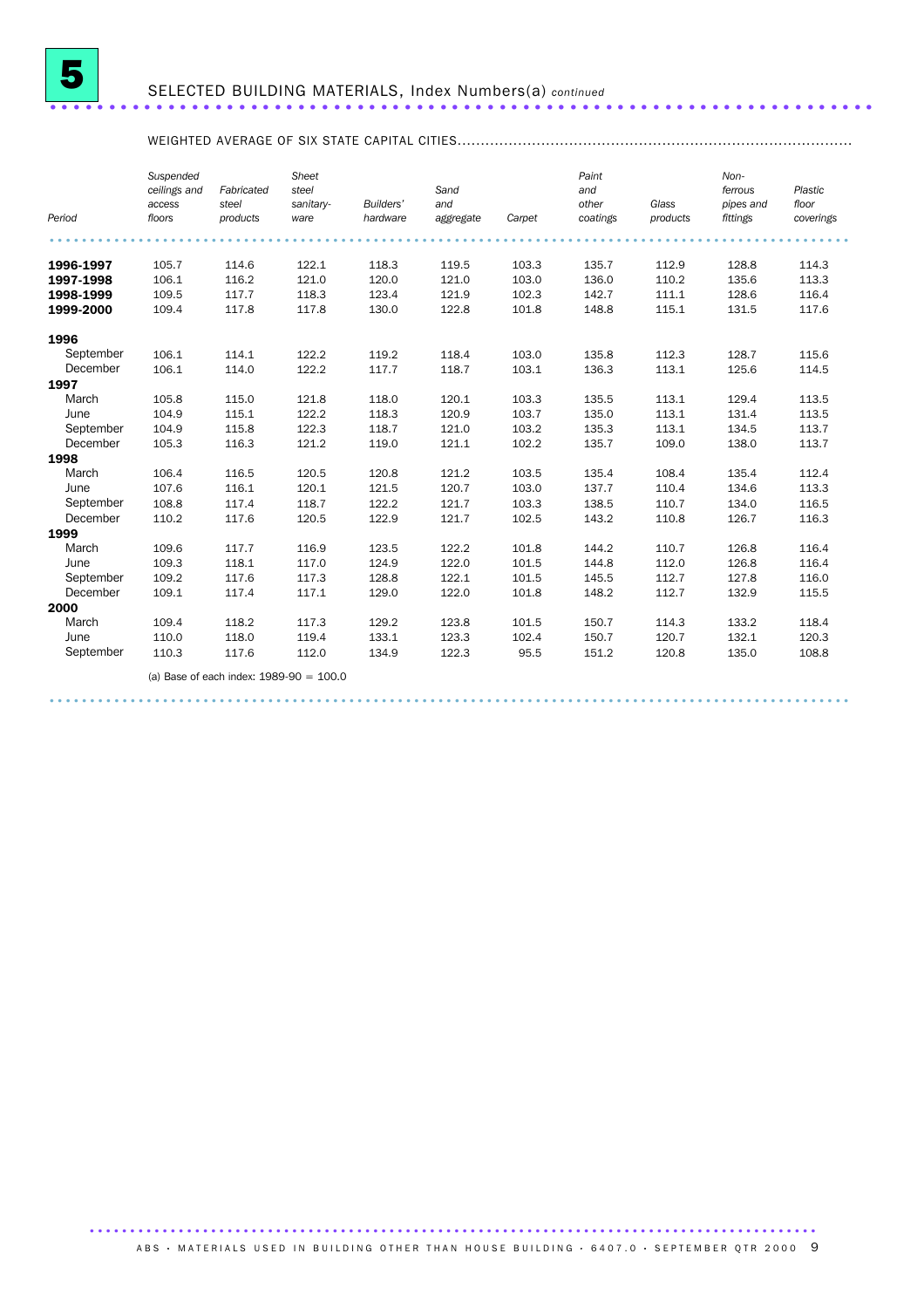

# <sup>6</sup> SELECTED MAJOR BUILDING MATERIALS, Index Numbers(a)—Sydney and Melbourne ......................................................................

| Period                 | Structural Clay<br>timber | bricks         | Ready<br>mixed | Precast<br>concrete<br>concrete products | <b>Steel</b><br>decking<br>and<br>cladding | Structural<br>steel | Reinforcing<br>steel bar<br>fabric and<br>mesh | Aluminium<br>windows | Fabricated<br>steel<br>products | <b>Builders</b> | Sand and<br>hardware aggregate | Carpet         | Paint and<br>other<br>coatings | Non-<br>ferrous<br>pipes<br>and<br>fittings |
|------------------------|---------------------------|----------------|----------------|------------------------------------------|--------------------------------------------|---------------------|------------------------------------------------|----------------------|---------------------------------|-----------------|--------------------------------|----------------|--------------------------------|---------------------------------------------|
|                        |                           |                |                |                                          |                                            |                     | <b>SYDNEY</b>                                  |                      |                                 |                 |                                |                |                                |                                             |
| 1996-1997              | 118.0                     | 98.3           | 97.9           | 115.0                                    | 114.9                                      | 112.6               | 120.2                                          | 109.8                | 112.6                           | 118.1           | 113.5                          | 104.2          | 132.0                          | 137.7                                       |
| 1997-1998              | 124.8                     | 107.4          | 98.7           | 117.8                                    | 117.6                                      | 112.6               | 124.2                                          | 110.7                | 113.3                           | 120.2           | 116.1                          | 101.6          | 133.6                          | 148.5                                       |
| 1998-1999<br>1999-2000 | 129.7<br>137.3            | 115.5<br>123.3 | 97.6<br>93.9   | 119.2<br>122.0                           | 117.4<br>117.0                             | 112.4<br>110.4      | 122.6<br>115.9                                 | 113.6<br>117.7       | 113.3<br>112.6                  | 124.2<br>133.9  | 117.1<br>117.7                 | 101.8<br>101.3 | 141.8<br>147.4                 | 135.4<br>136.6                              |
|                        |                           |                |                |                                          |                                            |                     |                                                |                      |                                 |                 |                                |                |                                |                                             |
| 1996                   |                           |                |                |                                          |                                            |                     |                                                |                      |                                 |                 |                                |                |                                |                                             |
| September<br>December  | 118.0<br>117.1            | 97.4<br>97.2   | 97.6<br>97.7   | 113.3<br>115.1                           | 113.4<br>113.0                             | 111.8<br>113.2      | 119.4<br>118.5                                 | 108.9<br>110.3       | 113.4<br>113.0                  | 120.9<br>117.4  | 112.1<br>112.8                 | 104.1<br>104.2 | 132.4<br>132.6                 | 137.0<br>133.7                              |
| 1997                   |                           |                |                |                                          |                                            |                     |                                                |                      |                                 |                 |                                |                |                                |                                             |
| March                  | 117.6                     | 97.8           | 98.1           | 115.2                                    | 115.6                                      | 113.2               | 119.6                                          | 110.1                | 112.4                           | 116.9           | 113.8                          | 104.2          | 130.7                          | 138.8                                       |
| June                   | 119.4                     | 100.8          | 98.3           | 116.3                                    | 117.6                                      | 112.3               | 123.1                                          | 109.9                | 111.4                           | 117.3           | 115.2                          | 104.1          | 132.1                          | 141.3                                       |
| September              | 121.3                     | 104.3          | 98.7           | 117.2                                    | 117.7                                      | 111.9               | 123.8                                          | 109.2                | 113.0                           | 117.6           | 115.4                          | 103.1          | 131.8                          | 144.7                                       |
| December               | 122.4                     | 104.4          | 98.8           | 116.5                                    | 117.7                                      | 113.9               | 124.2                                          | 110.3                | 114.0                           | 118.1           | 115.8                          | 99.1           | 133.4                          | 149.8                                       |
| 1998                   |                           |                |                |                                          |                                            |                     |                                                |                      |                                 |                 |                                |                |                                |                                             |
| March                  | 126.8                     | 108.4          | 98.4           | 118.7                                    | 117.7                                      | 112.5               | 124.6                                          | 111.0                | 113.5                           | 122.4           | 116.2                          | 102.1          | 134.0                          | 149.8                                       |
| June                   | 128.7                     | 112.3          | 98.9           | 118.9                                    | 117.2                                      | 112.1               | 124.2                                          | 112.4                | 112.8                           | 122.5           | 117.1                          | 101.9          | 135.2                          | 149.5                                       |
| September              | 130.8                     | 112.9          | 98.6           | 118.6                                    | 117.7                                      | 112.5               | 123.0                                          | 111.9                | 112.8                           | 122.5           | 117.1                          | 102.0          | 137.4                          | 149.5                                       |
| December               | 130.9                     | 113.7          | 97.7           | 118.6                                    | 117.3                                      | 112.2               | 123.1                                          | 114.0                | 113.3                           | 123.9           | 117.1                          | 102.6          | 142.1                          | 130.0                                       |
| 1999<br>March          | 128.7                     | 116.0          | 97.2           | 119.2                                    | 117.3                                      | 112.4               | 122.7                                          | 114.0                | 113.4                           | 124.6           | 117.1                          | 101.2          | 143.8                          | 131.0                                       |
| June                   | 128.5                     | 119.2          | 96.7           | 120.2                                    | 117.3                                      | 112.4               | 121.7                                          | 114.3                | 113.8                           | 125.9           | 117.0                          | 101.2          | 143.8                          | 131.0                                       |
| September              | 130.4                     | 118.2          | 96.0           | 120.5                                    | 115.0                                      | 109.4               | 116.7                                          | 114.3                | 112.5                           | 133.3           | 117.0                          | 100.8          | 144.4                          | 131.7                                       |
| December               | 135.3                     | 123.2          | 94.8           | 120.7                                    | 114.9                                      | 110.7               | 114.6                                          | 115.6                | 111.6                           | 133.1           | 117.1                          | 101.1          | 145.7                          | 138.6                                       |
| 2000                   |                           |                |                |                                          |                                            |                     |                                                |                      |                                 |                 |                                |                |                                |                                             |
| March                  | 139.3                     | 126.3          | 92.8           | 122.4                                    | 117.5                                      | 111.4               | 116.4                                          | 118.6                | 113.6                           | 133.4           | 118.3                          | 101.1          | 148.9                          | 139.6                                       |
| June                   | 144.3                     | 125.3          | 91.8           | 124.4                                    | 120.7                                      | 110.0               | 115.8                                          | 122.3                | 112.8                           | 135.9           | 118.3                          | 102.1          | 150.4                          | 136.5                                       |
| September              | 143.3                     | 127.0          | 90.3           | 125.2                                    | 120.3                                      | 111.6               | 114.4                                          | 122.2                | 112.7                           | 136.5           | 117.8                          | 95.8           | 150.8                          | 139.2                                       |
|                        |                           |                |                |                                          |                                            |                     | MELBOURNE                                      |                      |                                 |                 |                                |                |                                |                                             |
| 1996-1997              | 110.1                     | 113.1          | 111.5          | 110.3                                    | 109.2                                      | 104.3               | 100.7                                          | 100.6                | 116.7                           | 116.5           | 115.9                          | 101.6          | 145.8                          | 111.5                                       |
| 1997-1998              | 115.6                     | 117.9          | 111.4          | 115.7                                    | 109.4                                      | 104.9               | 100.8                                          | 100.0                | 120.0                           | 119.6           | 116.3                          | 102.6          | 144.7                          | 113.0                                       |
| 1998-1999              | 116.2                     | 119.6          | 112.9          | 123.9                                    | 108.0                                      | 104.9               | 99.5                                           | 100.4                | 124.7                           | 122.7           | 120.5                          | 100.1          | 153.8                          | 111.2                                       |
| 1999-2000              | 118.5                     | 123.8          | 110.8          | 130.9                                    | 109.3                                      | 101.3               | 93.8                                           | 105.1                | 125.6                           | 127.6           | 120.6                          | 98.9           | 162.4                          | 116.6                                       |
| 1996                   |                           |                |                |                                          |                                            |                     |                                                |                      |                                 |                 |                                |                |                                |                                             |
| September              | 109.4                     | 111.3          | 112.3          | 109.0                                    | 107.4                                      | 103.2               | 100.5                                          | 100.6                | 114.8                           | 115.6           | 114.5                          | 101.0          | 147.3                          | 112.3                                       |
| December               | 107.2                     | 112.9          | 110.0          | 109.5                                    | 106.9                                      | 104.2               | 100.8                                          | 100.6                | 114.8                           | 115.6           | 114.7                          | 101.0          | 146.8                          | 109.7                                       |
| 1997                   |                           |                |                |                                          |                                            |                     |                                                |                      |                                 |                 |                                |                |                                |                                             |
| March                  | 111.1                     | 113.7          | 111.6          | 110.8                                    | 111.3                                      | 104.5               | 100.8                                          | 100.6                | 117.9                           | 117.0           | 117.6                          | 101.6          | 146.9                          | 111.5                                       |
| June                   | 112.8                     | 114.6          | 112.0          | 111.8                                    | 111.3                                      | 105.1               | 100.6                                          | 100.5                | 119.3                           | 117.8           | 116.8                          | 102.9          | 142.3                          | 112.6                                       |
| September<br>December  | 114.4<br>115.3            | 116.1<br>116.1 | 111.2<br>111.4 | 111.8<br>112.4                           | 110.4<br>110.5                             | 105.1<br>105.1      | 100.6<br>100.8                                 | 100.4<br>100.7       | 119.3<br>119.5                  | 118.6<br>119.5  | 116.4<br>116.4                 | 102.9<br>102.9 | 143.5<br>143.5                 | 113.8<br>118.7                              |
| 1998                   |                           |                |                |                                          |                                            |                     |                                                |                      |                                 |                 |                                |                |                                |                                             |
| March                  | 115.8                     | 119.6          | 111.5          | 115.0                                    | 108.3                                      | 104.7               | 100.8                                          | 99.2                 | 120.6                           | 119.8           | 116.0                          | 102.9          | 143.5                          | 110.2                                       |
| June                   | 116.8                     | 119.7          | 111.3          | 123.5                                    | 108.3                                      | 104.8               | 100.8                                          | 99.7                 | 120.6                           | 120.3           | 116.4                          | 101.5          | 148.3                          | 109.4                                       |
| September              | 118.3                     | 119.7          | 112.4          | 123.6                                    | 108.3                                      | 104.8               | 100.3                                          | 99.7                 | 124.6                           | 121.4           | 119.6                          | 101.9          | 148.6                          | 109.4                                       |
| December               | 117.7                     | 119.6          | 113.5          | 122.6                                    | 108.3                                      | 104.8               | 99.9                                           | 100.0                | 124.6                           | 122.2           | 119.6                          | 99.9           | 155.0                          | 111.8                                       |
| 1999                   |                           |                |                |                                          |                                            |                     |                                                |                      |                                 |                 |                                |                |                                |                                             |
| March                  | 116.6                     | 119.6          | 112.5          | 126.6                                    | 108.1                                      | 104.9               | 99.1                                           | 100.1                | 124.6                           | 122.9           | 121.3                          | 99.6           | 154.9                          | 111.8                                       |
| June                   | 112.0                     | 119.3          | 113.2          | 122.7                                    | 107.2                                      | 105.0               | 98.5                                           | 101.6                | 125.1                           | 124.4           | 121.3                          | 98.8           | 156.6                          | 111.8                                       |
| September              | 113.1                     | 119.3          | 111.6          | 126.6                                    | 107.8                                      | 101.2               | 93.7                                           | 102.0                | 125.1                           | 125.0           | 121.3                          | 99.4           | 158.0                          | 112.9                                       |
| December               | 117.6                     | 119.3          | 111.3          | 127.5                                    | 108.5                                      | 102.0               | 92.6                                           | 103.6                | 125.5                           | 125.7           | 120.2                          | 99.3           | 163.0                          | 117.6                                       |
| 2000                   |                           |                |                |                                          |                                            |                     |                                                |                      |                                 |                 |                                |                |                                |                                             |
| March<br>June          | 119.9<br>123.2            | 126.3<br>130.3 | 110.3<br>110.1 | 133.6<br>135.8                           | 108.0<br>113.0                             | 100.8<br>101.0      | 94.7<br>94.0                                   | 104.9<br>110.0       | 125.6<br>126.1                  | 126.0<br>133.6  | 120.2<br>120.6                 | 98.0<br>98.7   | 164.3<br>164.1                 | 117.6<br>118.2                              |
| September              | 126.2                     | 130.2          | 108.6          | 138.2                                    | 113.2                                      | 101.2               | 89.3                                           | 111.5                | 124.1                           | 135.2           | 118.3                          | 93.5           | 165.3                          | 120.8                                       |
|                        |                           |                |                |                                          |                                            |                     |                                                |                      |                                 |                 |                                |                |                                |                                             |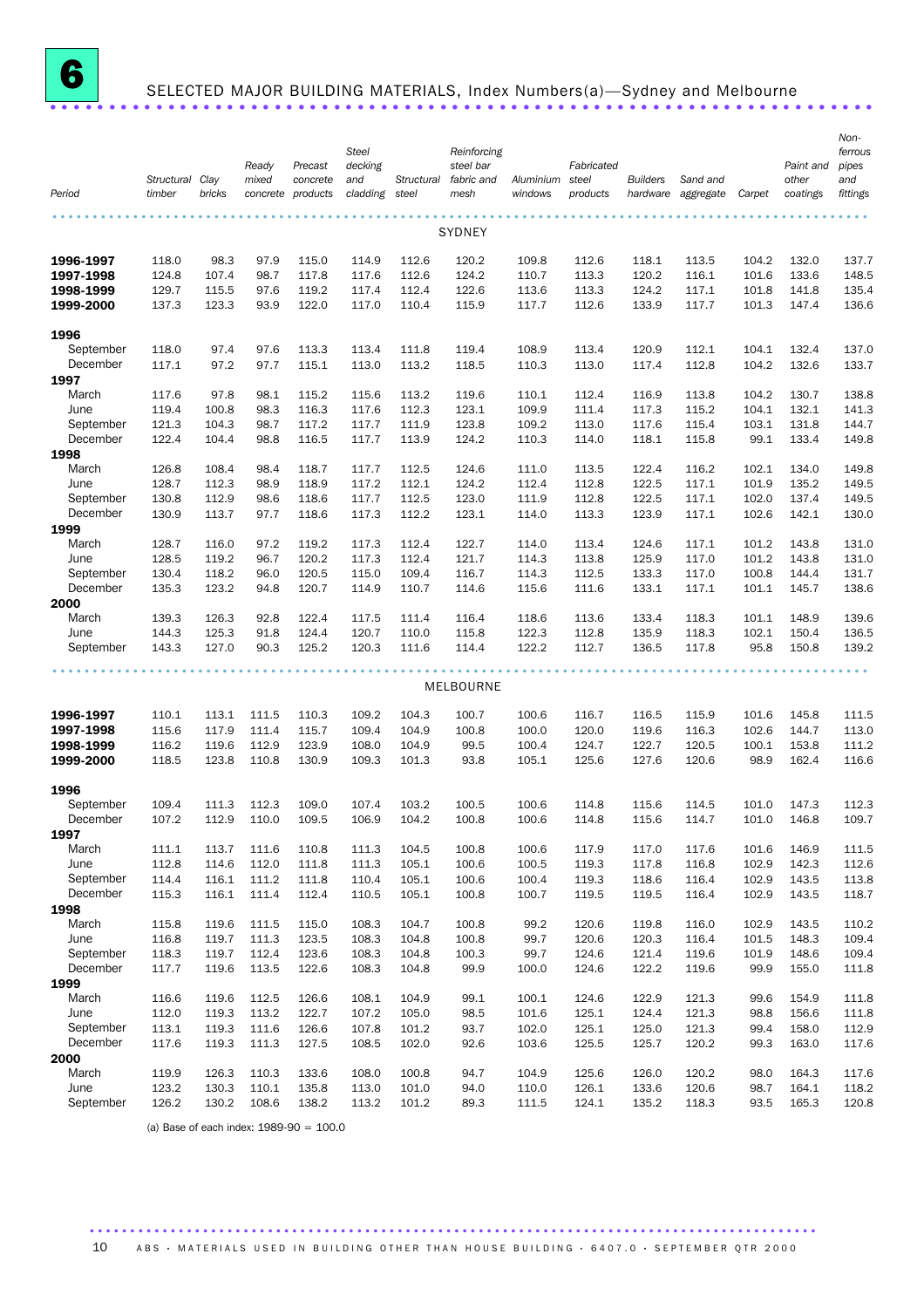

## SELECTED MAJOR BUILDING MATERIALS, Index Numbers(a)—Brisbane and Adelaide ......................................................................

| Period           | Structural Clay<br>timber | bricks | Ready<br>mixed<br>concrete | Precast<br>concrete<br>products | <b>Steel</b><br>decking<br>and<br>cladding | Structural<br>steel | Reinforcing<br>steel bar<br>fabric and<br>mesh | Aluminium<br>windows | Fabricated<br>steel<br>products | <b>Builders</b><br>hardware | Sand and<br>aggregate | Carpet | Paint and<br>other<br>coatings | Non-<br>ferrous<br>pipes<br>and<br>fittings |
|------------------|---------------------------|--------|----------------------------|---------------------------------|--------------------------------------------|---------------------|------------------------------------------------|----------------------|---------------------------------|-----------------------------|-----------------------|--------|--------------------------------|---------------------------------------------|
|                  |                           |        |                            |                                 |                                            |                     | <b>BRISBANE</b>                                |                      |                                 |                             |                       |        |                                |                                             |
| 1996-1997        | 109.8                     | 104.3  | 104.2                      | 112.5                           | 111.3                                      | 136.7               | 114.8                                          | 103.7                | 120.1                           | 104.1                       | 156.6                 | 94.8   | 128.3                          | 154.4                                       |
| 1997-1998        | 113.0                     | 106.1  | 106.6                      | 112.2                           | 113.7                                      | 136.6               | 116.0                                          | 103.8                | 122.9                           | 103.6                       | 154.4                 | 94.8   | 130.3                          | 161.6                                       |
| 1998-1999        | 120.5                     | 105.9  | 104.2                      | 114.7                           | 114.0                                      | 140.3               | 112.4                                          | 106.3                | 124.3                           | 108.1                       | 145.7                 | 95.7   | 134.3                          | 158.7                                       |
| 1999-2000        | 127.5                     | 104.8  | 100.2                      | 116.6                           | 113.2                                      | 141.7               | 109.8                                          | 109.4                | 126.2                           | 112.7                       | 148.9                 | 96.4   | 139.0                          | 160.4                                       |
| 1996             |                           |        |                            |                                 |                                            |                     |                                                |                      |                                 |                             |                       |        |                                |                                             |
| September        | 109.2                     | 101.3  | 102.3                      | 111.3                           | 109.5                                      | 137.2               | 113.9                                          | 103.2                | 117.5                           | 103.7                       | 156.6                 | 94.3   | 127.5                          | 153.5                                       |
| December         | 109.2                     | 104.2  | 103.1                      | 113.0                           | 109.6                                      | 137.2               | 114.6                                          | 103.8                | 117.6                           | 104.0                       | 156.6                 | 95.0   | 128.2                          | 150.9                                       |
| 1997             | 109.8                     | 105.5  | 104.2                      | 112.8                           | 112.3                                      | 136.1               | 114.6                                          | 103.8                |                                 | 104.3                       | 156.6                 | 95.0   | 128.0                          | 154.9                                       |
| March<br>June    | 110.8                     | 106.1  | 107.3                      | 113.0                           | 113.7                                      | 136.1               | 116.0                                          | 103.8                | 122.1<br>123.1                  | 104.4                       | 156.6                 | 94.7   | 129.3                          | 158.2                                       |
| September        | 111.9                     | 107.1  | 108.8                      | 113.2                           | 113.7                                      | 137.8               | 116.8                                          | 103.8                | 122.8                           | 104.4                       | 157.4                 | 94.2   | 129.9                          | 161.7                                       |
| December         | 110.5                     | 105.8  | 105.4                      | 113.2                           | 113.7                                      | 136.5               | 115.9                                          | 103.8                | 122.8                           | 101.7                       | 157.3                 | 94.8   | 129.8                          | 161.6                                       |
| 1998             |                           |        |                            |                                 |                                            |                     |                                                |                      |                                 |                             |                       |        |                                |                                             |
| March            | 114.8                     | 105.8  | 105.8                      | 110.7                           | 113.7                                      | 136.0               | 115.5                                          | 103.8                | 123.5                           | 101.7                       | 157.3                 | 94.8   | 129.8                          | 161.6                                       |
| June             | 114.9                     | 105.8  | 106.4                      | 111.5                           | 113.8                                      | 136.0               | 115.6                                          | 103.8                | 122.5                           | 106.5                       | 145.5                 | 95.2   | 131.6                          | 161.6                                       |
| September        | 114.9                     | 106.2  | 106.3                      | 112.8                           | 114.0                                      | 139.1               | 113.6                                          | 105.6                | 123.5                           | 106.8                       | 145.6                 | 95.7   | 130.5                          | 156.1                                       |
| December         | 122.7                     | 106.8  | 104.5                      | 115.2                           | 114.0                                      | 139.3               | 113.6                                          | 106.5                | 123.4                           | 106.8                       | 145.6                 | 95.7   | 134.3                          | 161.4                                       |
| 1999             |                           |        |                            |                                 |                                            |                     |                                                |                      |                                 |                             |                       |        |                                |                                             |
| March            | 124.9                     | 105.6  | 104.3                      | 115.2                           | 114.0                                      | 141.2               | 110.9                                          | 106.5                | 124.6                           | 108.4                       | 145.7                 | 95.7   | 136.6                          | 158.6                                       |
| June             | 119.3                     | 105.0  | 101.7                      | 115.6                           | 114.0                                      | 141.6               | 111.3                                          | 106.5                | 125.6                           | 110.5                       | 145.7                 | 95.7   | 135.9                          | 158.6                                       |
| September        | 119.3                     | 100.3  | 102.1                      | 115.6                           | 112.4                                      | 142.4               | 110.5                                          | 108.5                | 125.7                           | 113.7                       | 145.7                 | 95.7   | 135.9                          | 158.6                                       |
| December<br>2000 | 124.7                     | 102.0  | 100.9                      | 116.4                           | 112.6                                      | 141.5               | 108.7                                          | 108.5                | 127.0                           | 111.7                       | 145.7                 | 95.3   | 137.2                          | 161.3                                       |
| March            | 132.5                     | 105.5  | 98.8                       | 117.2                           | 112.6                                      | 141.5               | 109.9                                          | 109.4                | 127.0                           | 111.7                       | 156.8                 | 96.6   | 141.5                          | 161.3                                       |
| June             | 133.5                     | 111.2  | 98.8                       | 117.2                           | 115.1                                      | 141.2               | 109.9                                          | 111.2                | 125.0                           | 113.5                       | 147.3                 | 98.0   | 141.5                          | 160.2                                       |
| September        | 132.8                     | 111.2  | 101.9                      | 116.7                           | 115.1                                      | 141.2               | 109.4                                          | 111.5                | 123.8                           | 117.6                       | 146.9                 | 90.2   | 142.3                          | 163.5                                       |
|                  |                           |        |                            |                                 |                                            |                     |                                                |                      |                                 |                             |                       |        |                                |                                             |
|                  |                           |        |                            |                                 |                                            |                     | ADELAIDE                                       |                      |                                 |                             |                       |        |                                |                                             |
| 1996-1997        | 148.6                     | 117.5  | 110.5                      | 120.1                           | 118.2                                      | 113.0               | 113.0                                          | 116.8                | 112.3                           | 122.5                       | 116.7                 | 111.2  | 126.3                          | 122.6                                       |
| 1997-1998        | 154.4                     | 117.8  | 113.9                      | 122.1                           | 120.2                                      | 114.5               | 114.1                                          | 119.6                | 113.0                           | 122.2                       | 120.1                 | 113.5  | 121.3                          | 125.4                                       |
| 1998-1999        | 166.6                     | 119.5  | 110.5                      | 123.1                           | 121.1                                      | 114.6               | 108.9                                          | 122.1                | 113.3                           | 125.3                       | 119.5                 | 113.3  | 125.1                          | 120.1                                       |
| 1999-2000        | 181.5                     | 120.2  | 109.4                      | 124.1                           | 124.1                                      | 116.8               | 100.0                                          | 123.7                | 113.7                           | 128.7                       | 117.7                 | 113.2  | 127.8                          | 121.8                                       |
| 1996             |                           |        |                            |                                 |                                            |                     |                                                |                      |                                 |                             |                       |        |                                |                                             |
| September        | 147.5                     | 119.6  | 103.0                      | 120.4                           | 116.7                                      | 109.7               | 111.0                                          | 116.5                | 112.3                           | 122.3                       | 115.4                 | 108.3  | 123.0                          | 122.6                                       |
| December         | 148.4                     | 118.1  | 111.7                      | 119.3                           | 116.7                                      | 113.0               | 113.7                                          | 116.5                | 112.3                           | 122.5                       | 115.2                 | 110.6  | 128.2                          | 120.3                                       |
| 1997             |                           |        |                            |                                 |                                            |                     |                                                |                      |                                 |                             |                       |        |                                |                                             |
| March            | 148.9                     | 115.6  | 113.1                      | 119.5                           | 118.7                                      | 114.6               | 113.7                                          | 116.5                | 112.3                           | 122.5                       | 116.4                 | 112.4  | 127.7                          | 123.1                                       |
| June             | 149.6                     | 116.5  | 114.1                      | 121.1                           | 120.5                                      | 114.6               | 113.7                                          | 117.6                | 112.2                           | 122.5                       | 119.7                 | 113.5  | 126.3                          | 124.4                                       |
| September        | 152.5                     | 116.5  | 115.0                      | 121.2                           | 120.5                                      | 114.6               | 113.7                                          | 117.6                | 112.1                           | 122.5                       | 120.6                 | 113.5  | 125.6                          | 126.8                                       |
| December         | 149.5                     | 118.4  | 115.1                      | 121.8                           | 120.1                                      | 114.5               | 113.7                                          | 118.8                | 113.2                           | 122.5                       | 120.6                 | 113.5  | 122.9                          | 128.0                                       |
| 1998<br>March    | 157.8                     | 118.4  | 112.9                      | 122.7                           | 120.1                                      | 114.5               | 113.7                                          | 119.4                | 113.2                           | 121.8                       | 119.2                 | 113.5  | 114.9                          | 124.6                                       |
| June             | 157.7                     | 117.9  | 112.6                      | 122.7                           | 120.1                                      | 114.5               | 115.2                                          | 122.4                | 113.3                           | 121.8                       | 120.0                 | 113.5  | 121.9                          | 122.2                                       |
| September        | 162.7                     | 118.1  | 111.1                      | 123.1                           | 121.3                                      | 114.5               | 110.8                                          | 122.4                | 113.3                           | 124.9                       | 120.2                 | 113.5  | 123.9                          | 120.9                                       |
| December         | 162.7                     | 120.1  | 110.8                      | 123.1                           | 121.2                                      | 114.5               | 109.1                                          | 122.4                | 113.3                           | 124.9                       | 120.2                 | 113.5  | 124.0                          | 120.3                                       |
| 1999             |                           |        |                            |                                 |                                            |                     |                                                |                      |                                 |                             |                       |        |                                |                                             |
| March            | 170.6                     | 119.5  | 110.1                      | 123.1                           | 120.7                                      | 114.6               | 109.1                                          | 122.4                | 113.3                           | 124.9                       | 120.2                 | 113.2  | 125.9                          | 119.6                                       |
| June             | 170.3                     | 120.3  | 109.8                      | 123.1                           | 121.0                                      | 114.6               | 106.7                                          | 121.0                | 113.1                           | 126.6                       | 117.4                 | 113.1  | 126.5                          | 119.6                                       |
| September        | 170.3                     | 120.0  | 109.1                      | 122.2                           | 121.0                                      | 114.6               | 102.3                                          | 121.9                | 113.3                           | 128.4                       | 117.4                 | 113.1  | 126.7                          | 120.7                                       |
| December         | 172.9                     | 120.0  | 108.9                      | 123.9                           | 123.1                                      | 115.6               | 101.4                                          | 121.9                | 113.3                           | 128.4                       | 117.4                 | 112.8  | 126.6                          | 121.9                                       |
| 2000             |                           |        |                            |                                 |                                            |                     |                                                |                      |                                 |                             |                       |        |                                |                                             |
| March            | 183.9                     | 120.3  | 109.5                      | 125.0                           | 123.1                                      | 115.6               | 100.2                                          | 124.2                | 113.3                           | 128.4                       | 117.1                 | 113.2  | 128.6                          | 121.9                                       |
| June             | 198.7                     | 120.6  | 110.1                      | 125.1                           | 129.0                                      | 121.3               | 96.2                                           | 126.8                | 114.7                           | 129.6                       | 118.7                 | 113.5  | 129.2                          | 122.5                                       |
| September        | 203.8                     | 120.4  | 108.1                      | 124.1                           | 128.9                                      | 120.9               | 96.3                                           | 132.3                | 119.0                           | 138.0                       | 118.7                 | 102.6  | 128.3                          | 124.7                                       |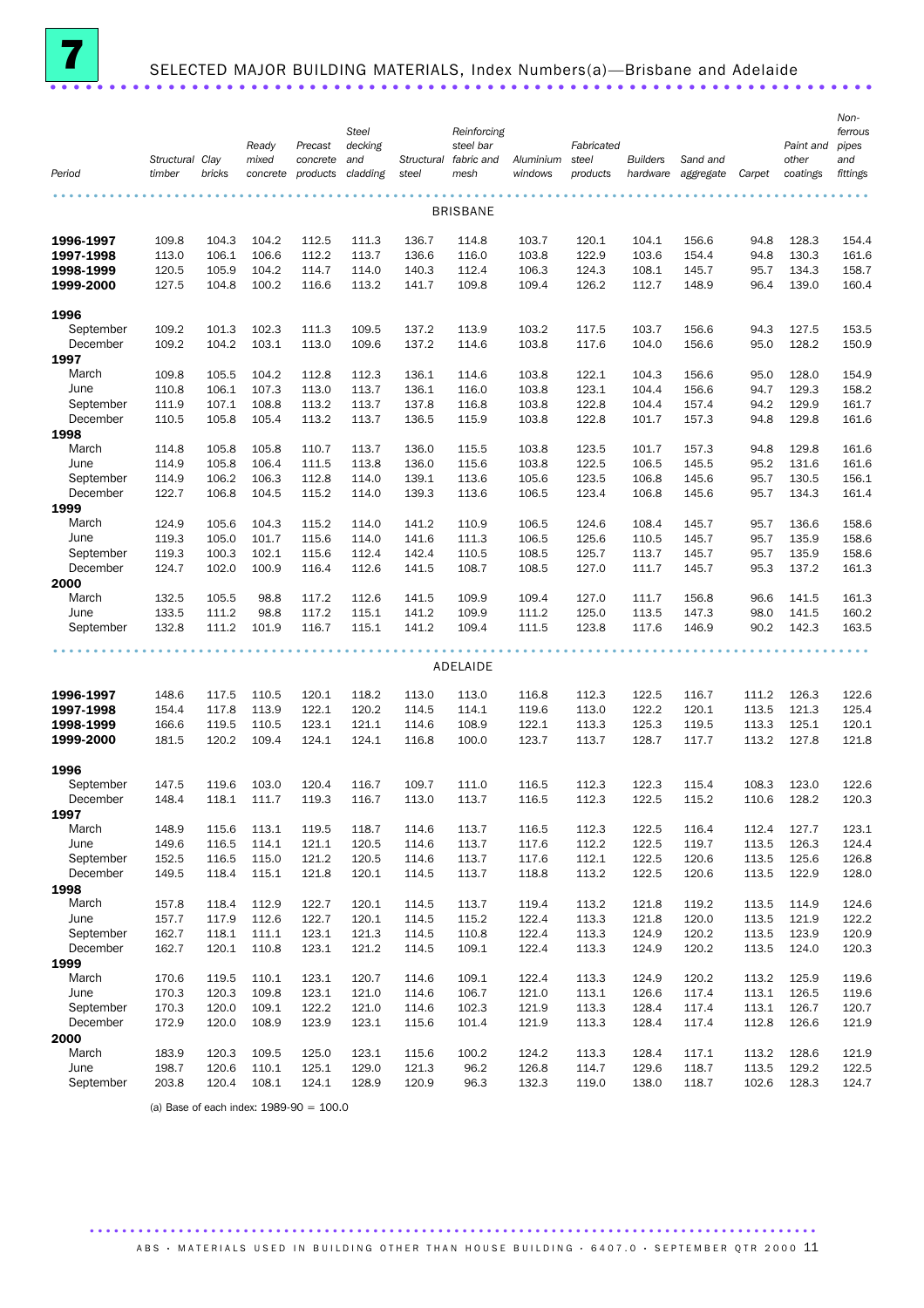

## SELECTED MAJOR BUILDING MATERIALS, Index Numbers(a)—Perth and Hobart ......................................................................

| Period                 | Structural Clay<br>timber | bricks         | Ready<br>mixed<br>concrete | Precast<br>concrete<br>products | <b>Steel</b><br>decking<br>and<br>cladding | Structural<br>steel | Reinforcing<br>steel bar<br>fabric and<br>mesh | Aluminium<br>windows | Fabricated<br>steel<br>products | <b>Builders</b><br>hardware | Sand and<br>aggregate | Carpet         | Paint and<br>other<br>coatings | Non-<br>ferrous<br>pipes<br>and<br>fittings |
|------------------------|---------------------------|----------------|----------------------------|---------------------------------|--------------------------------------------|---------------------|------------------------------------------------|----------------------|---------------------------------|-----------------------------|-----------------------|----------------|--------------------------------|---------------------------------------------|
|                        |                           |                |                            |                                 |                                            |                     | PERTH                                          |                      |                                 |                             |                       |                |                                |                                             |
| 1996-1997              | 106.6                     | 124.1          | 120.1                      | 139.7                           | 112.7                                      | 113.9               | 108.3                                          | 117.0                | 111.4                           | 135.2                       | 116.2                 | 103.5          | 144.3                          | 121.2                                       |
| 1997-1998              | 106.8                     | 127.8          | 117.4                      | 142.1                           | 116.2                                      | 116.5               | 99.5                                           | 117.9                | 111.6                           | 136.3                       | 118.9                 | 107.2          | 146.7                          | 130.8                                       |
| 1998-1999<br>1999-2000 | 105.0<br>103.3            | 131.4<br>132.9 | 114.5<br>114.1             | 141.7<br>143.2                  | 116.4<br>117.2                             | 117.5<br>119.2      | 89.2<br>90.1                                   | 115.0<br>116.6       | 112.1<br>111.7                  | 136.6<br>140.6              | 120.4<br>122.8        | 105.8<br>106.3 | 144.8<br>151.5                 | 129.2<br>134.3                              |
| 1996                   |                           |                |                            |                                 |                                            |                     |                                                |                      |                                 |                             |                       |                |                                |                                             |
| September              | 106.8                     | 123.5          | 119.6                      | 137.7                           | 109.8                                      | 109.9               | 107.5                                          | 116.4                | 111.0                           | 135.0                       | 115.5                 | 105.9          | 143.6                          | 121.3                                       |
| December               | 105.6                     | 123.6          | 119.5                      | 138.7                           | 109.8                                      | 113.4               | 110.2                                          | 116.4                | 111.2                           | 135.0                       | 115.7                 | 103.5          | 143.6                          | 117.5                                       |
| 1997                   |                           |                |                            |                                 |                                            |                     |                                                |                      |                                 |                             |                       |                |                                |                                             |
| March                  | 106.9                     | 123.6          | 121.0                      | 140.6                           | 114.4                                      | 116.1               | 108.1                                          | 116.4                | 111.3                           | 135.6                       | 115.7                 | 102.3          | 143.8                          | 122.3                                       |
| June                   | 107.2                     | 125.5          | 120.1                      | 141.6                           | 116.9                                      | 116.1               | 107.3                                          | 118.8                | 111.9                           | 135.1                       | 118.0                 | 102.3          | 146.3                          | 123.7                                       |
| September<br>December  | 107.2<br>107.4            | 127.4<br>127.4 | 118.8<br>117.2             | 141.6<br>142.4                  | 116.9<br>116.6                             | 116.1<br>116.1      | 107.0<br>99.9                                  | 118.8<br>118.8       | 111.6<br>111.5                  | 135.0<br>137.1              | 118.3<br>118.2        | 102.3<br>108.8 | 147.5<br>147.5                 | 131.5<br>130.7                              |
| 1998                   |                           |                |                            |                                 |                                            |                     |                                                |                      |                                 |                             |                       |                |                                |                                             |
| March                  | 106.4                     | 127.6          | 116.8                      | 141.6                           | 115.6                                      | 116.7               | 98.3                                           | 117.0                | 111.8                           | 136.4                       | 119.5                 | 108.8          | 147.4                          | 131.4                                       |
| June                   | 106.1                     | 128.8          | 116.8                      | 142.7                           | 115.6                                      | 116.9               | 92.6                                           | 117.0                | 111.5                           | 136.6                       | 119.4                 | 108.8          | 144.4                          | 129.6                                       |
| September              | 106.5                     | 131.4          | 115.9                      | 142.4                           | 117.1                                      | 117.6               | 90.2                                           | 117.0                | 111.7                           | 137.3                       | 120.3                 | 108.8          | 140.6                          | 129.6                                       |
| December               | 104.6                     | 131.4          | 115.0                      | 141.8                           | 116.7                                      | 117.4               | 91.3                                           | 113.8                | 112.2                           | 136.1                       | 120.4                 | 104.8          | 146.2                          | 129.0                                       |
| 1999<br>March          |                           | 131.4          | 113.3                      | 141.2                           | 116.0                                      | 117.4               |                                                |                      |                                 | 135.9                       | 120.4                 | 104.8          | 145.4                          |                                             |
| June                   | 105.0<br>103.9            | 131.2          | 113.9                      | 141.2                           | 115.8                                      | 117.4               | 87.9<br>87.4                                   | 113.8<br>115.2       | 112.0<br>112.3                  | 136.9                       | 120.4                 | 104.8          | 147.1                          | 129.0<br>129.0                              |
| September              | 100.8                     | 134.8          | 113.8                      | 142.0                           | 115.8                                      | 117.1               | 87.1                                           | 115.2                | 112.3                           | 138.1                       | 120.7                 | 104.8          | 147.1                          | 131.7                                       |
| December               | 101.6                     | 133.3          | 114.5                      | 143.5                           | 117.3                                      | 118.5               | 87.5                                           | 116.4                | 111.6                           | 140.4                       | 122.4                 | 106.2          | 154.0                          | 136.8                                       |
| 2000                   |                           |                |                            |                                 |                                            |                     |                                                |                      |                                 |                             |                       |                |                                |                                             |
| March                  | 104.6                     | 131.7          | 114.0                      | 143.6                           | 117.5                                      | 120.5               | 92.5                                           | 116.4                | 111.7                           | 140.4                       | 123.5                 | 106.5          | 155.3                          | 134.4                                       |
| June                   | 106.3                     | 131.7          | 114.0                      | 143.8                           | 118.0                                      | 120.5               | 93.4                                           | 118.5                | 111.3                           | 143.5                       | 124.7                 | 107.5          | 149.5                          | 134.4                                       |
| September              | 106.4                     | 134.8          | 110.2                      | 144.6                           | 117.9                                      | 120.5               | 89.2                                           | 119.3                | 111.0                           | 143.7                       | 124.3                 | 98.0           | 149.4                          | 139.8                                       |
|                        |                           |                |                            |                                 |                                            |                     | <b>HOBART</b>                                  |                      |                                 |                             |                       |                |                                |                                             |
| 1996-1997              | 110.3                     | 125.3          | 116.2                      | 132.2                           | 115.0                                      | 126.2               | 110.7                                          | 105.9                | 113.3                           | 117.2                       | 132.7                 | 105.9          | 126.6                          | 165.2                                       |
| 1997-1998              | 108.9                     | 129.0          | 118.0                      | 131.5                           | 117.8                                      | 127.2               | 112.7                                          | 107.2                | 114.7                           | 113.7                       | 124.5                 | 106.5          | 127.3                          | 164.3                                       |
| 1998-1999              | 109.1                     | 130.8          | 119.5                      | 131.6                           | 110.8                                      | 128.0               | 113.4                                          | 107.3                | 116.0                           | 113.4                       | 127.9                 | 104.4          | 133.3                          | 161.2                                       |
| 1999-2000              | 114.4                     | 129.1          | 118.1                      | 131.6                           | 109.6                                      | 128.8               | 110.5                                          | 108.5                | 114.0                           | 116.0                       | 144.0                 | 103.3          | 133.7                          | 168.2                                       |
| 1996                   |                           |                |                            |                                 |                                            |                     |                                                |                      |                                 |                             |                       |                |                                |                                             |
| September              | 113.3                     | 124.5          | 114.8                      | 132.6                           | 112.3                                      | 125.3               | 110.2                                          | 104.4                | 112.6                           | 117.8                       | 133.1                 | 105.9          | 126.3                          | 168.2                                       |
| December               | 109.9                     | 125.2          | 116.0                      | 132.6                           | 112.2                                      | 126.0               | 110.9                                          | 105.5                | 113.5                           | 118.8                       | 133.1                 | 105.9          | 127.3                          | 161.4                                       |
| 1997                   |                           |                |                            |                                 |                                            |                     |                                                |                      |                                 |                             |                       |                |                                |                                             |
| March<br>June          | 109.2<br>108.9            | 125.7<br>125.7 | 116.7<br>117.4             | 132.2<br>131.2                  | 116.5<br>118.8                             | 126.7<br>126.8      | 110.9<br>110.9                                 | 106.8<br>106.8       | 113.4<br>113.5                  | 117.1<br>115.2              | 134.5<br>129.9        | 105.9<br>105.9 | 127.4<br>125.5                 | 164.1<br>167.2                              |
| September              | 107.5                     | 127.9          | 114.9                      | 131.2                           | 118.9                                      | 126.9               | 110.9                                          | 106.8                | 114.0                           | 115.3                       | 121.4                 | 105.9          | 124.6                          | 168.5                                       |
| December               | 106.6                     | 129.4          | 116.8                      | 131.2                           | 118.9                                      | 127.1               | 113.0                                          | 106.8                | 114.0                           | 112.5                       | 121.4                 | 105.9          | 123.5                          | 163.0                                       |
| 1998                   |                           |                |                            |                                 |                                            |                     |                                                |                      |                                 |                             |                       |                |                                |                                             |
| March                  | 109.2                     | 129.4          | 120.4                      | 131.7                           | 118.9                                      | 127.4               | 113.5                                          | 106.8                | 114.8                           | 112.8                       | 127.5                 | 106.4          | 130.5                          | 162.9                                       |
| June                   | 112.4                     | 129.4          | 119.9                      | 131.7                           | 114.3                                      | 127.4               | 113.4                                          | 108.4                | 116.1                           | 114.0                       | 127.5                 | 107.6          | 130.7                          | 162.6                                       |
| September<br>December  | 109.4                     | 130.2          | 119.2                      | 131.7                           | 111.3                                      | 127.7               | 113.4                                          | 108.4                | 116.1                           | 113.7                       | 127.9                 | 107.6          | 132.7                          | 162.8                                       |
| 1999                   | 108.9                     | 131.1          | 120.6                      | 131.7                           | 111.3                                      | 128.1               | 113.3                                          | 106.7                | 116.1                           | 113.9                       | 127.9                 | 103.3          | 133.9                          | 160.2                                       |
| March                  | 108.9                     | 131.1          | 120.4                      | 131.5                           | 110.3                                      | 128.1               | 113.4                                          | 106.9                | 116.1                           | 114.8                       | 127.9                 | 103.3          | 134.2                          | 161.4                                       |
| June                   | 109.2                     | 130.8          | 117.9                      | 131.5                           | 110.3                                      | 128.1               | 113.4                                          | 107.0                | 115.6                           | 111.3                       | 127.9                 | 103.3          | 132.5                          | 160.2                                       |
| September              | 108.2                     | 126.9          | 119.4                      | 131.6                           | 113.7                                      | 128.8               | 113.4                                          | 107.0                | 116.1                           | 110.8                       | 135.4                 | 103.8          | 131.7                          | 162.4                                       |
| December               | 111.7                     | 126.9          | 118.0                      | 131.6                           | 104.6                                      | 128.8               | 110.2                                          | 107.0                | 113.6                           | 114.8                       | 139.4                 | 103.8          | 133.5                          | 166.0                                       |
| 2000                   |                           |                |                            |                                 |                                            |                     |                                                |                      |                                 |                             |                       |                |                                |                                             |
| March<br>June          | 116.9                     | 130.9          | 117.5                      | 131.6                           | 110.1                                      | 128.8               | 109.1                                          | 109.9                | 113.1<br>113.1                  | 120.2                       | 150.4                 | 103.8          | 135.2<br>134.2                 | 167.2                                       |
| September              | 120.7<br>120.9            | 131.6<br>131.6 | 117.5<br>117.6             | 131.6<br>131.6                  | 109.8<br>106.4                             | 128.8<br>129.1      | 109.1<br>107.8                                 | 110.1<br>110.1       | 113.1                           | 118.1<br>117.3              | 150.9<br>145.5        | 101.9<br>94.5  | 131.8                          | 177.0<br>177.2                              |
|                        |                           |                |                            |                                 |                                            |                     |                                                |                      |                                 |                             |                       |                |                                |                                             |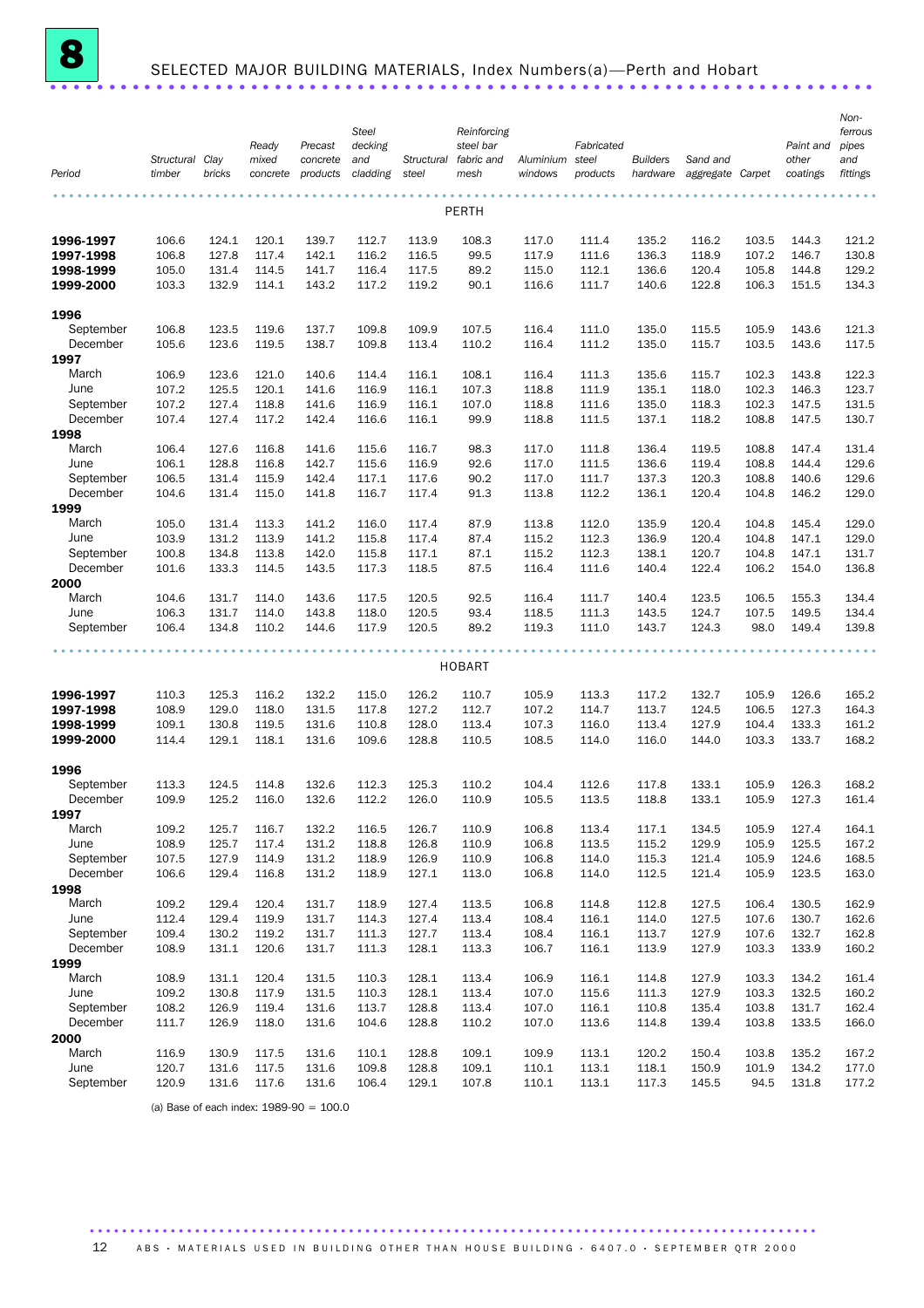

## SPECIAL SERIES, Index Numbers(a)—Weighted Average of Six State Capital Cities ......................................................................

|           | All groups    |                                           |             |              |           |            | All            |
|-----------|---------------|-------------------------------------------|-------------|--------------|-----------|------------|----------------|
|           | excluding     |                                           |             |              |           |            | electrical     |
|           | electrical    |                                           |             |              |           |            | materials      |
|           | materials and |                                           |             | Switchboards | Lamps     | All        | excluding      |
|           | mechanical    |                                           | Conduit and | and          | and light | electrical | lamps and      |
| Period    | services      | Conductors                                | accessories | switchgear   | fittings  | materials  | light fittings |
|           |               |                                           |             |              |           |            |                |
| 1996-1997 | 112.9         | 113.9                                     | 135.3       | 123.6        | 106.4     | 115.6      | 119.9          |
| 1997-1998 | 114.1         | 112.3                                     | 132.6       | 124.2        | 105.1     | 115.7      | 120.0          |
| 1998-1999 | 114.5         | 108.8                                     | 128.6       | 128.5        | 107.5     | 117.7      | 121.5          |
| 1999-2000 | 115.1         | 112.4                                     | 138.3       | 133.3        | 109.4     | 121.7      | 126.9          |
| 1996      |               |                                           |             |              |           |            |                |
| September | 112.2         | 114.5                                     | 135.5       | 122.7        | 106.3     | 115.5      | 119.9          |
| December  | 112.4         | 112.0                                     | 136.5       | 122.8        | 106.4     | 114.8      | 118.8          |
| 1997      |               |                                           |             |              |           |            |                |
| March     | 113.1         | 114.2                                     | 136.0       | 124.1        | 106.5     | 115.9      | 120.3          |
| June      | 113.7         | 114.9                                     | 133.1       | 124.6        | 106.4     | 116.0      | 120.5          |
| September | 113.9         | 117.1                                     | 134.6       | 124.6        | 104.8     | 116.3      | 121.8          |
| December  | 114.0         | 112.8                                     | 131.3       | 124.5        | 104.9     | 115.6      | 119.8          |
| 1998      |               |                                           |             |              |           |            |                |
| March     | 114.1         | 109.3                                     | 132.0       | 124.4        | 104.7     | 115.3      | 119.5          |
| June      | 114.4         | 109.9                                     | 132.5       | 123.3        | 105.8     | 115.5      | 118.9          |
| September | 114.5         | 109.4                                     | 132.0       | 124.3        | 105.4     | 115.6      | 119.4          |
| December  | 114.5         | 109.3                                     | 126.6       | 126.7        | 107.4     | 116.8      | 119.9          |
| 1999      |               |                                           |             |              |           |            |                |
| March     | 114.4         | 108.5                                     | 127.1       | 130.9        | 108.2     | 118.7      | 122.7          |
| June      | 114.6         | 108.1                                     | 128.8       | 132.1        | 109.1     | 119.7      | 123.8          |
| September | 114.2         | 108.2                                     | 131.5       | 132.6        | 109.2     | 120.3      | 124.6          |
| December  | 114.4         | 111.8                                     | 135.6       | 132.9        | 109.4     | 121.2      | 126.0          |
| 2000      |               |                                           |             |              |           |            |                |
| March     | 115.4         | 113.7                                     | 142.3       | 133.7        | 109.8     | 122.5      | 128.0          |
| June      | 116.5         | 115.9                                     | 143.8       | 134.1        | 109.2     | 122.7      | 128.8          |
| September | 116.0         | 117.0                                     | 146.8       | 133.1        | 99.1      | 118.2      | 128.8          |
|           |               | (a) Base of each index: $1989-90 = 100.0$ |             |              |           |            |                |
|           |               |                                           |             |              |           |            |                |

#### ELECTRICAL MATERIALS.......................................................................................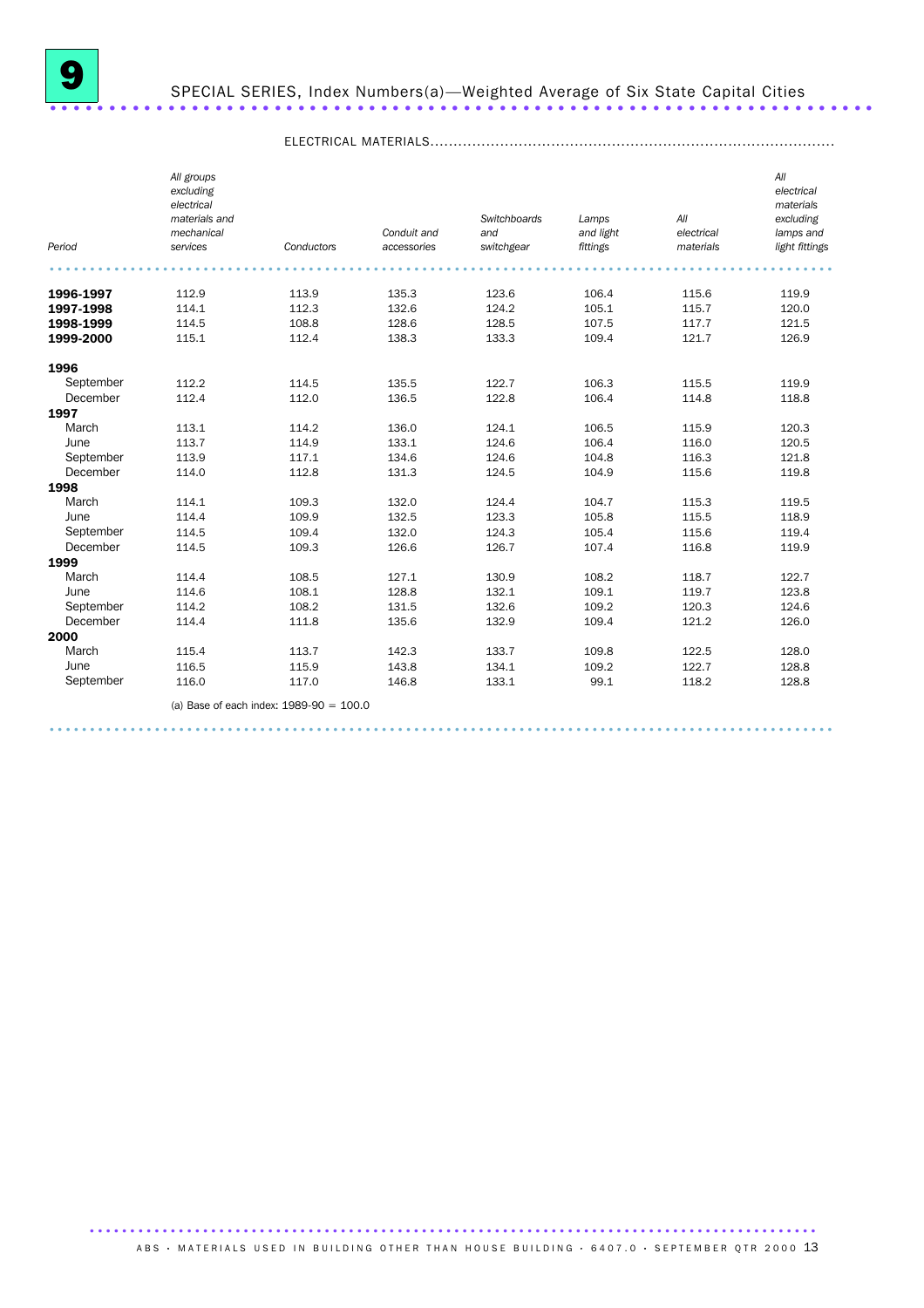

### 9 SPECIAL SERIES, Index Numbers(a)—Weighted Average of Six State Capital Cities *continued* SPECIAL SERIES, Index Numbers(a)—Weighted Average of Six State Capital Cities continued

MECHANICAL SERVICES COMPONENTS............ PLUMBING MATERIALS......................................

|           |                     |                                           | Elevators,<br>escalators | All                    |                       |          |                  | All                   |
|-----------|---------------------|-------------------------------------------|--------------------------|------------------------|-----------------------|----------|------------------|-----------------------|
| Period    | Air<br>conditioning | Fire<br>protection                        | and<br>travelators       | mechanical<br>services | Hydraulic<br>plumbing | Drainage | Roof<br>plumbing | plumbing<br>materials |
|           |                     |                                           |                          |                        |                       |          |                  |                       |
| 1996-1997 | 117.3               | 120.7                                     | 97.6                     | 114.7                  | 126.4                 | 123.9    | 111.4            | 124.9                 |
| 1997-1998 | 118.4               | 122.5                                     | 96.8                     | 115.3                  | 130.5                 | 130.9    | 114.0            | 129.1                 |
| 1998-1999 | 119.2               | 122.0                                     | 103.4                    | 117.7                  | 127.9                 | 126.5    | 115.5            | 126.4                 |
| 1999-2000 | 120.3               | 122.1                                     | 106.0                    | 119.1                  | 131.3                 | 140.3    | 115.4            | 130.9                 |
| 1996      |                     |                                           |                          |                        |                       |          |                  |                       |
| September | 117.1               | 117.7                                     | 99.6                     | 114.7                  | 125.3                 | 124.9    | 109.5            | 123.9                 |
| December  | 116.8               | 120.5                                     | 97.8                     | 114.5                  | 124.7                 | 121.4    | 109.4            | 123.2                 |
| 1997      |                     |                                           |                          |                        |                       |          |                  |                       |
| March     | 117.4               | 121.8                                     | 96.9                     | 114.7                  | 127.1                 | 121.3    | 112.3            | 125.3                 |
| June      | 117.7               | 122.7                                     | 96.1                     | 114.8                  | 128.6                 | 128.1    | 114.4            | 127.2                 |
| September | 118.2               | 122.8                                     | 95.7                     | 114.9                  | 129.8                 | 130.9    | 114.4            | 128.5                 |
| December  | 118.4               | 122.4                                     | 96.4                     | 115.2                  | 131.7                 | 131.7    | 114.0            | 130.2                 |
| 1998      |                     |                                           |                          |                        |                       |          |                  |                       |
| March     | 118.3               | 122.6                                     | 96.7                     | 115.2                  | 130.8                 | 132.0    | 114.0            | 129.5                 |
| June      | 118.8               | 122.3                                     | 98.4                     | 116.0                  | 129.7                 | 128.9    | 113.5            | 128.2                 |
| September | 119.5               | 122.1                                     | 99.5                     | 116.7                  | 129.7                 | 130.8    | 114.5            | 128.4                 |
| December  | 119.1               | 122.1                                     | 104.4                    | 117.9                  | 127.1                 | 123.8    | 115.6            | 125.4                 |
| 1999      |                     |                                           |                          |                        |                       |          |                  |                       |
| March     | 119.0               | 122.0                                     | 104.8                    | 118.0                  | 127.2                 | 125.8    | 116.2            | 125.8                 |
| June      | 119.1               | 121.9                                     | 105.0                    | 118.1                  | 127.4                 | 125.6    | 115.6            | 125.9                 |
| September | 119.2               | 122.2                                     | 106.1                    | 118.5                  | 129.3                 | 135.3    | 115.1            | 128.6                 |
| December  | 120.0               | 122.3                                     | 105.5                    | 118.8                  | 130.9                 | 135.7    | 115.3            | 130.1                 |
| 2000      |                     |                                           |                          |                        |                       |          |                  |                       |
| March     | 120.9               | 122.4                                     | 105.5                    | 119.3                  | 132.5                 | 143.9    | 113.8            | 132.3                 |
| June      | 121.2               | 121.6                                     | 106.9                    | 119.8                  | 132.3                 | 146.1    | 117.5            | 132.5                 |
| September | 111.9               | 123.1                                     | 104.5                    | 113.9                  | 129.6                 | 145.0    | 117.9            | 130.1                 |
|           |                     | (a) Base of each index: $1989-90 = 100.0$ |                          |                        |                       |          |                  |                       |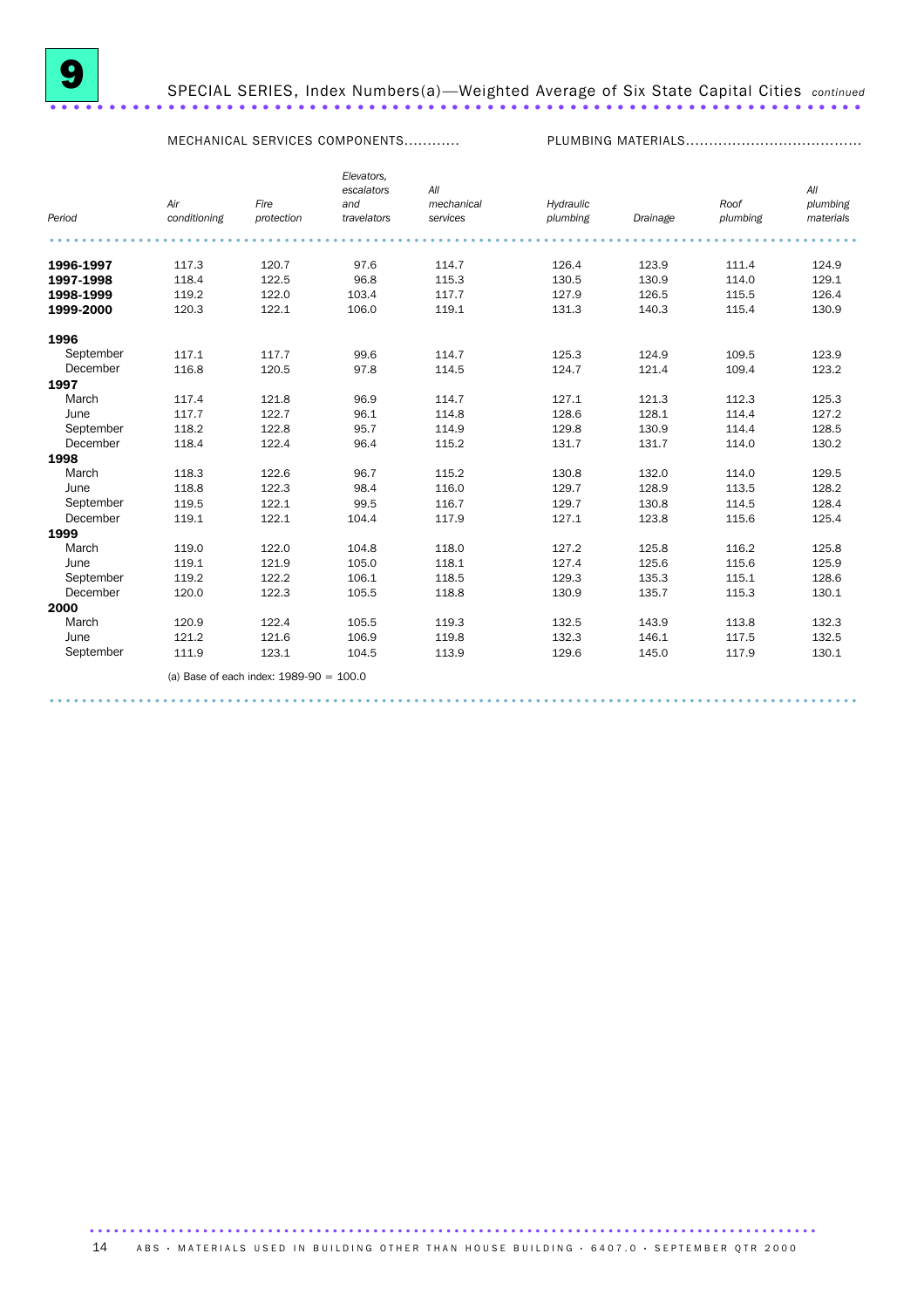

### ELECTRICAL MATERIALS.......................................................................................

| Period                 | All groups<br>excluding<br>electrical<br>materials and<br>mechanical<br>services | Conductors     | Conduit and<br>accessories | Switchboards<br>and<br>switchgear | Lamps<br>and light<br>fittings | All<br>electrical<br>materials | All<br>electrical<br>materials<br>excluding<br>lamps and<br>light fittings |
|------------------------|----------------------------------------------------------------------------------|----------------|----------------------------|-----------------------------------|--------------------------------|--------------------------------|----------------------------------------------------------------------------|
|                        |                                                                                  |                |                            |                                   |                                |                                |                                                                            |
|                        |                                                                                  |                | <b>SYDNEY</b>              |                                   |                                |                                |                                                                            |
| 1996-1997              | 112.0                                                                            | 128.3          | 147.1                      | 127.9                             | 108.0                          | 122.6                          | 129.4                                                                      |
| 1997-1998              | 113.5                                                                            | 127.8          | 145.4                      | 129.3                             | 108.2                          | 124.1                          | 131.3                                                                      |
| 1998-1999              | 113.8                                                                            | 124.7          | 135.5                      | 136.2                             | 110.0                          | 126.3                          | 133.7                                                                      |
| 1999-2000              | 114.3                                                                            | 130.5          | 146.1                      | 141.8                             | 112.8                          | 131.3                          | 140.3                                                                      |
| 1996                   |                                                                                  |                |                            |                                   |                                |                                |                                                                            |
| September              | 111.5                                                                            | 126.8          | 145.4                      | 126.7                             | 107.9                          | 121.6                          | 128.0                                                                      |
| December               | 111.5                                                                            | 125.7          | 147.9                      | 127.0                             | 107.9                          | 121.5                          | 127.8                                                                      |
| 1997<br>March          | 112.0                                                                            | 129.1          | 147.7                      | 128.5                             | 108.0                          | 123.0                          | 130.1                                                                      |
| June                   | 112.8                                                                            | 131.7          | 147.5                      | 129.2                             | 108.1                          | 124.1                          | 131.5                                                                      |
| September              | 113.1                                                                            | 134.0          | 149.6                      | 129.3                             | 108.0                          | 124.9                          | 132.9                                                                      |
| December               | 113.3                                                                            | 129.5          | 144.3                      | 129.2                             | 108.2                          | 124.1                          | 131.3                                                                      |
| 1998                   |                                                                                  |                |                            |                                   |                                |                                |                                                                            |
| March                  | 113.6                                                                            | 123.1          | 144.2                      | 128.7                             | 108.3                          | 123.5                          | 130.1                                                                      |
| June                   | 114.0                                                                            | 124.6          | 143.6                      | 129.9                             | 108.4                          | 124.0                          | 130.9                                                                      |
| September<br>December  | 114.0<br>113.7                                                                   | 125.3<br>124.6 | 143.2<br>131.2             | 131.0<br>134.3                    | 107.8<br>109.5                 | 124.2<br>124.9                 | 131.7<br>131.6                                                             |
| 1999                   |                                                                                  |                |                            |                                   |                                |                                |                                                                            |
| March                  | 113.6                                                                            | 124.5          | 132.0                      | 138.8                             | 110.8                          | 127.3                          | 134.9                                                                      |
| June                   | 113.9                                                                            | 124.4          | 135.4                      | 140.5                             | 111.9                          | 128.8                          | 136.6                                                                      |
| September              | 113.2                                                                            | 125.4          | 137.8                      | 140.9                             | 112.6                          | 129.6                          | 137.5                                                                      |
| December               | 113.5                                                                            | 129.5          | 143.0                      | 141.2                             | 112.7                          | 130.6                          | 139.2                                                                      |
| 2000                   |                                                                                  |                |                            |                                   |                                |                                |                                                                            |
| March<br>June          | 114.7<br>115.6                                                                   | 131.4<br>135.8 | 151.5<br>152.2             | 142.0<br>143.0                    | 113.8<br>112.1                 | 132.4<br>132.5                 | 141.5<br>142.9                                                             |
| September              | 115.0                                                                            | 137.0          | 156.4                      | 140.8                             | 102.8                          | 127.8                          | 142.3                                                                      |
|                        |                                                                                  |                |                            |                                   |                                |                                |                                                                            |
|                        |                                                                                  |                | MELBOURNE                  |                                   |                                |                                |                                                                            |
|                        |                                                                                  |                |                            |                                   |                                |                                |                                                                            |
| 1996-1997<br>1997-1998 | 110.0<br>111.0                                                                   | 116.3<br>111.7 | 120.9<br>114.7             | 118.0<br>117.7                    | 101.1<br>97.3                  | 112.0<br>109.8                 | 117.6<br>115.7                                                             |
| 1998-1999              | 112.3                                                                            | 108.4          | 115.7                      | 119.4                             | 101.9                          | 112.4                          | 116.6                                                                      |
| 1999-2000              | 113.0                                                                            | 110.6          | 123.2                      | 125.5                             | 104.3                          | 116.8                          | 122.4                                                                      |
|                        |                                                                                  |                |                            |                                   |                                |                                |                                                                            |
| 1996                   |                                                                                  |                |                            |                                   |                                |                                |                                                                            |
| September              | 109.5                                                                            | 119.4          | 123.4                      | 117.2                             | 101.2                          | 113.0                          | 119.0                                                                      |
| December<br>1997       | 109.4                                                                            | 115.7          | 123.4                      | 117.1                             | 101.2                          | 111.8                          | 117.2                                                                      |
| March                  | 110.2                                                                            | 116.4          | 122.3                      | 118.6                             | 101.5                          | 112.5                          | 118.1                                                                      |
| June                   | 110.7                                                                            | 113.7          | 114.5                      | 118.9                             | 100.5                          | 110.8                          | 116.0                                                                      |
| September              | 110.6                                                                            | 115.9          | 115.4                      | 119.0                             | 96.8                           | 110.4                          | 117.2                                                                      |
| December               | 110.9                                                                            | 111.3          | 114.0                      | 118.6                             | 96.8                           | 109.8                          | 116.1                                                                      |
| 1998                   |                                                                                  |                |                            |                                   |                                |                                |                                                                            |
| March<br>June          | 110.9<br>111.5                                                                   | 109.6<br>110.1 | 114.0<br>115.5             | 120.0<br>113.1                    | 97.1<br>98.6                   | 110.3<br>108.6                 | 116.8<br>112.5                                                             |
| September              | 112.0                                                                            | 108.6          | 115.5                      | 113.4                             | 98.6                           | 108.6                          | 112.5                                                                      |
| December               | 112.3                                                                            | 108.7          | 115.6                      | 116.7                             | 102.8                          | 111.8                          | 114.8                                                                      |
| 1999                   |                                                                                  |                |                            |                                   |                                |                                |                                                                            |
| March                  | 112.2                                                                            | 108.4          | 115.6                      | 123.4                             | 102.7                          | 114.3                          | 119.3                                                                      |
| June                   | 112.5                                                                            | 107.8          | 116.2                      | 124.1                             | 103.3                          | 114.8                          | 119.8                                                                      |
| September              | 112.0                                                                            | 106.8          | 118.2                      | 124.7                             | 104.5                          | 115.8                          | 120.5                                                                      |
| December<br>2000       | 112.3                                                                            | 110.4          | 121.7                      | 125.3                             | 104.5                          | 116.6                          | 122.0                                                                      |
| March                  | 112.9                                                                            | 112.2          | 126.0                      | 125.9                             | 103.9                          | 117.2                          | 123.4                                                                      |
| June                   | 114.7                                                                            | 112.9          | 126.7                      | 125.9                             | 104.1                          | 117.4                          | 123.6                                                                      |
| September              | 114.1                                                                            | 113.0          | 127.4                      | 125.3                             | 94.5                           | 112.8                          | 123.4                                                                      |

(a) Base of each index: 1989-90 = 100.0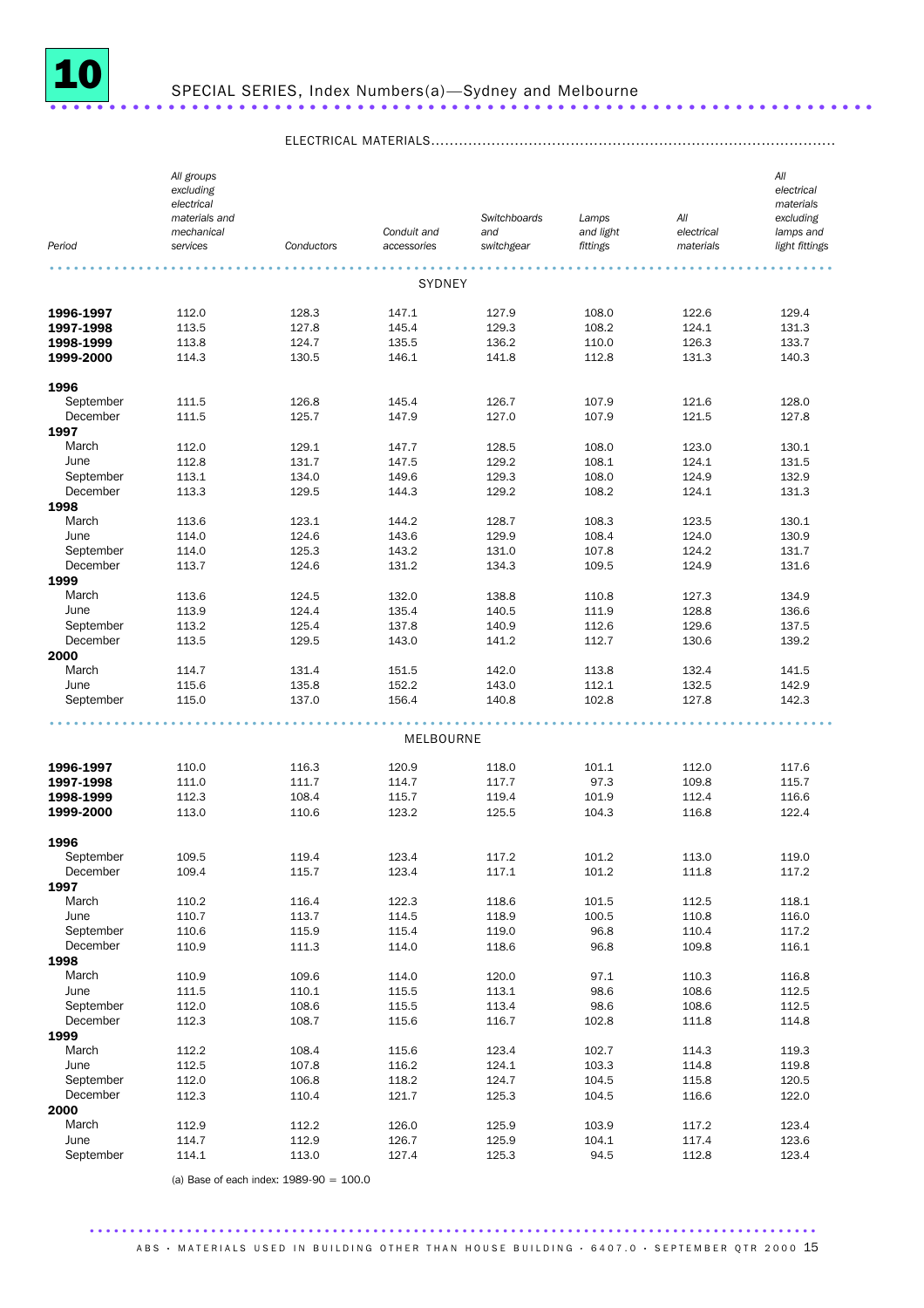

MECHANICAL SERVICES COMPONENTS............ PLUMBING MATERIALS......................................

| Period    | Air<br>conditioning | Fire<br>protection | Elevators,<br>escalators<br>and<br>travelators | All<br>mechanical<br>services | Hydraulic<br>plumbing | Drainage | Roof<br>plumbing | All<br>plumbing<br>materials |
|-----------|---------------------|--------------------|------------------------------------------------|-------------------------------|-----------------------|----------|------------------|------------------------------|
|           |                     |                    |                                                |                               |                       |          |                  |                              |
|           |                     |                    |                                                | <b>SYDNEY</b>                 |                       |          |                  |                              |
| 1996-1997 | 117.7               | 123.3              | 95.7                                           | 115.0                         | 139.2                 | 125.3    | 102.0            | 132.6                        |
| 1997-1998 | 120.1               | 126.5              | 95.3                                           | 116.6                         | 145.7                 | 132.2    | 104.5            | 138.6                        |
| 1998-1999 | 120.0               | 125.7              | 101.4                                          | 118.3                         | 139.1                 | 125.5    | 107.8            | 132.5                        |
| 1999-2000 | 120.2               | 125.5              | 103.9                                          | 119.1                         | 142.4                 | 139.9    | 109.7            | 137.1                        |
| 1996      |                     |                    |                                                |                               |                       |          |                  |                              |
| September | 117.0               | 117.4              | 97.4                                           | 114.2                         | 137.1                 | 128.0    | 100.6            | 131.0                        |
| December  | 116.9               | 123.9              | 95.7                                           | 114.7                         | 136.1                 | 120.7    | 100.5            | 129.5                        |
| 1997      |                     |                    |                                                |                               |                       |          |                  |                              |
| March     | 118.0               | 125.6              | 95.1                                           | 115.4                         | 140.7                 | 121.6    | 102.7            | 133.6                        |
| June      | 118.7               | 126.1              | 94.5                                           | 115.6                         | 142.9                 | 130.8    | 104.2            | 136.3                        |
| September | 119.0               | 126.4              | 94.2                                           | 115.7                         | 144.3                 | 134.2    | 104.5            | 137.7                        |
| December  | 119.9               | 126.5              | 94.8                                           | 116.3                         | 147.1                 | 134.5    | 104.5            | 140.0                        |
| 1998      |                     |                    |                                                |                               |                       |          |                  |                              |
| March     | 120.1               | 126.6              | 95.2                                           | 116.6                         | 146.6                 | 133.2    | 104.5            | 139.5                        |
| June      | 121.2               | 126.3              | 96.9                                           | 117.7                         | 144.7                 | 126.8    | 104.6            | 137.1                        |
| September | 121.7               | 125.9              | 97.9                                           | 118.3                         | 144.4                 | 131.4    | 106.2            | 137.5                        |
| December  | 119.7               | 125.9              | 102.2                                          | 118.3                         | 136.5                 | 121.3    | 108.3            | 129.9                        |
| 1999      |                     |                    |                                                |                               |                       |          |                  |                              |
| March     | 119.4               | 125.5              | 102.6                                          | 118.3                         | 137.5                 | 124.6    | 108.3            | 131.1                        |
| June      | 119.3               | 125.5              | 102.8                                          | 118.3                         | 138.0                 | 124.7    | 108.3            | 131.5                        |
| September | 119.4               | 125.2              | 104.0                                          | 118.6                         | 140.0                 | 133.7    | 107.5            | 134.3                        |
| December  | 119.9               | 125.4              | 103.5                                          | 118.8                         | 142.2                 | 135.4    | 107.9            | 136.3                        |
| 2000      |                     |                    |                                                |                               |                       |          |                  |                              |
| March     | 120.7               | 125.5              | 103.5                                          | 119.3                         | 144.6                 | 145.4    | 110.6            | 139.6                        |
| June      | 120.7               | 125.7              | 104.7                                          | 119.7                         | 142.8                 | 144.9    | 112.7            | 138.2                        |
| September | 112.1               | 125.8              | 101.6                                          | 113.8                         | 140.3                 | 143.5    | 113.4            | 135.9                        |
|           |                     |                    |                                                |                               |                       |          |                  |                              |
|           |                     |                    |                                                | MELBOURNE                     |                       |          |                  |                              |
| 1996-1997 | 118.1               | 112.4              | 100.4                                          | 115.0                         | 117.6                 | 127.4    | 122.0            | 120.1                        |
| 1997-1998 | 118.4               | 113.2              | 99.0                                           | 114.9                         | 119.6                 | 135.4    | 125.3            | 122.8                        |
| 1998-1999 | 120.5               | 113.1              | 105.9                                          | 118.2                         | 119.9                 | 133.2    | 126.7            | 122.8                        |
| 1999-2000 | 123.1               | 113.2              | 108.7                                          | 120.6                         | 123.4                 | 149.7    | 123.8            | 127.7                        |
| 1996      |                     |                    |                                                |                               |                       |          |                  |                              |
| September | 118.1               | 111.5              | 102.9                                          | 115.6                         | 117.4                 | 127.7    | 118.7            | 119.9                        |
| December  | 117.9               | 111.7              | 100.7                                          | 114.9                         | 117.4                 | 126.9    | 118.7            | 119.8                        |
| 1997      |                     |                    |                                                |                               |                       |          |                  |                              |
| March     | 118.0               | 112.0              | 99.6                                           | 114.6                         | 117.3                 | 125.0    | 124.0            | 119.7                        |
| June      | 118.2               | 114.4              | 98.2                                           | 114.7                         | 118.1                 | 130.0    | 126.7            | 120.9                        |
| September | 118.8               | 114.4              | 97.7                                           | 114.8                         | 118.7                 | 132.3    | 125.7            | 121.6                        |
| December  | 118.5               | 112.8              | 98.8                                           | 114.8                         | 121.5                 | 135.1    | 125.1            | 124.3                        |
| 1998      |                     |                    |                                                |                               |                       |          |                  |                              |
| March     | 118.1               | 112.8              | 98.8                                           | 114.6                         | 119.4                 | 136.7    | 125.1            | 122.8                        |
| June      | 118.1               | 112.8              | 100.7                                          | 115.2                         | 118.7                 | 137.6    | 125.1            | 122.3                        |
| September | 119.4               | 112.8              | 101.5                                          | 116.2                         | 119.6                 | 137.7    | 125.1            | 123.0                        |
| December  | 120.4               | 112.8              | 107.0                                          | 118.4                         | 120.4                 | 131.2    | 125.5            | 123.0                        |
| 1999      |                     |                    |                                                |                               |                       |          |                  |                              |
| March     | 120.9               | 113.3              | 107.5                                          | 118.9                         | 119.8                 | 132.3    | 129.4            | 122.7                        |
| June      | 121.2               | 113.3              | 107.7                                          | 119.2                         | 119.7                 | 131.7    | 126.6            | 122.5                        |
| September | 121.4               | 113.4              | 108.8                                          | 119.6                         | 121.7                 | 144.2    | 127.0            | 125.7                        |
| December  | 122.5               | 113.4              | 108.2                                          | 120.1                         | 122.4                 | 143.1    | 127.0            | 126.1                        |
| 2000      |                     |                    |                                                |                               |                       |          |                  |                              |
| March     | 124.0               | 112.9              | 108.2                                          | 120.9                         | 124.0                 | 151.9    | 117.6            | 128.2                        |
| June      | 124.4               | 112.9              | 109.7                                          | 121.6                         | 125.6                 | 159.5    | 123.4            | 130.6                        |
| September | 114.5               | 116.5              | 106.6                                          | 115.4                         | 122.9                 | 159.5    | 123.8            | 128.4                        |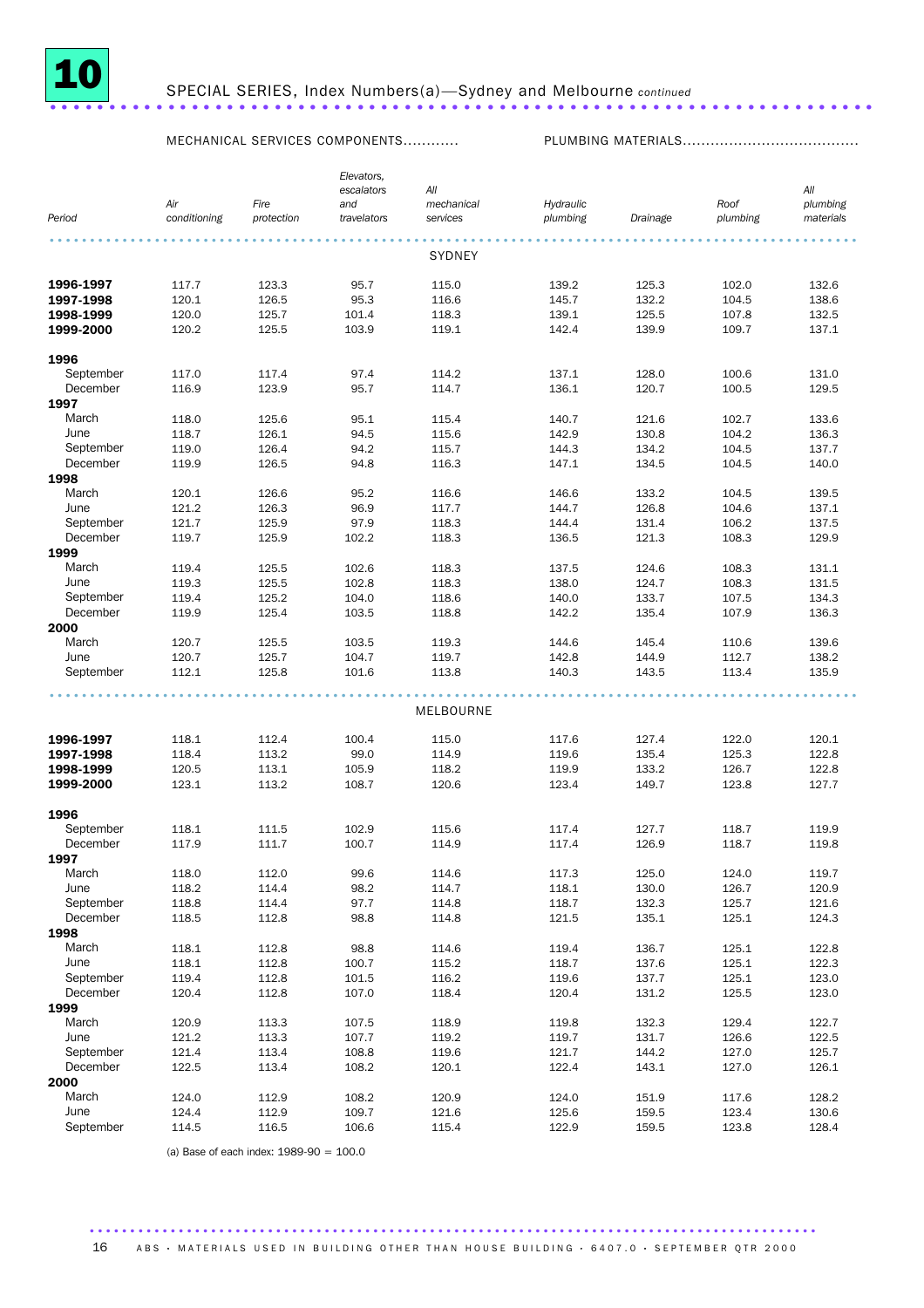

*Period All groups excluding electrical materials and mechanical services Conductors Conduit and accessories Switchboards and switchgear Lamps and light fittings All electrical materials All electrical materials excluding lamps and light fittings* ................................................................................................. BRISBANE **1996-1997** 117.6 98.5 126.5 126.8 106.7 109.7 112.2 **1997-1998** 119.2 99.2 127.6 129.5 106.4 111.7 115.3 **1998-1999** 119.9 93.9 123.6 134.8 112.0 115.3 117.3 **1999-2000** 120.4 95.6 139.3 137.3 112.5 118.0 121.8 1996<br>September September 116.6 98.7 125.4 125.7 106.2 109.2 111.7 December 117.1 96.8 127.6 125.6 106.4 108.9 111.1 1997 March 117.8 98.5 127.2 127.6 107.0 110.0 112.6 June 118.8 99.9 125.8 128.4 107.1 110.6 113.4 September 119.6 103.0 127.3 128.5 105.5 111.2 115.1 December 118.9 100.9 127.3 128.5 105.4 111.0 114.8 1998 March 118.9 96.9 127.3 129.8 106.2 111.6 115.2 June 119.2 96.1 128.6 131.1 108.3 113.0 116.1 September 119.6 95.5 125.4 134.2 109.0 114.0 117.4 December 120.1 97.7 121.2 132.8 111.9 114.5 116.1 1999 March 120.0 91.3 123.8 136.0 113.4 116.1 117.8 June 119.9 91.1 124.0 136.3 113.7 116.4 118.0 September 120.2 91.1 131.3 136.8 112.2 116.6 119.5 December 120.0 95.1 134.1 137.1 112.0 117.2 120.7 **2000**<br>March March 120.5 97.5 144.3 137.6 112.8 118.9 123.1 June 120.9 98.5 147.5 137.7 112.8 119.3 123.8 September 120.9 100.0 147.9 138.5 104.6 116.2 124.6 ................................................................................................. ADELAIDE **1996-1997** 115.1 84.0 127.3 125.7 110.3 107.5 106.0 **1997-1998** 116.6 81.7 127.0 126.3 109.1 107.9 107.2 **1998-1999** 116.3 80.3 131.1 130.0 110.8 110.3 110.0 **1999-2000** 116.6 82.3 137.8 134.1 112.7 113.3 113.8 1996<br>September September 113.3 87.6 130.1 125.5 109.7 108.6 107.9 December 115.2 80.7 127.8 125.7 110.2 106.5 104.5 1997 March 115.7 82.9 126.9 125.7 110.6 107.2 105.4 June 116.1 84.8 124.2 125.8 110.6 107.7 106.0 September 116.2 87.1 124.7 125.7 108.9 107.8 107.1 December 116.6 79.2 124.6 125.7 108.9 107.3 106.2 **1998**<br>March March 116.4 79.9 127.5 126.3 108.5 107.6 107.1 June 117.0 80.4 131.1 127.3 110.0 109.0 108.4 September 116.4 80.5 131.1 128.8 110.0 109.5 109.3 December 116.3 80.4 130.9 129.0 110.0 109.6 109.4 **1999**<br>March March 116.3 80.3 130.9 129.8 110.1 109.9 109.8 June 116.2 80.0 131.4 132.3 113.2 112.1 111.4 September 115.7 78.6 132.9 132.7 111.3 111.5 111.7 December 115.8 82.2 135.6 133.2 113.0 112.9 112.9 **2000**<br>March March 116.6 84.1 141.4 135.2 113.2 114.4 115.3 June 118.2 84.1 141.4 135.2 113.2 114.4 115.3 September 118.2 88.9 146.7 134.8 96.2 108.0 116.5

ELECTRICAL MATERIALS.......................................................................................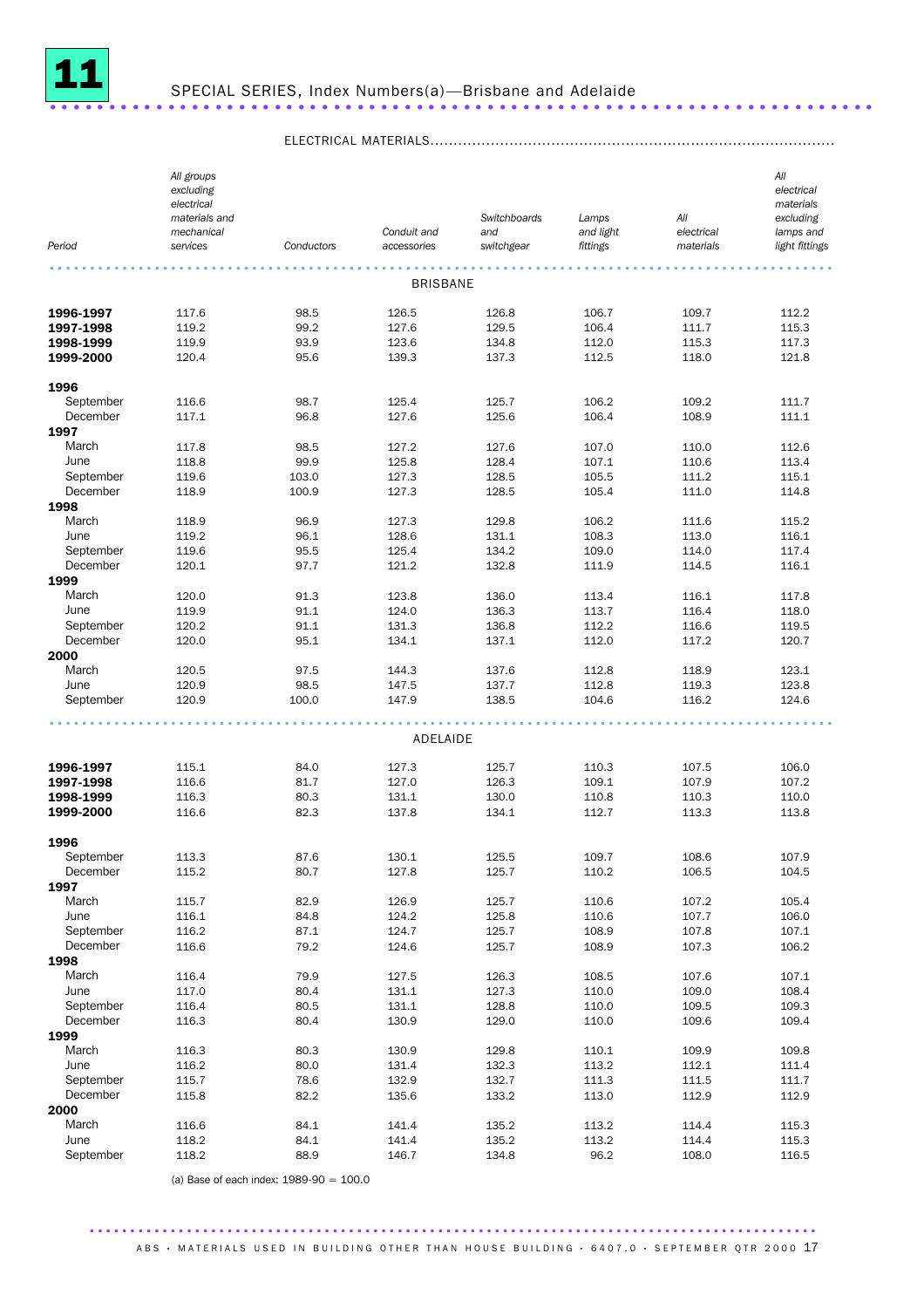

#### SPECIAL SERIES, Index Numbers(a)—Brisbane and Adelaide *continued* .....................................................................

MECHANICAL SERVICES COMPONENTS............ PLUMBING MATERIALS......................................

|           | Air          | Fire       | Elevators,<br>escalators<br>and | All<br>mechanical | Hydraulic |          | Roof     | All<br>plumbing |
|-----------|--------------|------------|---------------------------------|-------------------|-----------|----------|----------|-----------------|
| Period    | conditioning | protection | travelators                     | services          | plumbing  | Drainage | plumbing | materials       |
|           |              |            |                                 | <b>BRISBANE</b>   |           |          |          |                 |
| 1996-1997 | 116.1        | 120.7      | 99.4                            | 113.9             | 126.7     | 127.1    | 105.6    | 123.1           |
| 1997-1998 | 117.1        | 121.0      | 98.3                            | 114.1             | 129.5     | 130.4    | 106.1    | 125.7           |
| 1998-1999 | 118.4        | 121.0      | 103.7                           | 116.4             | 130.9     | 126.6    | 103.0    | 126.3           |
| 1999-2000 | 120.4        | 121.5      | 106.1                           | 118.4             | 134.2     | 137.3    | 105.6    | 130.3           |
| 1996      |              |            |                                 |                   |           |          |          |                 |
| September | 115.5        | 120.1      | 100.8                           | 113.9             | 125.4     | 125.3    | 103.9    | 121.8           |
| December  | 115.9        | 120.5      | 99.5                            | 113.8             | 125.6     | 126.6    | 104.0    | 122.1           |
| 1997      |              |            |                                 |                   |           |          |          |                 |
| March     | 116.3        | 121.0      | 98.9                            | 113.9             | 127.1     | 126.9    | 106.6    | 123.5           |
| June      | 116.8        | 121.0      | 98.2                            | 113.9             | 128.5     | 129.5    | 107.9    | 125.0           |
| September | 117.6        | 121.0      | 97.7                            | 114.2             | 130.2     | 131.9    | 107.5    | 126.6           |
| December  | 116.9        | 121.0      | 98.3                            | 114.0             | 129.4     | 130.1    | 107.5    | 125.6           |
| 1998      |              |            |                                 |                   |           |          |          |                 |
| March     | 116.7        | 121.0      | 98.1                            | 113.8             | 129.2     | 131.2    | 107.3    | 125.6           |
| June      | 117.0        | 121.0      | 99.2                            | 114.3             | 129.2     | 128.4    | 102.2    | 125.1           |
| September | 117.0        | 121.0      | 99.9                            | 114.5             | 127.8     | 128.5    | 103.0    | 124.0           |
| December  | 119.0        | 121.0      | 104.5                           | 117.0             | 132.4     | 126.3    | 103.0    | 127.5           |
| 1999      |              |            |                                 |                   |           |          |          |                 |
| March     | 118.6        | 121.0      | 105.1                           | 116.9             | 131.6     | 125.5    | 103.0    | 126.8           |
| June      | 118.8        | 121.0      | 105.3                           | 117.1             | 131.7     | 125.9    | 102.9    | 126.9           |
| September | 118.9        | 121.0      | 106.4                           | 117.5             | 133.4     | 135.9    | 103.9    | 129.5           |
| December  | 119.7        | 121.3      | 105.6                           | 117.8             | 134.2     | 136.3    | 105.1    | 130.2           |
| 2000      |              |            |                                 |                   |           |          |          |                 |
| March     | 121.0        | 122.5      | 105.6                           | 118.7             | 134.6     | 137.2    | 105.1    | 130.7           |
| June      | 121.8        | 121.3      | 106.9                           | 119.4             | 134.5     | 139.7    | 108.4    | 130.9           |
| September | 111.7        | 121.3      | 108.3                           | 113.9             | 131.3     | 135.9    | 108.4    | 127.9           |
|           |              |            |                                 |                   |           |          |          |                 |
|           |              |            |                                 | ADELAIDE          |           |          |          |                 |
| 1996-1997 | 118.2        | 127.3      | 90.2                            | 114.6             | 116.2     | 109.5    | 114.8    | 115.9           |
| 1997-1998 | 118.6        | 127.3      | 89.6                            | 114.7             | 117.9     | 120.6    | 114.8    | 118.4           |
| 1998-1999 | 120.1        | 123.3      | 95.8                            | 116.8             | 115.7     | 121.7    | 113.4    | 116.6           |
| 1999-2000 | 120.7        | 123.0      | 98.2                            | 117.8             | 117.7     | 132.0    | 114.2    | 119.5           |
| 1996      |              |            |                                 |                   |           |          |          |                 |
| September | 119.1        | 127.2      | 92.3                            | 115.8             | 116.0     | 107.6    | 114.1    | 115.5           |
| December  | 118.0        | 127.2      | 90.3                            | 114.5             | 115.5     | 106.8    | 114.1    | 115.0           |
| 1997      |              |            |                                 |                   |           |          |          |                 |
| March     | 118.2        | 127.2      | 89.4                            | 114.4             | 116.3     | 108.6    | 114.9    | 115.9           |
| June      | 117.6        | 127.4      | 88.7                            | 113.8             | 117.0     | 114.9    | 116.1    | 117.1           |
| September | 118.1        | 127.5      | 88.4                            | 114.1             | 118.1     | 116.9    | 116.1    | 118.1           |
| December  | 118.6        | 127.5      | 88.9                            | 114.5             | 118.5     | 118.3    | 114.3    | 118.7           |
| 1998      |              |            |                                 |                   |           |          |          |                 |
| March     | 118.4        | 128.8      | 89.4                            | 114.7             | 117.6     | 123.9    | 114.3    | 118.5           |
| June      | 119.4        | 125.2      | 91.5                            | 115.4             | 117.2     | 123.3    | 114.3    | 118.1           |
| September | 119.8        | 123.5      | 91.8                            | 115.4             | 116.3     | 122.3    | 114.9    | 117.2           |
| December  | 120.4        | 123.5      | 96.7                            | 117.3             | 116.5     | 121.3    | 115.8    | 117.3           |
| 1999      |              |            |                                 |                   |           |          |          |                 |
| March     | 120.2        | 123.5      | 97.2                            | 117.3             | 115.0     | 121.3    | 110.9    | 115.9           |
| June      | 120.0        | 122.8      | 97.6                            | 117.2             | 115.0     | 122.0    | 111.9    | 116.0           |
| September | 119.5        | 122.8      | 98.3                            | 117.1             | 116.4     | 129.1    | 111.9    | 118.0           |
| December  | 120.4        | 122.8      | 97.6                            | 117.4             | 117.8     | 130.3    | 113.0    | 119.4           |
| 2000      |              |            |                                 |                   |           |          |          |                 |
| March     | 121.3        | 123.0      | 97.6                            | 118.0             | 118.1     | 133.6    | 113.0    | 120.0           |
| June      | 121.5        | 123.3      | 99.3                            | 118.6             | 118.6     | 135.0    | 118.7    | 120.7           |
| September | 110.8        | 123.6      | 98.0                            | 112.1             | 116.0     | 136.9    | 118.6    | 118.7           |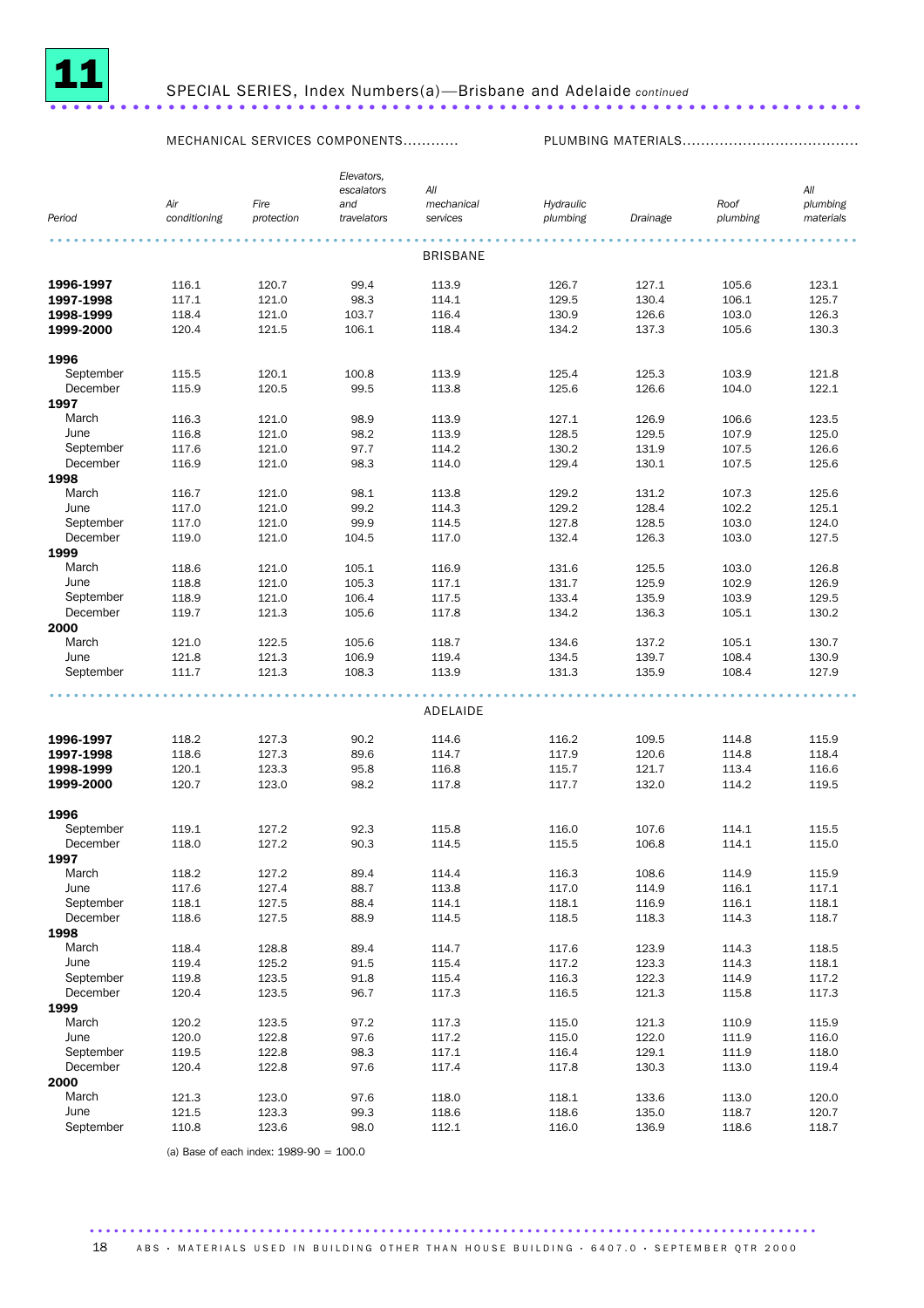

## SPECIAL SERIES, Index Numbers(a)—Perth and Hobart .....................................................................

ELECTRICAL MATERIALS..................................................................................

| Period                 | All groups<br>excluding<br>electrical<br>materials and<br>mechanical<br>services | Conductors     | Conduit and<br>accessories | Switchboards<br>and<br>switchgear | Lamps<br>and light<br>fittings | All<br>electrical<br>materials | All<br>electrical<br>materials<br>excluding<br>lamps and<br>light fittings |
|------------------------|----------------------------------------------------------------------------------|----------------|----------------------------|-----------------------------------|--------------------------------|--------------------------------|----------------------------------------------------------------------------|
|                        |                                                                                  |                | PERTH                      |                                   |                                |                                |                                                                            |
|                        |                                                                                  |                |                            |                                   |                                |                                |                                                                            |
| 1996-1997<br>1997-1998 | 115.3<br>115.3                                                                   | 102.2<br>102.4 | 147.3<br>144.2             | 117.2<br>115.5                    | 108.1<br>105.3                 | 110.6<br>109.3                 | 112.5<br>111.9                                                             |
| 1998-1999              | 114.1                                                                            | 95.9           | 144.1                      | 115.4                             | 102.8                          | 107.8                          | 111.0                                                                      |
| 1999-2000              | 115.4                                                                            | 97.3           | 153.6                      | 116.8                             | 100.6                          | 108.4                          | 113.8                                                                      |
| 1996                   |                                                                                  |                |                            |                                   |                                |                                |                                                                            |
| September              | 114.3                                                                            | 102.7          | 147.7                      | 116.9                             | 108.9                          | 111.0                          | 112.7                                                                      |
| December               | 114.9                                                                            | 99.9           | 147.9                      | 117.1                             | 107.4                          | 109.7                          | 111.5                                                                      |
| 1997                   |                                                                                  |                |                            |                                   |                                |                                |                                                                            |
| March                  | 115.7                                                                            | 102.3          | 148.0                      | 117.2                             | 108.0                          | 110.7                          | 112.7                                                                      |
| June                   | 116.1                                                                            | 103.8          | 145.4                      | 117.5                             | 108.0                          | 111.0                          | 113.2                                                                      |
| September              | 116.1                                                                            | 105.2          | 146.8                      | 117.5                             | 106.4                          | 111.0                          | 113.9                                                                      |
| December               | 115.6                                                                            | 101.9          | 140.7                      | 117.0                             | 106.4                          | 109.9                          | 112.1                                                                      |
| 1998                   |                                                                                  |                |                            |                                   |                                |                                |                                                                            |
| March                  | 115.0                                                                            | 101.9          | 144.8                      | 113.1                             | 102.3                          | 107.2                          | 110.4                                                                      |
| June                   | 114.6                                                                            | 100.6          | 144.6                      | 114.4                             | 106.1                          | 109.2                          | 111.0                                                                      |
| September              | 114.5                                                                            | 97.1           | 144.5                      | 114.5                             | 103.7                          | 107.9                          | 110.6                                                                      |
| December               | 114.1                                                                            | 96.3           | 143.9                      | 114.9                             | 102.5                          | 107.4                          | 110.7                                                                      |
| 1999<br>March          | 113.7                                                                            | 95.8           | 143.8                      | 116.0                             | 102.8                          | 107.9                          | 111.3                                                                      |
| June                   | 114.0                                                                            | 94.2           | 144.2                      | 116.3                             | 102.3                          | 107.8                          | 111.4                                                                      |
| September              | 114.2                                                                            | 94.6           | 146.4                      | 116.6                             | 100.8                          | 107.5                          | 112.0                                                                      |
| December               | 114.9                                                                            | 96.7           | 150.8                      | 116.9                             | 100.3                          | 108.0                          | 113.3                                                                      |
| 2000                   |                                                                                  |                |                            |                                   |                                |                                |                                                                            |
| March                  | 115.8                                                                            | 98.8           | 155.0                      | 116.8                             | 100.6                          | 108.6                          | 114.2                                                                      |
| June                   | 116.7                                                                            | 99.0           | 162.0                      | 116.8                             | 100.6                          | 109.4                          | 115.6                                                                      |
| September              | 115.4                                                                            | 99.1           | 167.2                      | 116.7                             | 91.3                           | 105.9                          | 116.5                                                                      |
|                        |                                                                                  |                | HOBART                     |                                   |                                |                                |                                                                            |
|                        |                                                                                  |                |                            |                                   |                                |                                |                                                                            |
| 1996-1997              | 116.8                                                                            | 121.9          | 135.8                      | 128.5                             | 95.7                           | 117.4                          | 128.1                                                                      |
| 1997-1998              | 118.0                                                                            | 122.5          | 138.4                      | 128.1                             | 96.7                           | 117.2                          | 127.6                                                                      |
| 1998-1999              | 118.8                                                                            | 124.2          | 132.9                      | 130.0                             | 93.3                           | 115.8                          | 128.0                                                                      |
| 1999-2000              | 119.1                                                                            | 129.7          | 143.3                      | 129.7                             | 94.1                           | 117.6                          | 130.5                                                                      |
| 1996                   |                                                                                  |                |                            |                                   |                                |                                |                                                                            |
| September              | 116.3                                                                            | 123.8          | 134.0                      | 128.7                             | 89.0                           | 115.7                          | 128.9                                                                      |
| December               | 116.5                                                                            | 122.4          | 134.8                      | 128.7                             | 97.9                           | 118.3                          | 128.3                                                                      |
| 1997                   |                                                                                  |                |                            |                                   |                                |                                |                                                                            |
| March                  | 117.0                                                                            | 121.8          | 135.2                      | 128.7                             | 97.9                           | 118.1                          | 128.0                                                                      |
| June<br>September      | 117.3<br>117.1                                                                   | 119.7          | 139.3<br>139.7             | 127.8<br>127.9                    | 97.9                           | 117.5                          | 127.2<br>127.3                                                             |
| December               | 117.7                                                                            | 119.7<br>123.1 | 139.4                      | 127.9                             | 97.8<br>97.9                   | 117.6<br>117.8                 | 127.7                                                                      |
| 1998                   |                                                                                  |                |                            |                                   |                                |                                |                                                                            |
| March                  | 118.2                                                                            | 123.1          | 139.4                      | 128.4                             | 95.4                           | 116.9                          | 128.0                                                                      |
| June                   | 118.9                                                                            | 124.1          | 135.0                      | 128.2                             | 95.6                           | 116.5                          | 127.2                                                                      |
| September              | 119.1                                                                            | 122.6          | 132.1                      | 128.6                             | 95.5                           | 116.1                          | 126.7                                                                      |
| December               | 119.0                                                                            | 124.5          | 132.9                      | 134.1                             | 91.9                           | 116.8                          | 130.8                                                                      |
| 1999                   |                                                                                  |                |                            |                                   |                                |                                |                                                                            |
| March                  | 118.8                                                                            | 124.5          | 132.9                      | 128.4                             | 93.2                           | 115.2                          | 127.0                                                                      |
| June                   | 118.4                                                                            | 125.1          | 133.8                      | 128.8                             | 92.5                           | 115.2                          | 127.5                                                                      |
| September              | 118.8                                                                            | 125.1          | 137.4                      | 129.2                             | 92.7                           | 115.9                          | 128.5                                                                      |
| December               | 118.4                                                                            | 129.6          | 141.9                      | 129.3                             | 94.5                           | 117.5                          | 130.0                                                                      |
| 2000                   |                                                                                  |                |                            |                                   |                                |                                |                                                                            |
| March                  | 119.3                                                                            | 131.6          | 146.7                      | 129.6                             | 94.5                           | 118.3                          | 131.4                                                                      |
| June                   | 119.7                                                                            | 132.3          | 147.0                      | 130.5                             | 94.5                           | 118.7                          | 132.1                                                                      |
| September              | 118.8                                                                            | 132.3          | 146.5                      | 132.5                             | 86.4                           | 115.8                          | 133.4                                                                      |

(a) Base of each index: 1989-90 = 100.0

#### ABS • MATERIALS USED IN BUILDING OTHER THAN HOUSE BUILDING • 6407.0 • SEPTEMBER OTR 2000 19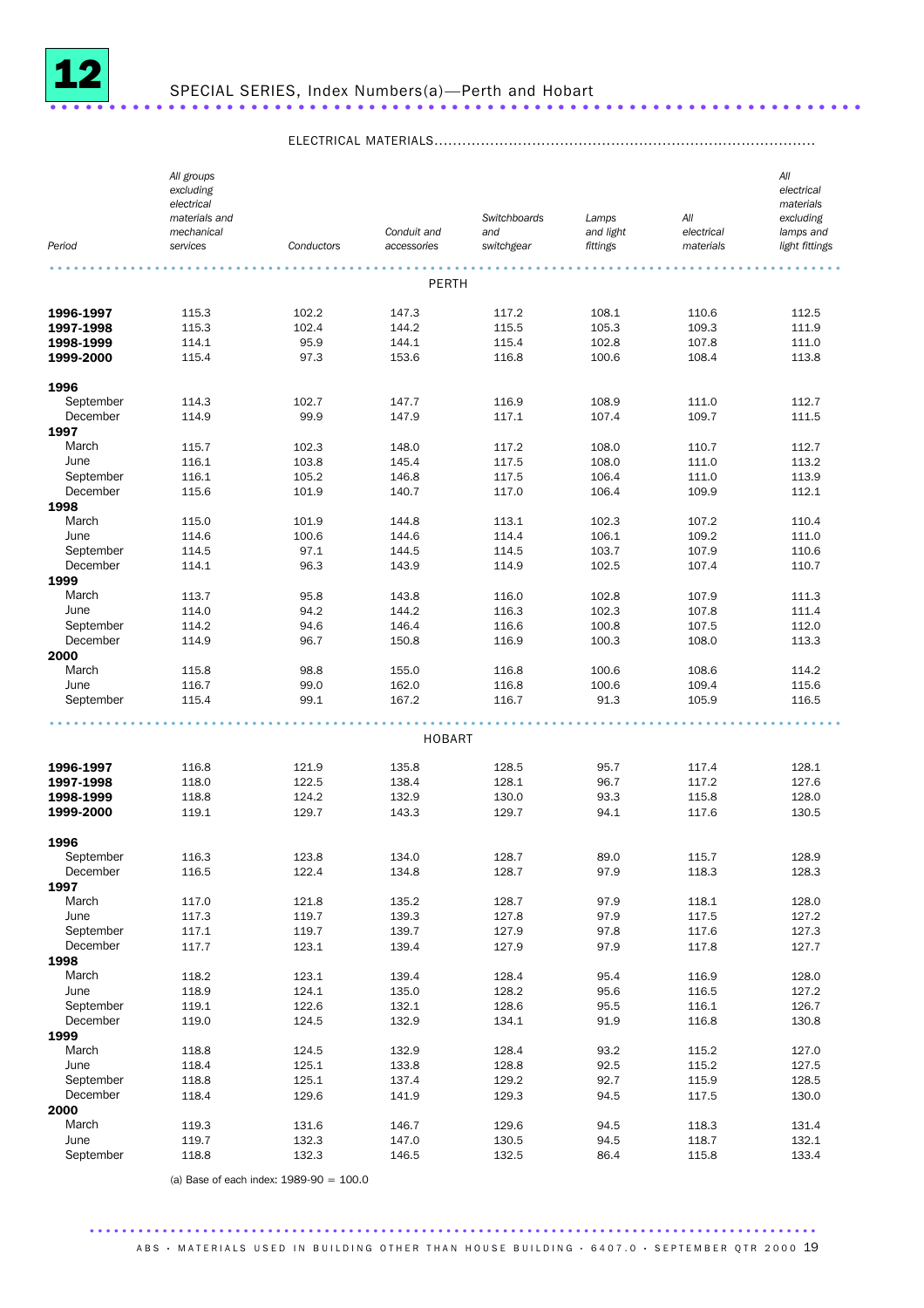

#### SPECIAL SERIES, Index Numbers(a)—Perth and Hobart *continued* ......................................................................

MECHANICAL SERVICES COMPONENTS............ PLUMBING MATERIALS......................................

|                  |                |                | Elevators,     |                |                |                |                |                |
|------------------|----------------|----------------|----------------|----------------|----------------|----------------|----------------|----------------|
|                  |                |                | escalators     | Αll            |                |                |                | All            |
|                  | Air            | Fire           | and            | mechanical     | Hydraulic      |                | Roof           | plumbing       |
| Period           | conditioning   | protection     | travelators    | services       | plumbing       | Drainage       | plumbing       | materials      |
|                  |                |                |                |                |                |                |                |                |
|                  |                |                |                | PERTH          |                |                |                |                |
| 1996-1997        | 114.0          | 126.6          | 99.9           | 113.3          | 113.4          | 119.8          | 121.4          | 119.2          |
| 1997-1998        | 114.1          | 128.5          | 99.0           | 113.4          | 118.5          | 125.2          | 126.6          | 124.6          |
| 1998-1999        | 113.6          | 130.5          | 108.5          | 116.1          | 118.8          | 120.0          | 128.8          | 124.3          |
| 1999-2000        | 114.6          | 132.2          | 110.8          | 117.6          | 124.1          | 129.5          | 125.7          | 130.1          |
| 1996             |                |                |                |                |                |                |                |                |
| September        | 114.4          | 125.1          | 102.1          | 114.0          | 111.6          | 119.3          | 119.7          | 117.5          |
| December         | 114.0          | 124.4          | 100.1          | 113.0          | 112.0          | 119.1          | 119.7          | 117.8          |
| 1997             |                |                |                |                |                |                |                |                |
| March            | 113.8          | 128.4          | 99.2           | 113.2          | 114.2          | 118.0          | 120.8          | 119.9          |
| June             | 113.8          | 128.4          | 98.1           | 112.9          | 115.6          | 122.7          | 125.3          | 121.6          |
| September        | 114.4          | 128.4          | 97.8           | 113.1          | 118.5          | 126.0          | 126.8          | 124.7          |
| December         | 114.5          | 127.7          | 98.3           | 113.3          | 118.8          | 126.1          | 126.8          | 124.9          |
| 1998             |                |                |                |                |                |                |                |                |
| March            | 114.1          | 128.1          | 98.7           | 113.2          | 118.5          | 125.3          | 126.4          | 124.6          |
| June             | 113.4          | 129.8          | 101.1          | 113.8          | 118.2          | 123.5          | 126.4          | 124.1          |
| September        | 113.8          | 130.8          | 103.9          | 115.0          | 118.3          | 121.2          | 128.6          | 124.0          |
| December         | 113.7          | 130.8          | 109.7          | 116.6          | 118.7          | 118.4          | 128.6          | 124.0          |
| 1999             |                |                |                |                |                |                |                |                |
| March            | 113.2          | 130.1          | 110.2          | 116.3          | 119.2          | 121.3          | 128.6          | 124.8          |
| June             | 113.5          | 130.1          | 110.3          | 116.5          | 119.1          | 119.1          | 129.3          | 124.5          |
| September        | 113.5          | 134.4          | 111.1          | 117.4          | 121.8          | 126.1          | 125.8          | 127.6          |
| December         | 114.7          | 134.4          | 110.0          | 117.8          | 124.6          | 124.3          | 124.0          | 129.8          |
| 2000             |                |                |                |                |                |                |                |                |
| March            | 114.6          | 134.5          | 110.0          | 117.7          | 125.1          | 133.4          | 124.7          | 131.4          |
| June             | 115.5          | 125.5          | 112.1          | 117.6          | 124.9          | 134.1          | 128.3          | 131.4          |
| September        | 106.0          | 130.9          | 109.2          | 112.0          | 121.5          | 130.4          | 128.2          | 127.9          |
|                  |                |                |                |                |                |                |                |                |
|                  |                |                |                |                |                |                |                |                |
|                  |                |                |                | <b>HOBART</b>  |                |                |                |                |
| 1996-1997        | 119.6          | 123.0          | 104.3          | 117.0          | 127.3          | 104.9          | 126.7          | 122.8          |
| 1997-1998        | 120.8          | 124.8          | 101.6          | 117.0          | 126.7          | 101.0          | 127.9          | 121.9          |
| 1998-1999        | 121.6          | 125.9          | 106.2          | 119.0          | 130.0          | 101.4          | 122.8          | 124.5          |
| 1999-2000        | 122.7          | 126.1          | 108.6          | 120.3          | 132.2          | 106.8          | 122.5          | 127.0          |
| 1996             |                |                |                |                |                |                |                |                |
| September        | 119.0          | 122.7          | 106.1          | 117.1          | 131.1          | 107.9          | 127.0          | 126.3          |
| December         | 119.0          | 122.7          | 104.9          | 116.8          | 125.2          | 103.6          | 124.7          | 120.8          |
| 1997             |                |                |                |                |                |                |                |                |
| March            | 119.6          | 123.3          | 103.5          | 116.8          | 125.8          | 103.8          | 125.7          | 121.4          |
| June             |                |                |                |                |                |                |                |                |
| September        | 120.8<br>121.0 | 123.3<br>123.3 | 102.6<br>100.8 | 117.1<br>116.6 | 127.0<br>127.2 | 104.1<br>104.1 | 129.2<br>130.5 | 122.5<br>122.8 |
|                  |                |                |                |                |                |                |                |                |
| December<br>1998 | 120.5          | 124.4          | 101.8          | 116.8          | 126.6          | 102.3          | 129.6          | 122.0          |
| March            | 121.1          | 125.7          | 101.9          | 117.4          | 126.6          | 99.1           | 129.6          | 121.6          |
| June             |                |                |                |                |                | 98.5           |                |                |
|                  | 120.5          | 125.9          | 101.9          | 117.1          | 126.3          |                | 121.9          | 121.0          |
| September        | 121.4          | 125.9          | 102.5          | 117.8          | 130.3          | 101.8          | 125.8          | 124.9          |
| December         | 121.6          | 125.9          | 106.7          | 119.1          | 129.5          | 101.3          | 122.4          | 124.1          |
| 1999             |                |                |                |                |                |                |                |                |
| March            | 121.6          | 125.9          | 107.6          | 119.4          | 130.0          | 101.2          | 121.1          | 124.4          |
| June             | 121.7          | 125.9          | 107.8          | 119.5          | 130.1          | 101.2          | 121.7          | 124.5          |
| September        | 120.7          | 125.9          | 109.1          | 119.3          | 126.9          | 105.4          | 120.9          | 122.3          |
| December         | 122.3          | 125.9          | 107.6          | 119.8          | 131.9          | 104.6          | 122.1          | 126.5          |
| 2000             |                |                |                |                |                |                |                |                |
| March            | 123.2          | 126.0          | 107.6          | 120.3          | 133.4          | 106.9          | 122.7          | 128.0          |
| June             | 124.5          | 126.4          | 110.2          | 121.9          | 136.6          | 110.1          | 124.3          | 131.0          |
| September        | 113.0          | 126.4          | 117.1          | 117.3          | 133.6          | 114.6          | 125.3          | 129.1          |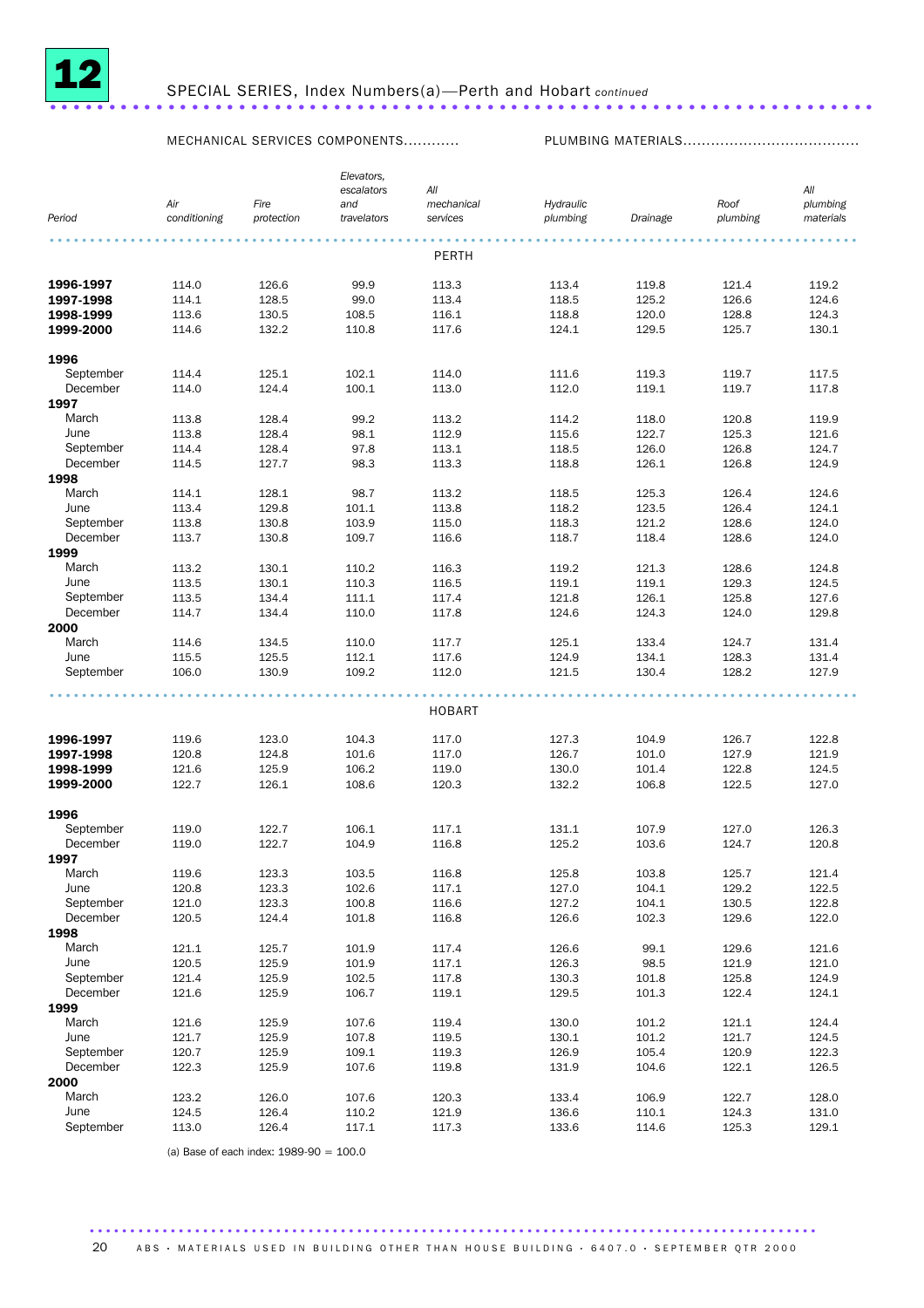# E X P L A N A T O R Y N O T E S ............................................................ ....

| <b>INTRODUCTION</b>      | 1 This publication presents index numbers measuring changes in prices of selected<br>materials used in the construction of buildings other than houses—the Price Index<br>of Materials Used in Building Other than House Building. It is calculated on the<br>reference base $1989-90 = 100.0$ for the six State capital cities.                                                                                                                                                                                                                                                                                                                                                                                                                                                                                                                                                                                                                                                                                                                                                                                                          |
|--------------------------|-------------------------------------------------------------------------------------------------------------------------------------------------------------------------------------------------------------------------------------------------------------------------------------------------------------------------------------------------------------------------------------------------------------------------------------------------------------------------------------------------------------------------------------------------------------------------------------------------------------------------------------------------------------------------------------------------------------------------------------------------------------------------------------------------------------------------------------------------------------------------------------------------------------------------------------------------------------------------------------------------------------------------------------------------------------------------------------------------------------------------------------------|
| SCOPE                    | 2 The index includes 63 items which are combined into 10 industry of origin groups<br>and an 'All groups' total. Table 1 presents 'All groups' index numbers for the<br>weighted average of the six State capital cities, for each of the cities separately.<br>Although many of the selected materials are also used in house building, in building<br>repair, maintenance and alteration work and in engineering construction work (e.g.<br>projects such as roads, dams, bridges and the like), the weighting pattern of the<br>index is not applicable to these other activities of the construction industry. In<br>addition, since the weights are based on an average materials usage over a range of<br>types of building within the defined area (building other than house building), the<br>index is not necessarily applicable to any specific building or type of building.                                                                                                                                                                                                                                                  |
| CLASSIFICATION           | 3 For the weighted average of the six State capital cities the selected materials have<br>been combined into broad groups on an industry of origin basis. Table 4 presents<br>index numbers for groups defined in terms of the Groups (3 digit level) of the 1993<br>Australian and New Zealand Standard Industrial Classification (ANZSIC); the<br>percentage contributions for individual materials and groups are shown in table A1 of<br>the Appendix of the October 1993 issue of this publication. The 'industry of origin' is<br>not necessarily identical to the industry which supplies the materials to builders. The<br>'industry of origin' is the industry in which the material is <i>primarily produced</i> ,<br>determined in accordance with the classification rules of the ANZSIC. For instance,<br>many of the materials are classified to the appropriate producing industries, rather<br>than the wholesale trading industries. Some materials used in constructing buildings<br>in Australia are imported. Imported materials are allocated to the similar industry of<br>origin as Australian produced materials. |
| <b>ITEMS AND WEIGHTS</b> | 4 The index is a fixed weights index. The items were selected and allocated weights<br>in accordance with the estimated average values of materials used in the construction<br>of buildings other than houses completed in each of the seven capital cities in the<br>five years ended June 1992. This same weighting pattern is used for each of the six<br>capital cities. The weighting pattern for the 'All groups' index is set out in Appendix A<br>of the October 1993 issue of this publication.                                                                                                                                                                                                                                                                                                                                                                                                                                                                                                                                                                                                                                 |
| PRICE MEASUREMENT        | 5 Prices relate to specific standards of each material and are obtained from<br>representative suppliers of materials used in building. In general, the point of pricing<br>is 'delivered on site' but in some cases it has been necessary to use the nearest<br>realistic price available e.g. 'delivered to electrical contractor's store'. Local prices are<br>used in the indexes for each capital city.                                                                                                                                                                                                                                                                                                                                                                                                                                                                                                                                                                                                                                                                                                                              |
|                          | 6 As far as possible, actual transactions prices are used in this index-that is, prices<br>actually paid by building contractors or subcontractors to suppliers for materials<br>delivered on building sites. The actual price paid for anything can be described in<br>various ways. Instead of being described as a single price (as usually happens in retail<br>shops) a price for a building material may be described in terms of the components<br>which make up the price—for instance 'suppliers' price plus freight', 'basic price less<br>(particular types of) discount' and so on. It is these net prices that buyers pay to<br>sellers for materials that the ABS aims to use in compiling this index. Rebateable<br>indirect taxes such as the GST are excluded from the prices, used to compile the<br>index.                                                                                                                                                                                                                                                                                                             |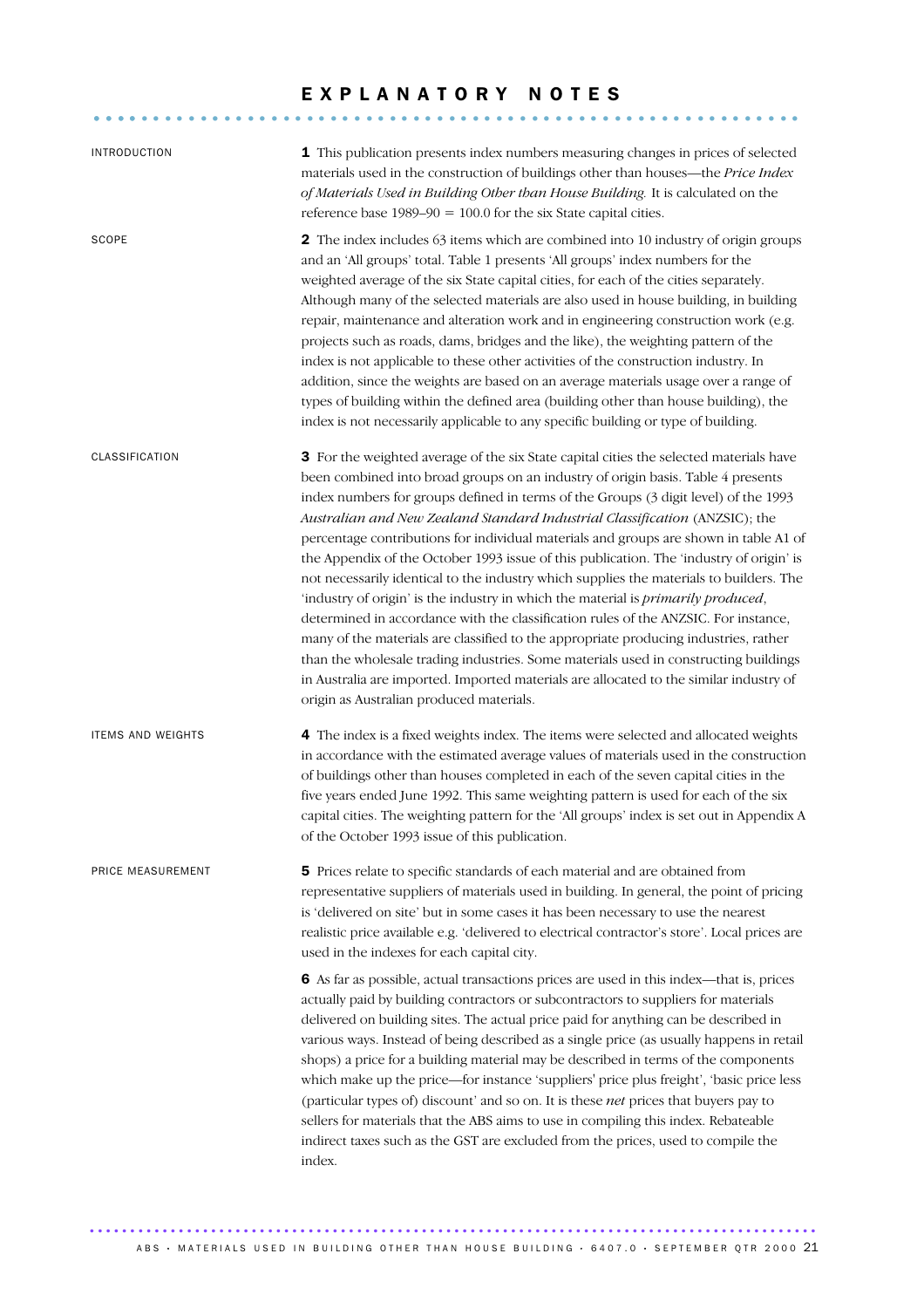# E X P L A N A T O R Y N O T E S ............................................................ ....

| PRICE MEASUREMENT continued          | 7 The ABS asks respondent businesses to report details of the discounts they offer<br>so that actual transaction prices can be calculated. However, as building material<br>suppliers offer many different types of discounts to buyers (e.g. trade discounts,<br>settlement discounts, quantity discounts, competitive discounts), the identification<br>of the discounts and the way in which they are applied by sellers pose considerable<br>problems for the ABS. To the extent that discounts are identified and measured, their<br>effects are taken into account in calculating the index. Sometimes new discounts, or<br>changes in the way discounts are applied by sellers, are identified only after index<br>numbers for a particular period have been published. In such cases, or in any other<br>case where it is discovered that incorrect prices have been used in compiling the<br>indexes, revisions to index numbers may occur in subsequent issues of this<br>publication. |
|--------------------------------------|--------------------------------------------------------------------------------------------------------------------------------------------------------------------------------------------------------------------------------------------------------------------------------------------------------------------------------------------------------------------------------------------------------------------------------------------------------------------------------------------------------------------------------------------------------------------------------------------------------------------------------------------------------------------------------------------------------------------------------------------------------------------------------------------------------------------------------------------------------------------------------------------------------------------------------------------------------------------------------------------------|
|                                      | 8 To minimise the incidence of revisions, the ABS has stringent procedures to verify<br>that prices reported in its mail collections are transactions prices net of discounts.                                                                                                                                                                                                                                                                                                                                                                                                                                                                                                                                                                                                                                                                                                                                                                                                                   |
| <b>INDEX NUMBERS</b>                 | 9 Index numbers for financial years are averages of quarterly index numbers.                                                                                                                                                                                                                                                                                                                                                                                                                                                                                                                                                                                                                                                                                                                                                                                                                                                                                                                     |
| SELECTED MATERIALS                   | 10 Table 5 contains index numbers for selected materials used in constructing<br>buildings other than houses for the weighted average of the six State capital cities. In<br>general these indexes relate to either single items or combinations of items as shown<br>in the weighting pattern published in table A1 of the Appendix to the October 1993<br>issue of this publication. Tables 6 to 9 contain index numbers for selected major<br>materials for each State capital city.                                                                                                                                                                                                                                                                                                                                                                                                                                                                                                          |
| SPECIAL COMBINATIONS OF<br>MATERIALS | 11 Tables 10 to 12 contain index numbers for the following special combinations of<br>materials, for the weighted average of the six State capital cities and each State capital<br>city:                                                                                                                                                                                                                                                                                                                                                                                                                                                                                                                                                                                                                                                                                                                                                                                                        |
|                                      | All groups excluding electrical materials and mechanical service components<br>٠                                                                                                                                                                                                                                                                                                                                                                                                                                                                                                                                                                                                                                                                                                                                                                                                                                                                                                                 |
|                                      | Electrical materials<br>٠                                                                                                                                                                                                                                                                                                                                                                                                                                                                                                                                                                                                                                                                                                                                                                                                                                                                                                                                                                        |
|                                      | Mechanical services components<br>٠                                                                                                                                                                                                                                                                                                                                                                                                                                                                                                                                                                                                                                                                                                                                                                                                                                                                                                                                                              |
|                                      | Plumbing materials<br>٠                                                                                                                                                                                                                                                                                                                                                                                                                                                                                                                                                                                                                                                                                                                                                                                                                                                                                                                                                                          |
| <b>REVISIONS</b>                     | 12 In cases where more complete information is obtained after index numbers for a<br>period have been published, or it is discovered that incorrect prices have been used<br>in compiling the indexes, revisions to index numbers may occur in subsequent issues<br>of this publication.                                                                                                                                                                                                                                                                                                                                                                                                                                                                                                                                                                                                                                                                                                         |
| ANALYSIS OF INDEX CHANGES            | <b>13</b> Care should be exercised when interpreting quarter-to-quarter movements in the<br>indexes as short-term movements do not necessarily indicate changes in trend.                                                                                                                                                                                                                                                                                                                                                                                                                                                                                                                                                                                                                                                                                                                                                                                                                        |
|                                      | 14 The separate city indexes measure price movements over time in each capital<br>city individually. They do not measure differences in price levels between cities.                                                                                                                                                                                                                                                                                                                                                                                                                                                                                                                                                                                                                                                                                                                                                                                                                             |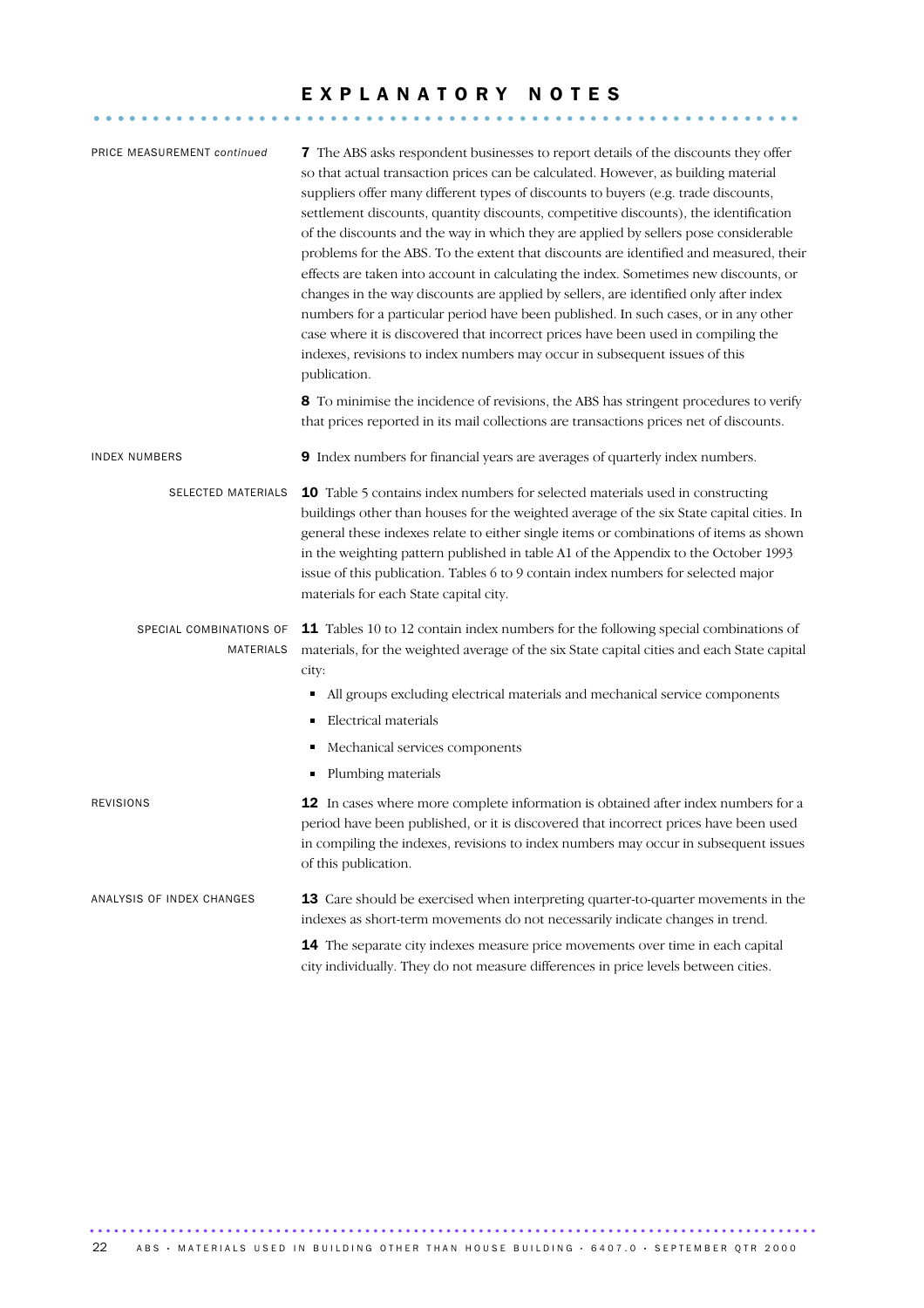# E X P L A N A T O R Y N O T E S ............................................................ ....

| ANALYSIS OF INDEX CHANGES<br>continued | <b>15</b> Movements in indexes from one period to another can be expressed either as<br>changes in 'index points' or as percentage changes. The following example illustrates<br>the method of calculating index points changes and percentage changes between any<br>two periods:<br>Weighted average of six State<br>capital cities index numbers -                                            |
|----------------------------------------|--------------------------------------------------------------------------------------------------------------------------------------------------------------------------------------------------------------------------------------------------------------------------------------------------------------------------------------------------------------------------------------------------|
|                                        | September Quarter 2000 115.5 (see Table 1)                                                                                                                                                                                                                                                                                                                                                       |
|                                        | less September Quarter 115.2 (see Table 1)<br>1999                                                                                                                                                                                                                                                                                                                                               |
|                                        | Change in index points<br>0.3                                                                                                                                                                                                                                                                                                                                                                    |
|                                        | Percentage change<br>0.3<br>$\frac{3}{x}$ x 100 =<br>0.3<br>115.2                                                                                                                                                                                                                                                                                                                                |
|                                        | 16 Table 3 provides an analysis of the contribution which selected major building<br>materials make to the All groups index for the weighted average of the six State<br>capital cities. For example, Ready mixed concrete contributed 9.58 index points to<br>the All groups index number of 115.5 for September Quarter 2000 and -0.13 index<br>points to the net change of -1.9 index points. |
| FURTHER INFORMATION                    | 17 Further information on the index is presented in the publications:<br>Producer and Foreign Trade Price Indexes: Concepts, Sources and Methods<br>(Cat. no. 6419.0)<br>Price Indexes and The New Tax System 2000 (Cat. no. 6425.0).                                                                                                                                                            |
| RELATED PUBLICATIONS                   | 18 Users may also wish to refer to the following price index publications which are<br>available from ABS Bookshops:                                                                                                                                                                                                                                                                             |
|                                        | Price Index of Materials Used in House Building, Six State Capital Cities<br>(Cat. no. 6408.0)<br>Price Indexes of Materials Used in Manufacturing Industries, Australia<br>(Cat. no. 6411.0)                                                                                                                                                                                                    |
|                                        | Price Indexes of Articles Produced by Manufacturing Industry, Australia<br>(Cat. no. 6412.0)<br>Price Indexes of Copper Materials, Australia (Cat. no. 6410.0)<br>Producer Price Indexes for Selected Service Industries, Australia (6423.0).                                                                                                                                                    |
|                                        |                                                                                                                                                                                                                                                                                                                                                                                                  |
|                                        | 19 Other ABS publications that may be of interest include:<br>Average Weekly Earnings, States and Australia (Cat. no. 6302.0).                                                                                                                                                                                                                                                                   |
| UNPUBLISHED STATISTICS                 | 20 Current publications produced by the ABS are listed in the Catalogue of<br>Publications and Products, Australia (Cat. no. 1101.0). The ABS also issues, on<br>Tuesdays and Fridays, a Release Advice (Cat. no. 1105.0) which lists publications to<br>be released in the next few days. The Catalogue and Release Advice are available from<br>any ABS office.                                |
|                                        | 21 As well as the statistics included in this and related publications, the ABS may<br>have other relevant unpublished data available. Inquiries should be made to<br>Robert Adams on 02 6252 6198 or to any ABS office.                                                                                                                                                                         |
| SYMBOLS AND OTHER USAGES               | <b>ANZSIC</b><br>Australian and New Zealand Standard Industrial Classification<br>figure or series revised since previous issue<br>r                                                                                                                                                                                                                                                             |